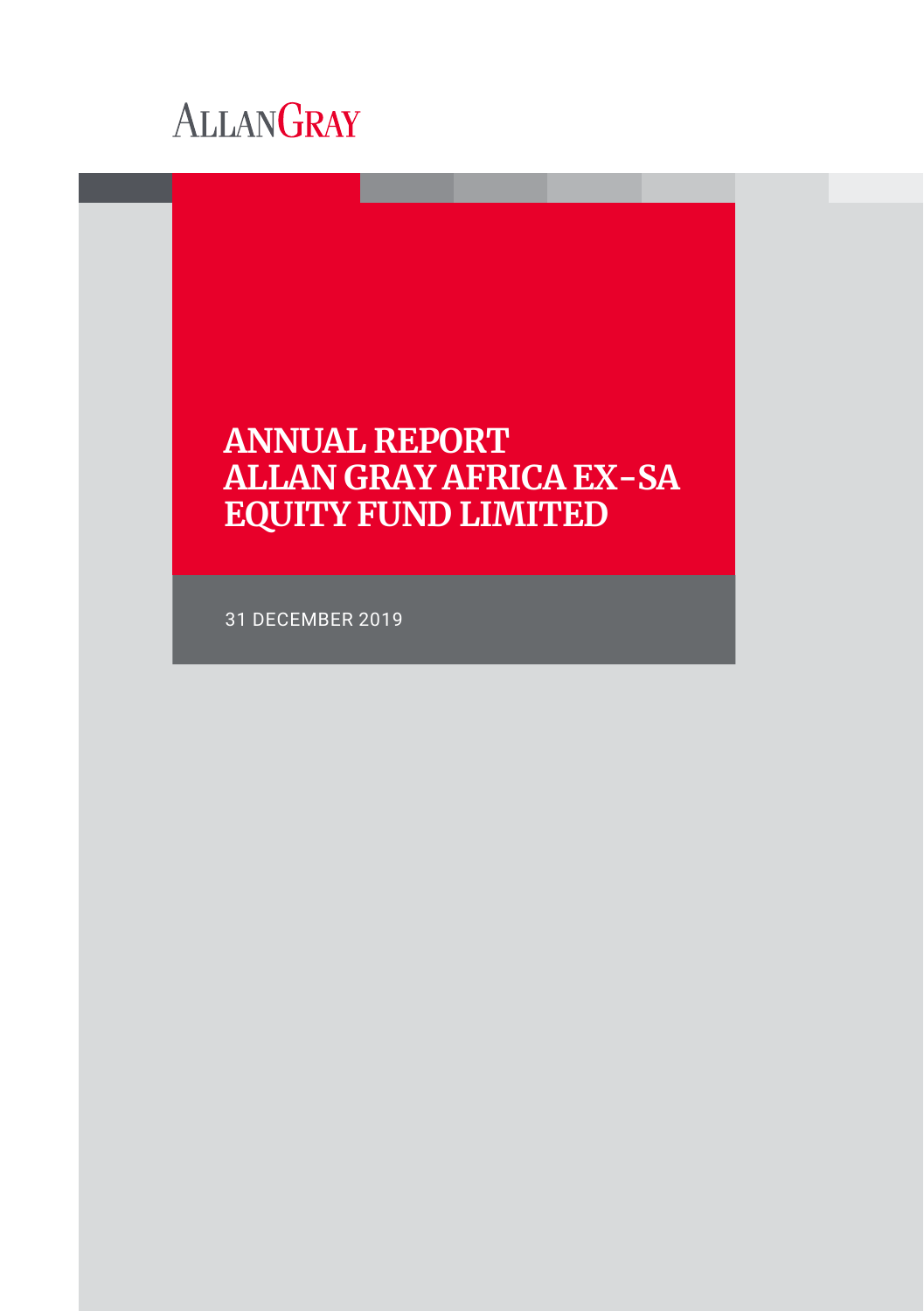# **Contents**

| Allan Gray Africa ex-SA Equity Fund Limited strategy                               | 1              |
|------------------------------------------------------------------------------------|----------------|
| Schedule of net assets                                                             | $\overline{4}$ |
| Approval of the annual financial statements                                        | 5              |
| Independent auditor's report                                                       | 6              |
| Statement of financial position                                                    | 10             |
| Statement of comprehensive income                                                  | 11             |
| Statement of changes in net assets attributable to holders of<br>redeemable shares | 12             |
| Statement of cash flows                                                            | 13             |
| Notes to the annual financial statements                                           | 14             |
| Important notes for investors                                                      | 34             |
| Characteristics and directory                                                      | 36             |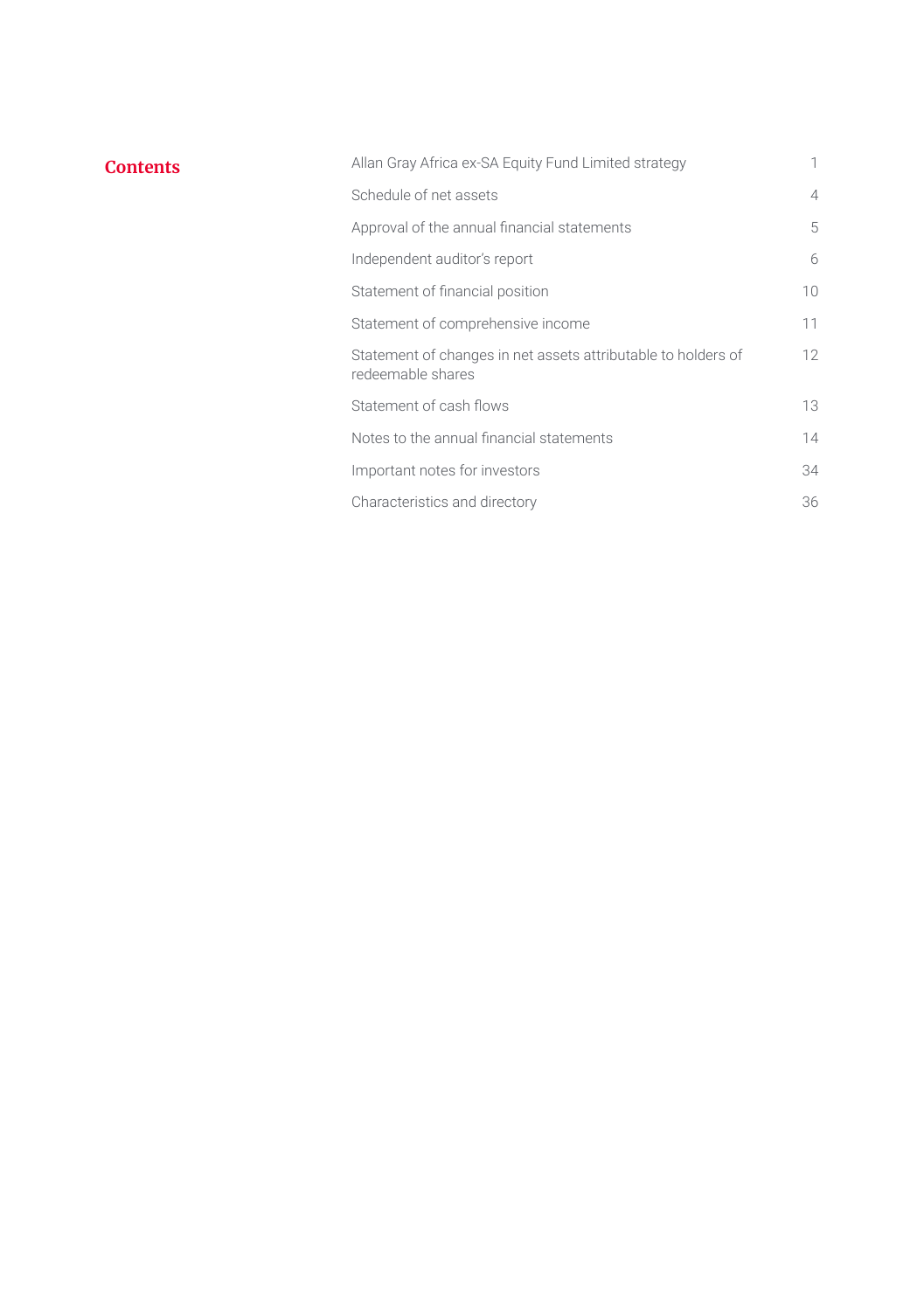# **ALLAN GRAY AFRICA EX-SA EQUITY FUND LIMITED STRATEGY**

As at 31 December 2019

#### **Inception date**

1 January 2012

#### **Portfolio managers**

Andrew Lapping, Nick Ndiritu

# **Fund description and summary of investment policy**

Allan Gray Africa ex-SA Equity Fund Limited (the 'Fund') invests in a focused portfolio of companies with significant business interests in Africa regardless of the location of the stock exchange listing (excluding South Africa). The Fund price is reported in US dollars, but the underlying holdings are denominated in various currencies. Returns are likely to be volatile.

### **Fund objective and benchmark**

The Fund aims to outperform African equity markets (excluding South Africa) over the long term without taking on greater risk of loss. The Fund's benchmark is the Standard Bank Africa Total Return Index. The Fund does not seek to mirror the benchmark but instead may deviate meaningfully from this performance benchmark in pursuit of superior returns. To the extent that its investments differ from those in the benchmark, the Fund faces the risk of underperforming the benchmark.

# **Suitable for those investors who**

- Seek exposure to African (excluding South African) equities
- Are comfortable with stock market and currency fluctuations
- Are prepared to take on the risk of capital loss
- **Typically have an investment horizon of more** than five years

# **Capacity**

The Fund has limited capacity and is thus restricting inflows. Redemptions may be limited to US\$5m or 2.5% of the Fund (whichever is less) per dealing day.

### **Commentary**

At the core of our investment philosophy is a belief that markets are not always efficient or rational. We invest in businesses that we consider to be irrationally priced relative to our assessment of their intrinsic value. Unsurprisingly, non-consensus investments that are out of favour can get much cheaper, and the time it takes for the storms to pass can be highly variable. Inevitably, by focusing relentlessly on generating superior longterm returns, we bear the risks of being different from our performance benchmarks and having to endure uncomfortable periods of underperformance.

The Fund's performance over the past year was downright disappointing. Overweight positions in Nigeria and Zimbabwe were significant detractors.

Nigerian equities underperformed on continued negative sentiment, with investors unnerved by the uncertain regulatory environment in the banking sector and dim growth prospects. The MSCI Nigeria Index was down 16% in US dollars, and the market's dividend yield has increased to 7.7%. Local pension funds have shunned equities in favour of higher-yielding fixed income securities, and their allocation to domestic equities has dropped to below 5% from 9% at the end of 2017.

We are mindful of the headwinds in Nigeria. Still, we are excited about the prospects for generating attractive risk-adjusted returns from a low base of market expectations reflected in deeply discounted equity prices. Since February 2018, the aggregate market capitalisation of the top three banks (Guaranty, Zenith, Stanbic) has declined by 36% (in US dollars) despite growing earnings by 8% (in US dollars) over this same period. The top three banks are trading at an average 4.6x PE and 10% dividend yield. In our assessment, the leading banks are well positioned to navigate through the current challenges and maintain or continue to grow earnings in real terms. On this basis, long-term investors are still earning an attractive dividend yield while waiting for rationality to return to market prices.

Zimbabwe's macroeconomic challenges have persisted over the past year. The introduction of a new currency regime in June 2019 was a welcome relief. However, slippages in fiscal prudence and delays in implementing specific reforms demanded by international lenders held back much-needed debt relief. Forex shortages and the absence of international support pose a high risk of exchange rate overshooting, which has contributed to inflationary pressures. Further, a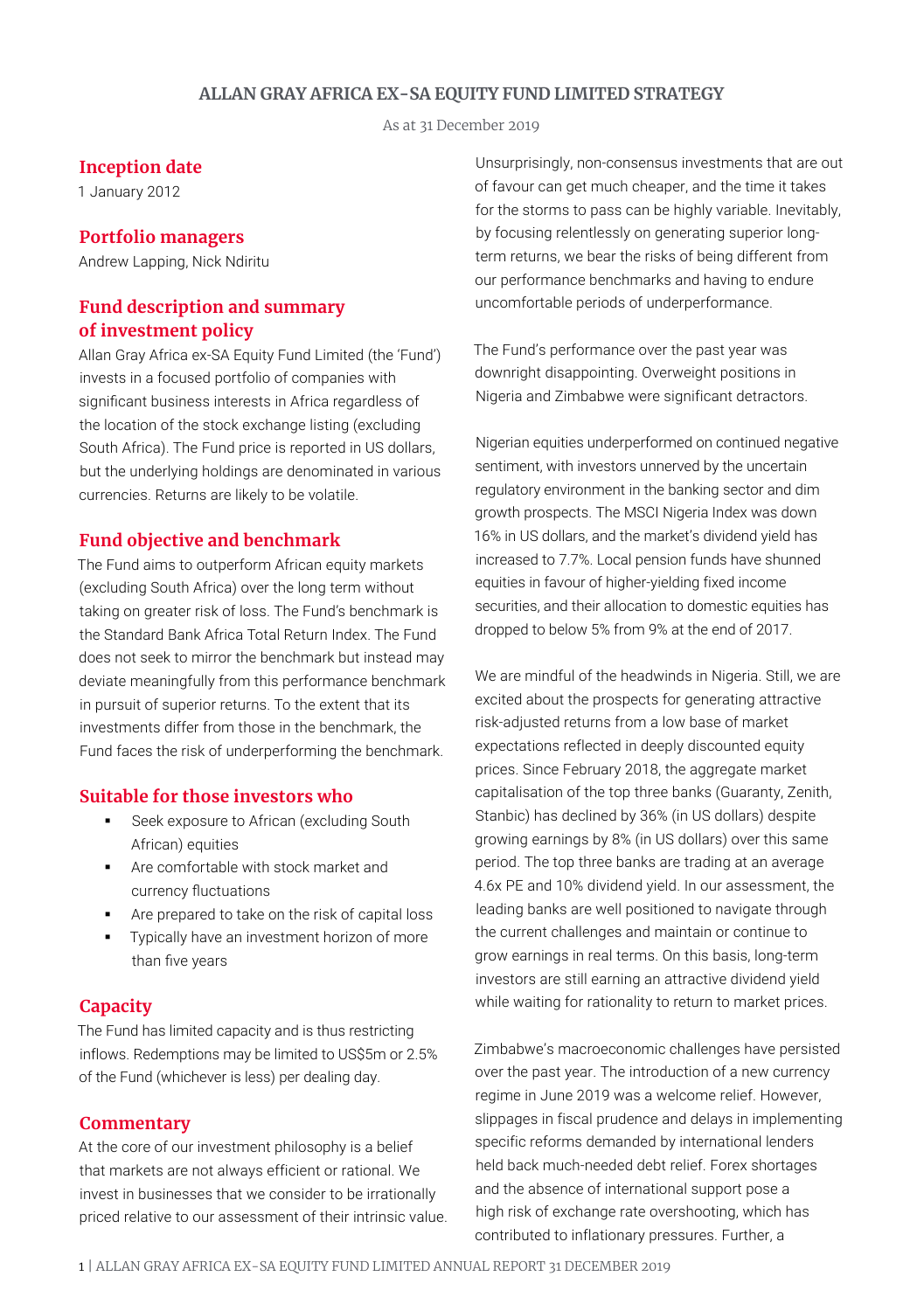# **ALLAN GRAY AFRICA EX-SA EQUITY FUND LIMITED STRATEGY**

As at 31 December 2019

prolonged drought has caused food shortages and curtailed hydropower generation from Lake Kariba, where water levels have dropped to below 10% of usable storage, the lowest in more than two decades. Rolling electricity blackouts lasting 18 hours a day have negatively impacted manufacturing and mining output.

Consequently, the market is heavily discounting the risks in Zimbabwe. Using the official exchange rate, the top three largest listed companies in Zimbabwe are trading at an aggregate market capitalisation of US\$796m, down 63% from the market value at the beginning of 2019 using the Old Mutual implied exchange rate, and down 62% using our carrying values at the time. In our assessment, these market prices are well below the intrinsic values for the dominant brewer (Delta), telecoms company (Econet), and mobile money platform (Cassava). The ongoing drought isn't likely to lead to a permanent impairment in the intrinsic values of these businesses. However, the path to Zimbabwe's recovery is a steep and uncertain climb which warrants a discount.

On the other hand, the positive contributors over the past year include Kenyan banks, which bounced back after the repeal of the interest rate capping law in Kenya. Access Bank in Nigeria delivered a pleasing performance from extremely depressed valuations. Zimbabwean miningrelated stocks were strong performers – Zimplats (platinum) and Caledonia Mining (gold).

#### What lies ahead?

After a decade of lacklustre returns in Africa's frontier equity markets, many investors are throwing in the towel or questioning the asset class's long-term return prospects. Our core belief is that human nature hasn't changed, and investor sentiment often drives markets to irrational extremes.

Today's asset valuations are signalling stronger prospective returns and offering long-term investors ample compensation for the risks in African frontier markets. Periods of underperformance, accompanied by negative market sentiment and rock-bottom valuations, are often a compelling starting point for generating superior long-term returns.

#### **Performance in US\$ net of all fees and expenses**

| % Returns                                                           | <b>Fund</b> | Benchmark <sup>1</sup> |
|---------------------------------------------------------------------|-------------|------------------------|
| <b>Cumulative:</b>                                                  |             |                        |
| Since inception (1 January 2012)                                    | 25.6        | $-11.8$                |
| Annualised:                                                         |             |                        |
| Since inception (1 January 2012)                                    | 2.9         | $-1.6$                 |
| Latest 5 years                                                      | $-3.6$      | $-2.6$                 |
| Latest 3 years                                                      | 9.6         | 7.5                    |
| Latest 2 years                                                      | $-7.2$      | 2.3                    |
| Latest 1 year                                                       | $-9.1$      | 17.0                   |
| <b>Risk measures (since inception</b><br>based on month-end prices) |             |                        |
| Maximum drawdown <sup>2</sup>                                       | $-51.7$     | $-51.8$                |
| Percentage positive months <sup>3</sup>                             | 53.7        | 49.4                   |
| Annualised monthly volatility <sup>4</sup>                          | 17.6        | 17.3                   |
| Highest annual return <sup>5</sup>                                  | 69.1        | 26.6                   |
| Lowest annual return <sup>5</sup>                                   | $-38.6$     | $-43.4$                |

Relative to benchmark return required to reach high watermark: 28.3%.

Note: The Fund's returns shown above are all for Class A.

- 1. Standard Bank Africa Total Return Index (source: Standard Bank), performance as calculated by Allan Gray as at 31 December 2019. Calculation based on the latest available data as supplied by third parties.
- 2. Maximum percentage decline over any period. The maximum drawdown occurred from August 2014 to July 2016 and maximum benchmark drawdown occurred from July 2014 to January 2016. Drawdown is calculated on the total return of the Fund/benchmark (i.e. including income).
- 3. The percentage of calendar months in which the Fund produced a positive monthly return since inception.
- 4. The standard deviation of the Fund's monthly return. This is a measure of how much an investment's return varies from its average over time.
- 5. This is the highest or lowest rolling 12-month return the Fund has experienced since inception. The Fund's highest annual return occurred during the 12 months ended 31 January 2018 and the benchmark's occurred during the 12 months ended 30 April 2018. The Fund's lowest annual return occurred during the 12 months ended 31 August 2015 and the benchmark's occurred during the 12 months ended 31 August 2015. All rolling 12-month figures for the Fund and the benchmark are available from the Allan Gray service team on request.

#### Commentary contributed by Nick Ndiritu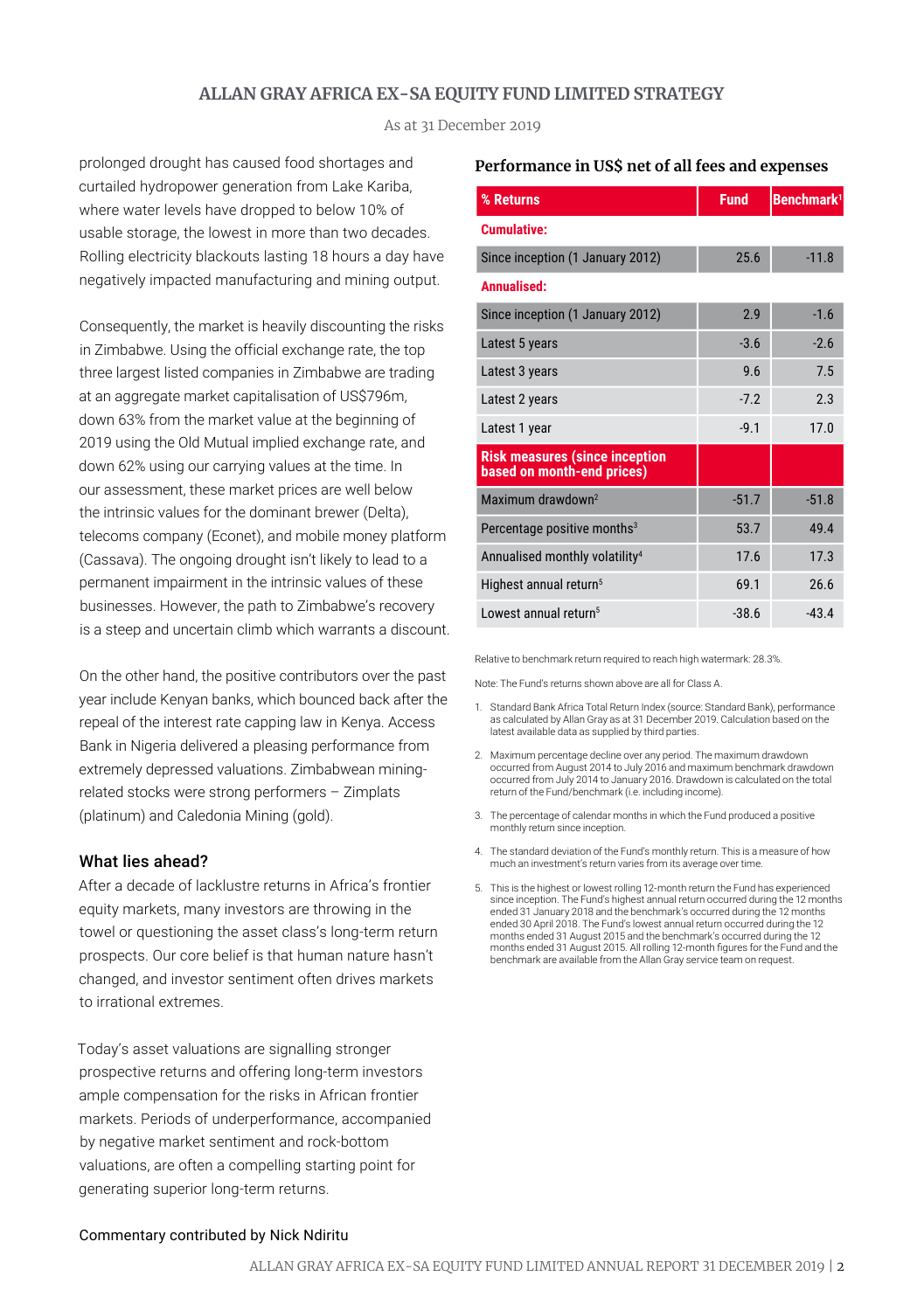# **ALLAN GRAY AFRICA EX-SA EQUITY FUND LIMITED STRATEGY**

As at 31 December 2019

### **Annual management fee**

The management fee consists of a base fee of 1% and a performance component. The fee rate is calculated weekly by comparing the Fund's total performance for the week, after the base fee is deducted, to that of the benchmark.

### Fee for performance equal to the Fund's benchmark: 1.00% p.a.

For each percentage point above or below the benchmark we add or deduct 0.2%. This means that Allan Gray shares in approximately 20% of the performance relative to the benchmark.

The fee is capped at 5% over any 12 month rolling period and can decrease to a minimum of 0%. If the fee would have been negative, the negative fee will be carried forward to reduce the next week's fee (and all subsequent weeks until the underperformance is recovered).

#### **Total expense ratio ('TER') and Transaction costs6**

The annual management fee charged is included in the TER. The TER is a measure of the actual expenses incurred by the Fund over a one and three-year period (annualised). Since Fund returns are quoted after deduction of these expenses, the TER should not be deducted from the published returns. Transaction costs are disclosed separately.

| <b>TER and Transaction costs breakdown</b><br>for the 1 and 3-year period ending<br><b>31 December 2019</b> | 1yr %   | 3yr % |
|-------------------------------------------------------------------------------------------------------------|---------|-------|
| <b>Total expense ratio</b>                                                                                  | 0.62    | 2.31  |
| Fee for benchmark performance                                                                               | 1.00    | 0.89  |
| Performance fees                                                                                            | $-1.00$ | 0.89  |
| <b>Custody fees</b>                                                                                         | 0.55    | 0.43  |
| Other costs excluding transaction costs                                                                     | 0.07    | 0.06  |
| <b>VAT</b>                                                                                                  | 0.00    | 0.04  |
| <b>Transaction costs</b>                                                                                    | 0.46    | 0.50  |
| <b>Total investment charge (including VAT)</b>                                                              | 1.08    | 2.81  |

Note: The fees, TERs and Transaction costs provided are for Class A only. A fixed management fee of 1.75% per annum is applicable to Class B shares. Further information on fees, TERs and transaction costs for all classes is available from the Allan Gray service team.

6. Prior to 1 September 2017, the Fund was subject to VAT.

### **Sector allocation as at 31 December 2019**

| <b>Sector</b>                  | % of Fund | Benchmark <sup>7</sup> |
|--------------------------------|-----------|------------------------|
| Oil and gas                    | 11.5      | 1.9                    |
| <b>Basic materials</b>         | 7.1       | 42.7                   |
| Industrials                    | 1.5       | 0.1                    |
| Consumer goods                 | 16.6      | 6.1                    |
| <b>Consumer services</b>       | 0.2       | 0.5                    |
| Telecommunications             | 9.6       | 13.0                   |
| <b>Utilities</b>               | 2.4       | 0.0                    |
| <b>Financials</b>              | 46.0      | 35.1                   |
| Technology                     | 2.6       | 0.0                    |
| Money market and bank deposits | 2.5       | 0.5                    |
| <b>Total</b> <sup>8</sup>      | 100.0     | 100.0                  |

#### **Country of primary listing as at 31 December 2019**

| <b>Country</b>            | % of Equities | Benchmark <sup>7</sup> |
|---------------------------|---------------|------------------------|
| Nigeria                   | 44.0          | 15.5                   |
| Kenya                     | 11.5          | 14.8                   |
| Egypt                     | 11.4          | 13.4                   |
| Zimbabwe                  | 10.3          | 0.3                    |
| <b>BRVM</b>               | 4.5           | 1.6                    |
| <b>United Kingdom</b>     | 4.1           | 1.9                    |
| <b>Australia</b>          | 4.1           | 8.2                    |
| Uganda                    | 2.4           | 0.0                    |
| Ghana                     | 2.4           | 0.0                    |
| Rwanda                    | 2.0           | 0.0                    |
| Malawi                    | 1.7           | 0.0                    |
| <b>Tanzania</b>           | 0.6           | 0.4                    |
| France                    | 0.4           | 0.0                    |
| Zambia                    | 0.4           | 0.0                    |
| Canada                    | 0.2           | 31.3                   |
| Morocco                   | 0.0           | 5.9                    |
| <b>Mauritius</b>          | 0.0           | 3.7                    |
| <b>Tunisia</b>            | 0.0           | 2.5                    |
| <b>United States</b>      | 0.0           | 0.4                    |
| <b>Total</b> <sup>8</sup> | 100.0         | 100.0                  |

7. Standard Bank Africa Total Return Index (source: Standard Bank). Calculation based on the latest available data as supplied by third parties.

8. There may be slight discrepancies in the totals due to rounding.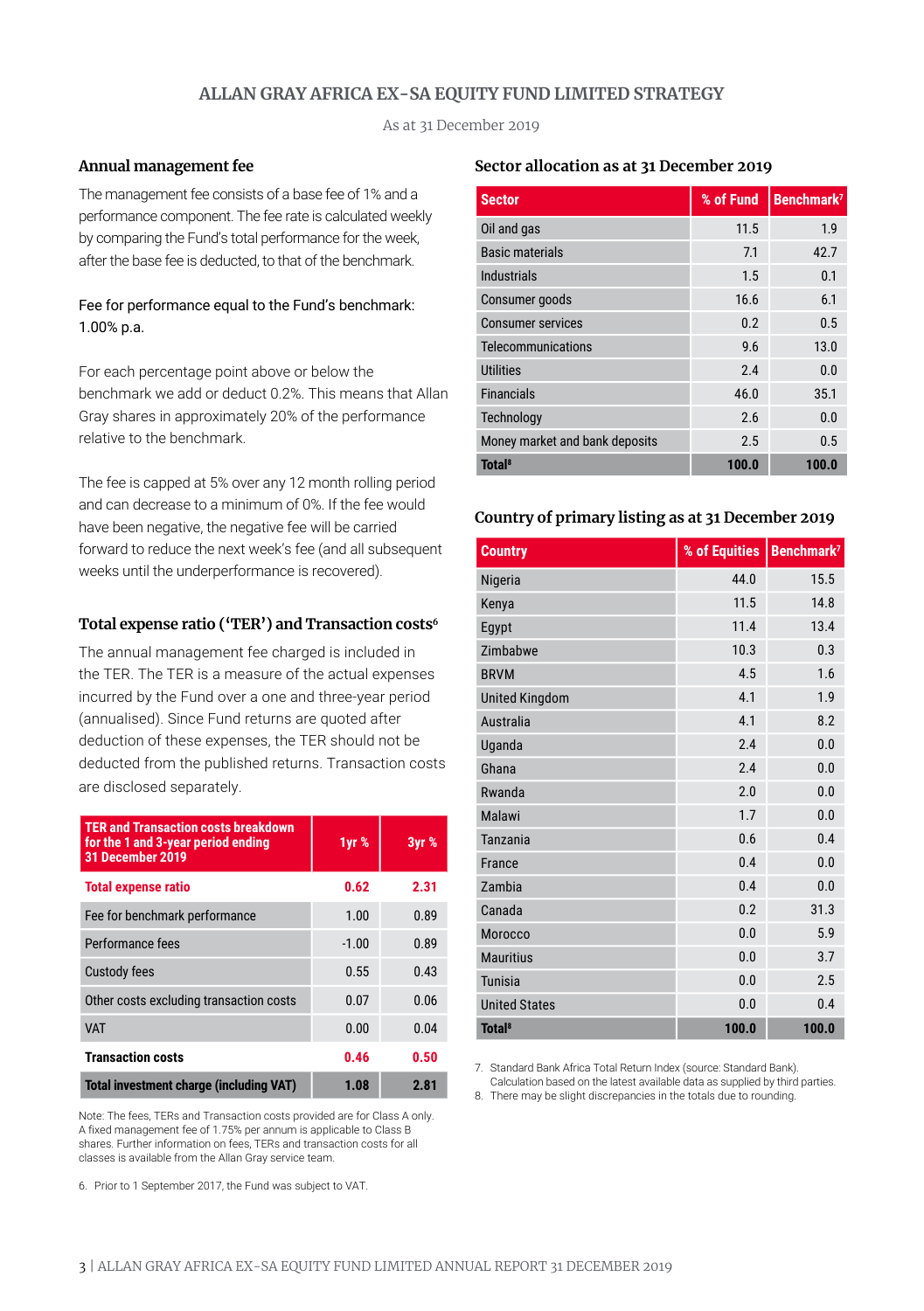#### ALLAN GRAY AFRICA EX-SA EQUITY FUND LIMITED

# **SCHEDULE OF NET ASSETS**

#### As at 31 December 2019

| <b>Number held</b>        | Instrument (ranked by sector)           | <b>Market value</b><br><b>USS</b> | % of Fund | <b>Standard Bank Africa</b><br><b>Total Return Index (%)</b> |
|---------------------------|-----------------------------------------|-----------------------------------|-----------|--------------------------------------------------------------|
|                           | <b>FINANCIALS</b>                       | 165 743 925                       | 46.0%     | 35.1%                                                        |
| 1 522 346 146 Access Bank |                                         | 41 742 422                        | 11.6%     |                                                              |
| 552 734 562 Zenith Bank   |                                         | 28 189 917                        | 7.8%      |                                                              |
|                           | 210 190 485 Guaranty Trust Bank         | 17 117 240                        | 4.7%      |                                                              |
|                           | 24 768 151 Kenya Commercial Bank        | 13 196 647                        | 3.7%      |                                                              |
|                           | 681 403 324 First Bank of Nigeria       | 11 490 624                        | 3.2%      |                                                              |
|                           | 10 417 950 Stanbic Holdings             | 11 230 005                        | 3.1%      |                                                              |
|                           | 71 366 725 Stanbic IBTC                 | 8 0 23 1 31                       | 2.2%      |                                                              |
|                           | 24 634 500 Bank of Kigali               | 6884739                           | 1.9%      |                                                              |
|                           | 12 720 100 Equity Group                 | 6714606                           | 1.9%      |                                                              |
|                           | 2 131 868 QNB Alahli Bank               | 6 289 343                         | 1.7%      |                                                              |
| 25 276 798 CAL Bank       |                                         | 3 946 728                         | 1.1%      |                                                              |
|                           | Positions less than 1%                  | 10 918 523                        | 3.0%      |                                                              |
|                           | <b>CONSUMER GOODS</b>                   | 59 772 890                        | 16.6%     | 6.1%                                                         |
|                           | 31 355 682 Eastern Tobacco              | 30 437 478                        | 8.4%      |                                                              |
|                           | 47 627 127 Delta Corporation            | 9655813                           | 2.7%      |                                                              |
|                           | 2 600 400 East African Breweries        | 5093038                           | 1.4%      |                                                              |
|                           | 16 881 817 Innscor Africa               | 3 544 463                         | 1.0%      |                                                              |
|                           | Positions less than 1%                  | 11 042 098                        | 3.1%      |                                                              |
|                           | OIL AND GAS                             | 41 371 049                        | 11.5%     | 1.9%                                                         |
|                           | 21 856 313 SEPLAT Petroleum Development | 36 137 260                        | 10.0%     |                                                              |
|                           | Positions less than 1%                  | 5 233 789                         | 1.5%      |                                                              |
|                           | <b>TELECOMMUNICATIONS</b>               | 34 677 935                        | 9.6%      | 13.0%                                                        |
|                           | 142 854 016 Econet Wireless Zimbabwe    | 12 534 879                        | 3.5%      |                                                              |
| 334 345 Sonatel           |                                         | 9709002                           | 2.7%      |                                                              |
|                           | 3 146 256 Press Corporation             | 6 000 134                         | 1.7%      |                                                              |
| 36 742 755 Scancom        |                                         | 4 512 268                         | 1.3%      |                                                              |
|                           | Positions less than 1%                  | 1921652                           | 0.5%      |                                                              |
|                           | <b>BASIC MATERIALS</b>                  | 25 706 780                        | 7.1%      | 42.7%                                                        |
| 1 778 004 Zimplats        |                                         | 14 333 169                        | 4.0%      |                                                              |
|                           | 1 361 704 Caledonia Mining              | 10 985 700                        | 3.0%      |                                                              |
|                           | Positions less than 1%                  | 387 910                           | 0.1%      |                                                              |
|                           | <b>TECHNOLOGY</b>                       | 9 424 290                         | 2.6%      | 0.0%                                                         |
|                           | 112 670 979 Cassava Smartech Zimbabwe   | 9 424 290                         | 2.6%      |                                                              |
|                           | UTILITIES                               | 8 6 1 6 4 5 0                     | 2.4%      | 0.0%                                                         |
| 135 404 954 Umeme         |                                         | 8 6 1 6 4 5 0                     | 2.4%      |                                                              |
|                           | INDUSTRIALS                             | 5 387 463                         | 1.5%      | 0.1%                                                         |
|                           | Positions less than 1%                  | 5 387 463                         | 1.5%      |                                                              |
|                           | <b>CONSUMER SERVICES</b>                | 896 867                           | 0.2%      | 0.5%                                                         |
|                           | Positions less than 1%                  | 896 867                           | 0.2%      |                                                              |
|                           | <b>CASH, BONDS AND ACCRUALS</b>         | 8 843 256                         | 2.5%      | 0.5%                                                         |
|                           | <b>NET ASSETS</b>                       | 360 440 905                       | 100.0%    |                                                              |

\*The Investment Manager adopted and used a fair value methodology utilising unobservable inputs to estimate the fair value of certain Zimbabwean financial assets at 31 December 2019 and 31 December 2018. This valuation process is subjective and the results may vary according to the inputs and process applied.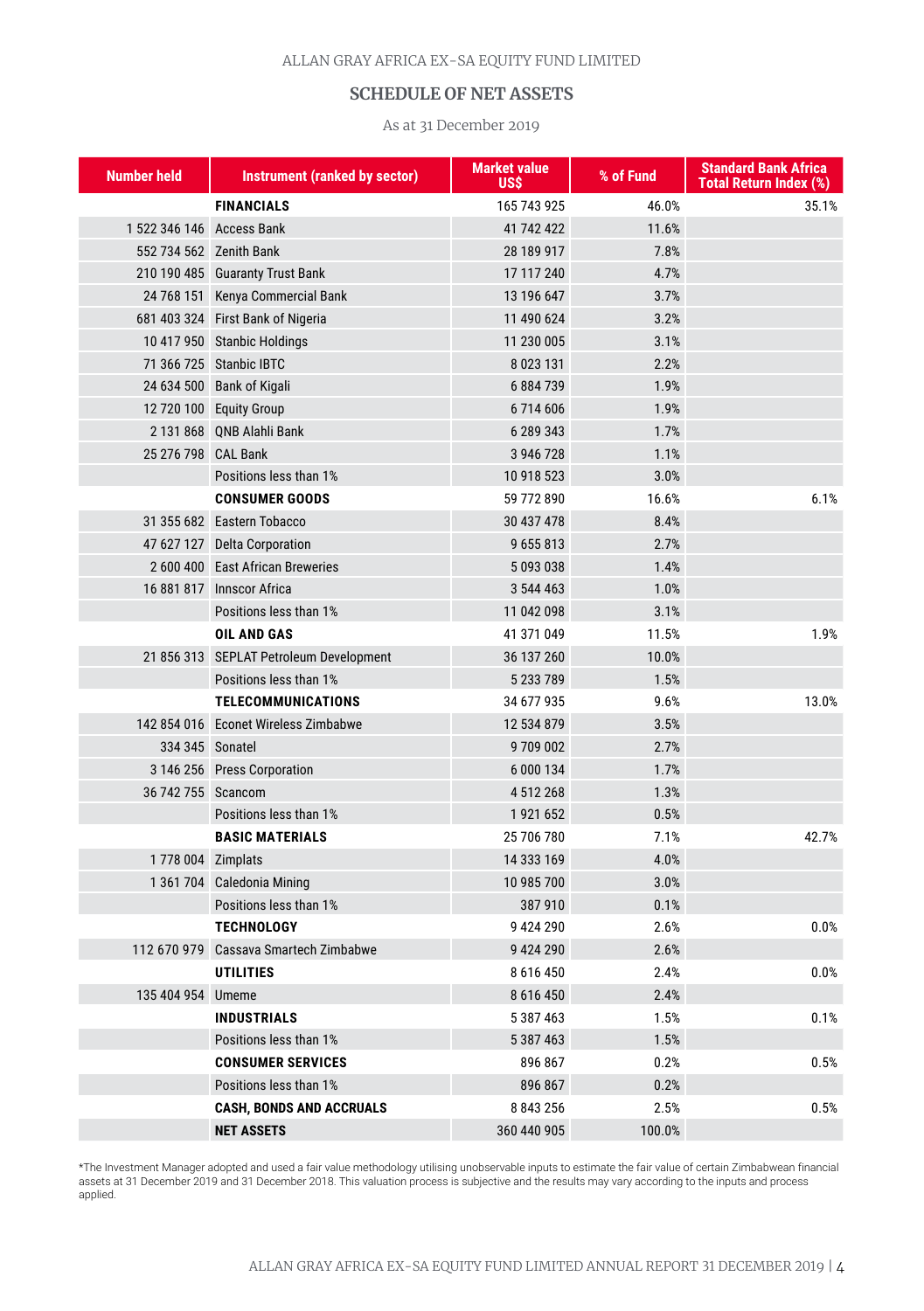# **APPROVAL OF THE ANNUAL FINANCIAL STATEMENTS**

As at 31 December 2019

The directors of the Fund are responsible for the preparation of the annual financial statements and related financial information included in this report.

The annual financial statements which comprise the financial position as at 31 December 2019 and its financial performance and cash flows for the year ended 31 December 2019 are set out on pages 10 to 33 and have been approved by the directors of the Fund and are signed on its behalf by:

 $\sqrt{100}$ جيبى

Renée Oliveira Director 27 March 2020

 $\mu^{\vee}$ 

Craig Bodenstab Director 27 March 2020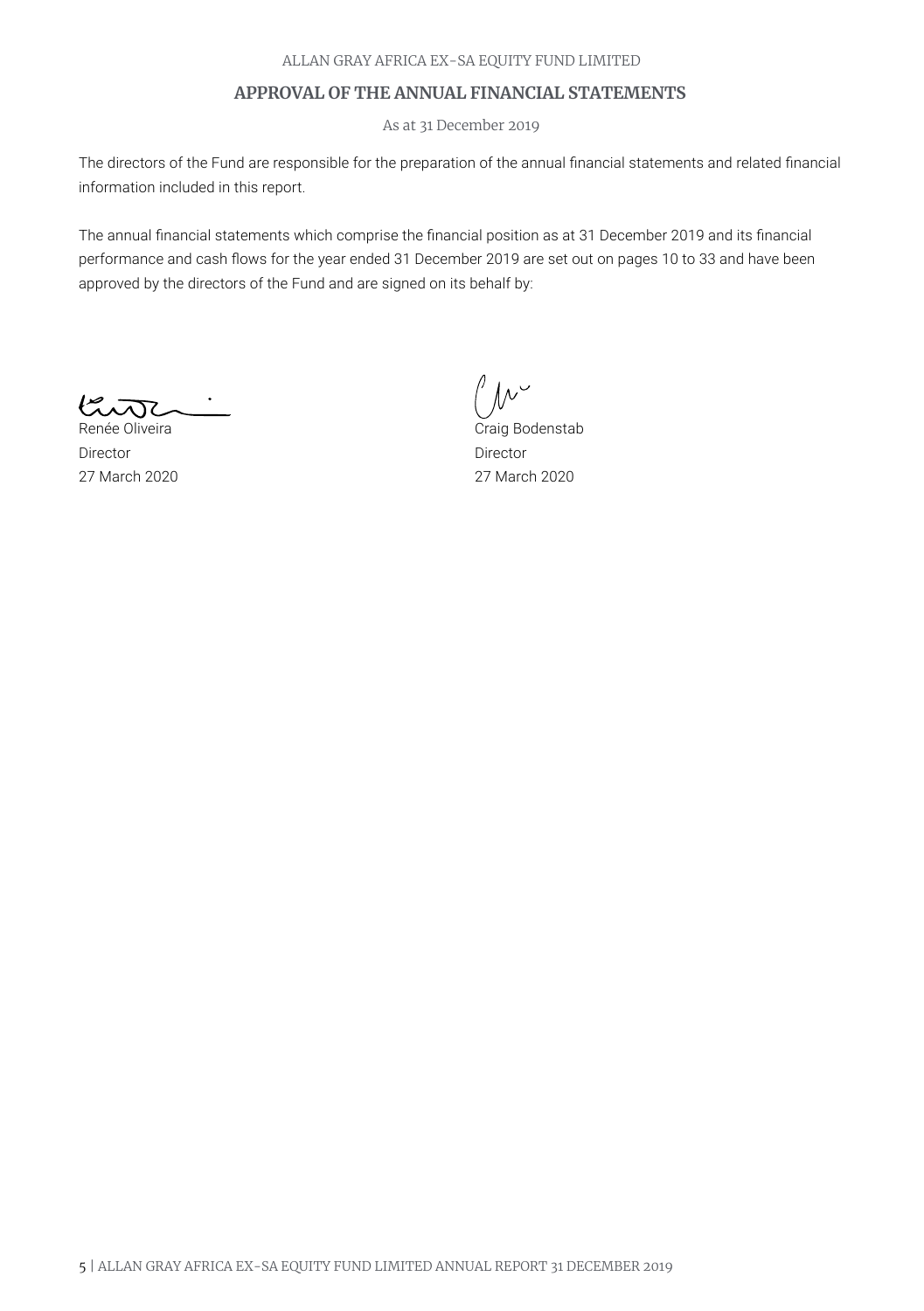# **INDEPENDENT AUDITOR'S REPORT**

# **The board of directors of Allan Gray Africa ex-SA Equity Fund Limited**

# **Report on the audit of the financial statements**

### **Opinion**

We have audited the financial statements of Allan Gray Africa ex-SA Equity Fund Limited (the 'Fund') which comprise the statement of financial position as at 31 December 2019, and the statement of comprehensive income, statement of changes in net assets attributable to holders of redeemable shares and statement of cash flows for the year then ended, and notes to the financial statements, including a summary of significant accounting policies.

In our opinion, the accompanying financial statements present fairly, in all material respects, the financial position of the Fund as at 31 December 2019, and its financial performance and its cash flows for the year then ended in accordance with International Financial Reporting Standards

# **Basis for opinion**

We conducted our audit in accordance with International Standards on Auditing ('ISAs'). Our responsibilities under those standards are further described in the Auditors' responsibilities for the audit of the financial statements section of our report. We are independent of the Fund in accordance with the International Ethics Standards Board for Accountants' Code of Ethics for Professional Accountants ('IESBA Code'), and we have fulfilled our other ethical responsibilities in accordance with the IESBA Code. We believe that the audit evidence we have obtained is sufficient and appropriate to provide a basis for our opinion.

# **Key audit matters**

Key audit matters are those matters that, in our professional judgment, were of most significance in our audit of the financial statements of the current period. These matters were addressed in the context of our audit of the financial statements as a whole, and in forming our opinion thereon, and we do not provide a separate opinion on these matters. For each matter below, our description of how our audit addressed the matter is provided in that context.

We have fulfilled the responsibilities described in the Auditors' responsibilities of the audit of the financial statements section of our report, including in relation to these matters. Accordingly, our audit included the performance of procedures designed to respond to our assessment of the risks of material misstatement of the financial statements. The results of our audit procedures, including the procedures performed to address the matters below, provide the basis for our audit opinion on the accompanying financial statements.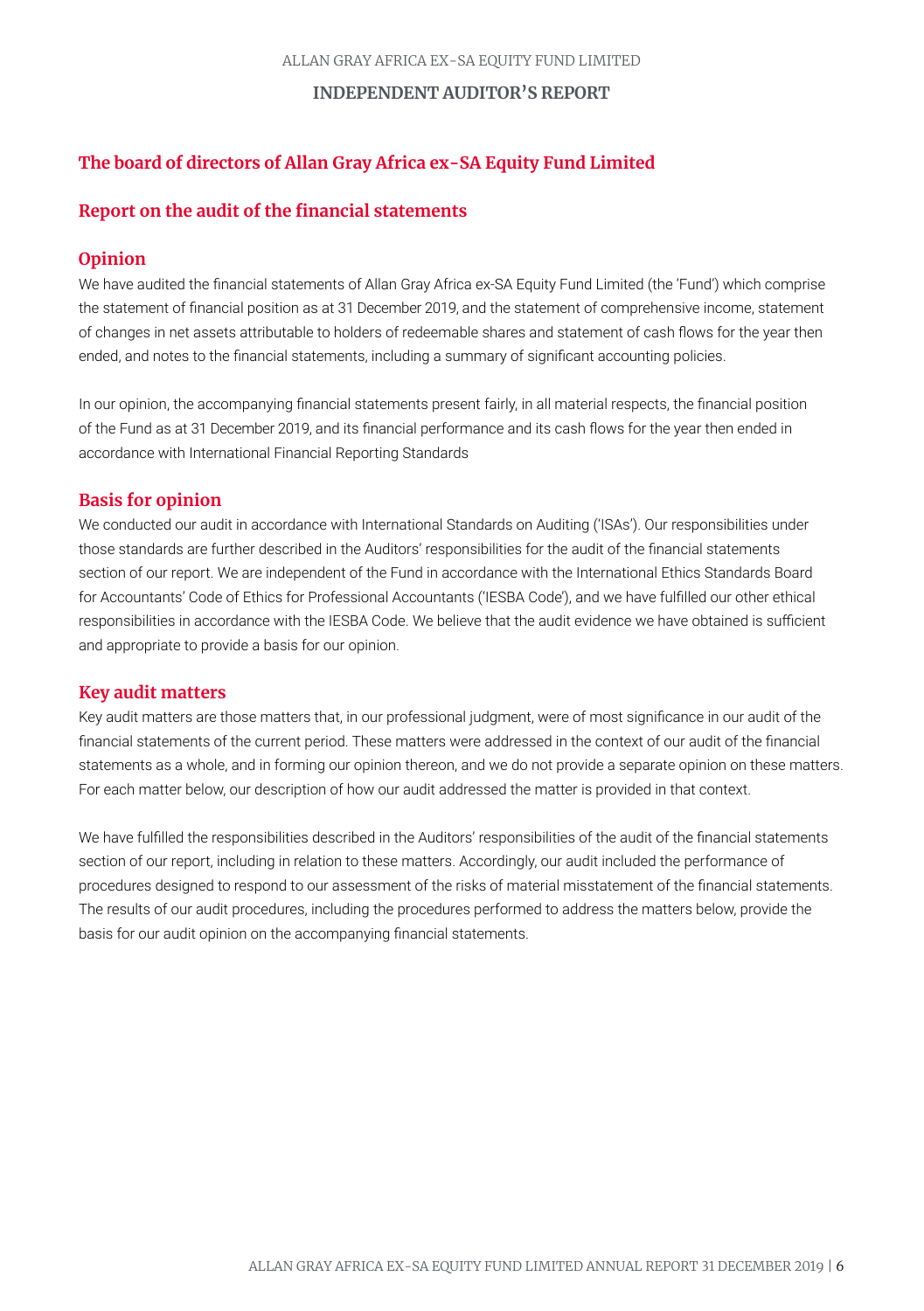### **INDEPENDENT AUDITOR'S REPORT**

# **Risk:**

# **Valuation of financial assets at fair value through profit or loss**

The valuation of the Fund's financial assets at fair value through profit or loss is a key audit matter because it significantly impacts the Fund's performance and net asset value.

As of 31 December 2019, the Fund's financial assets at fair value through profit or loss amounted to US\$ 353,980,047. Financial assets include equities, bonds and gilts. As disclosed in Notes 1.3.6 and 7.2 to the financial statements the Fund records its investments in financial assets carried at fair value through profit or loss based on a quoted price in an active market. For all other financial instruments not traded in an active market, the fair value is determined by using appropriate valuation techniques.

### **Our response to the risk:**

We evaluated management's valuation methodology applied to determine the fair value of the Fund's financial assets and performed the following procedures, among others.

We obtained the listing of financial assets as at 31 December 2019. For the Fund's investment in equities, bonds, and gilts we compared the values recorded by the Fund to independently quoted prices, observable trades and/or vendor prices.

# **Other information included in the Fund's 2019 Annual Report**

Other information consists of the information included in the Annual Report, other than the financial statements and our auditors' report thereon. Management is responsible for the other information.

Our opinion on the financial statements does not cover the other information and we do not express any form of assurance conclusion thereon.

In connection with our audit of the financial statements, our responsibility is to read the other information and, in doing so, consider whether the other information is materially inconsistent with the financial statements or our knowledge obtained in the audit or otherwise appears to be materially misstated. If, based on the work we have performed, we conclude that there is a material misstatement of this other information, we are required to report that fact. We have nothing to report in this regard.

### **Responsibilities of management and the board of directors for the financial statements**

Management is responsible for the preparation and fair presentation of the financial statements in accordance with International Financial Reporting Standards, and for such internal control as management determines is necessary to enable the preparation of financial statements that are free from material misstatement, whether due to fraud or error.

In preparing the financial statements, management is responsible for assessing the Fund's ability to continue as a going concern, disclosing, as applicable, matters related to going concern and using the going concern basis of accounting unless management either intends to liquidate the Fund or to cease operations, or has no realistic alternative but to do so.

The board of directors is responsible for overseeing the Fund's financial reporting process.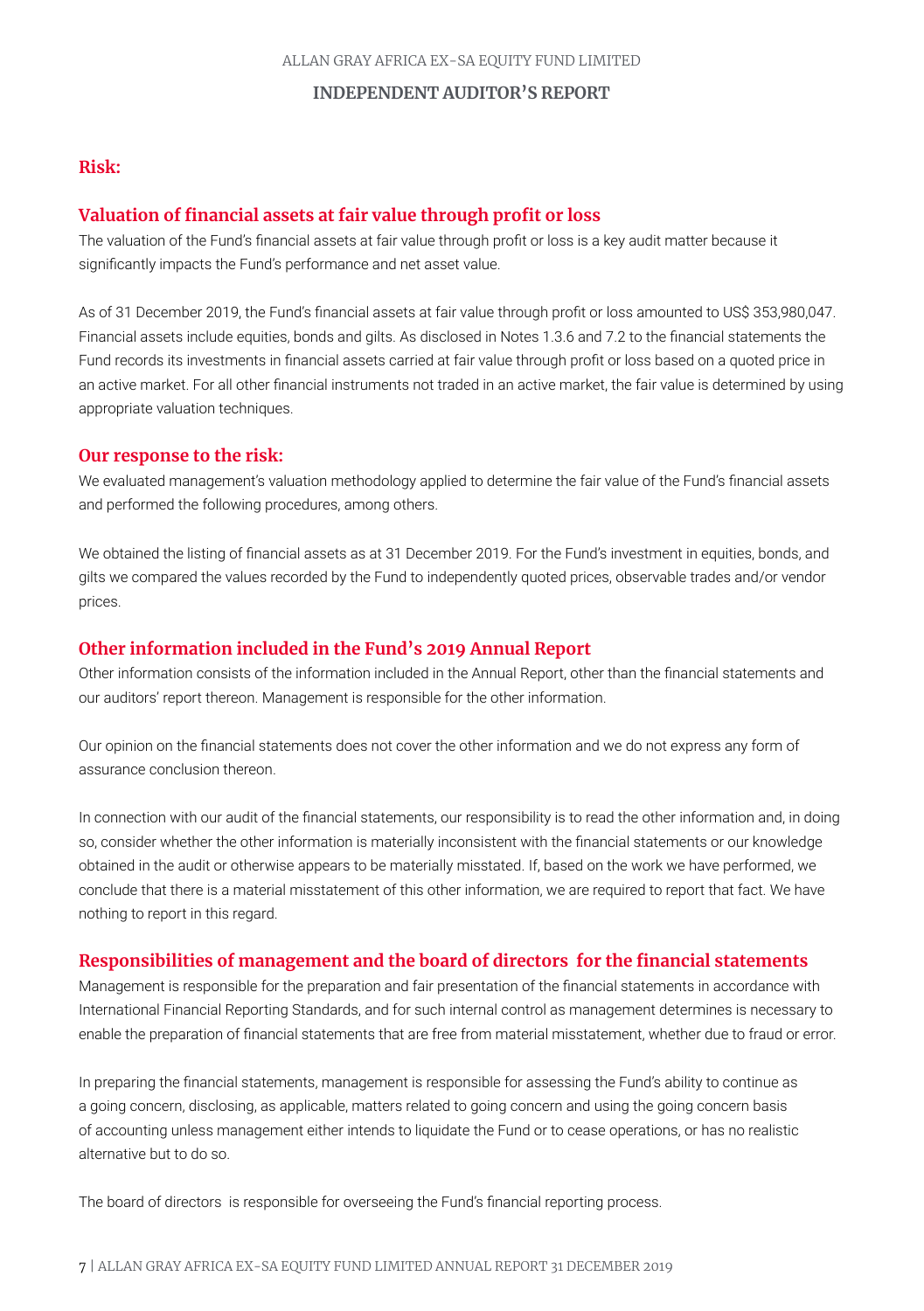# **INDEPENDENT AUDITOR'S REPORT**

# **Auditors' responsibilities for the audit of the financial statements**

This report is made solely to the board of directors, as a body. Our audit work has been undertaken so that we might state to the board of directors those matters we are required to state to them in an auditors' report and for no other purpose. To the fullest extent permitted by law, we do not accept or assume responsibility to anyone other than the Fund and the board of directors as a body, for our audit work, for this report, or for the opinions we have formed.

Our objectives are to obtain reasonable assurance about whether the financial statements as a whole are free from material misstatement, whether due to fraud or error, and to issue an auditors' report that includes our opinion. Reasonable assurance is a high level of assurance, but is not a guarantee that an audit conducted in accordance with ISAs will always detect a material misstatement when it exists. Misstatements can arise from fraud or error and are considered material if, individually or in the aggregate, they could reasonably be expected to influence the economic decisions of users taken on the basis of these financial statements.

As part of an audit in accordance with ISAs, we exercise professional judgment and maintain professional skepticism throughout the audit. We also:

- **IDENTIFY And assess the risks of material misstatement of the financial statements, whether due to fraud in the statement of the financial statements**, whether due to fraud or error, design and perform audit procedures responsive to those risks, and obtain audit evidence that is sufficient and appropriate to provide a basis for our opinion. The risk of not detecting a material misstatement resulting from fraud is higher than for one resulting from error, as fraud may involve collusion, forgery, intentional omissions, misrepresentations, or the override of internal control.
- Obtain an understanding of internal control relevant to the audit in order to design audit procedures that are appropriate in the circumstances, but not for the purpose of expressing an opinion on the effectiveness of the Fund's internal control.
- Evaluate the appropriateness of accounting policies used and the reasonableness of accounting estimates and related disclosures made by management.
- Conclude on the appropriateness of management's use of the going concern basis of accounting and, based on the audit evidence obtained, whether a material uncertainty exists related to events or conditions that may cast significant doubt on the Fund's ability to continue as a going concern. If we conclude that a material uncertainty exists, we are required to draw attention in our auditors' report to the related disclosures in the financial statements or, if such disclosures are inadequate, to modify our opinion. Our conclusions are based on the audit evidence obtained up to the date of our auditors' report. However, future events or conditions may cause the Fund to cease to continue as a going concern.
- Evaluate the overall presentation, structure and content of the financial statements, including the disclosures, and whether the financial statements represent the underlying transactions and events in a manner that achieves fair presentation.

We communicate with the board of directors regarding, among other matters, the planned scope and timing of the audit and significant audit findings, including any significant deficiencies in internal control that we identify during our audit.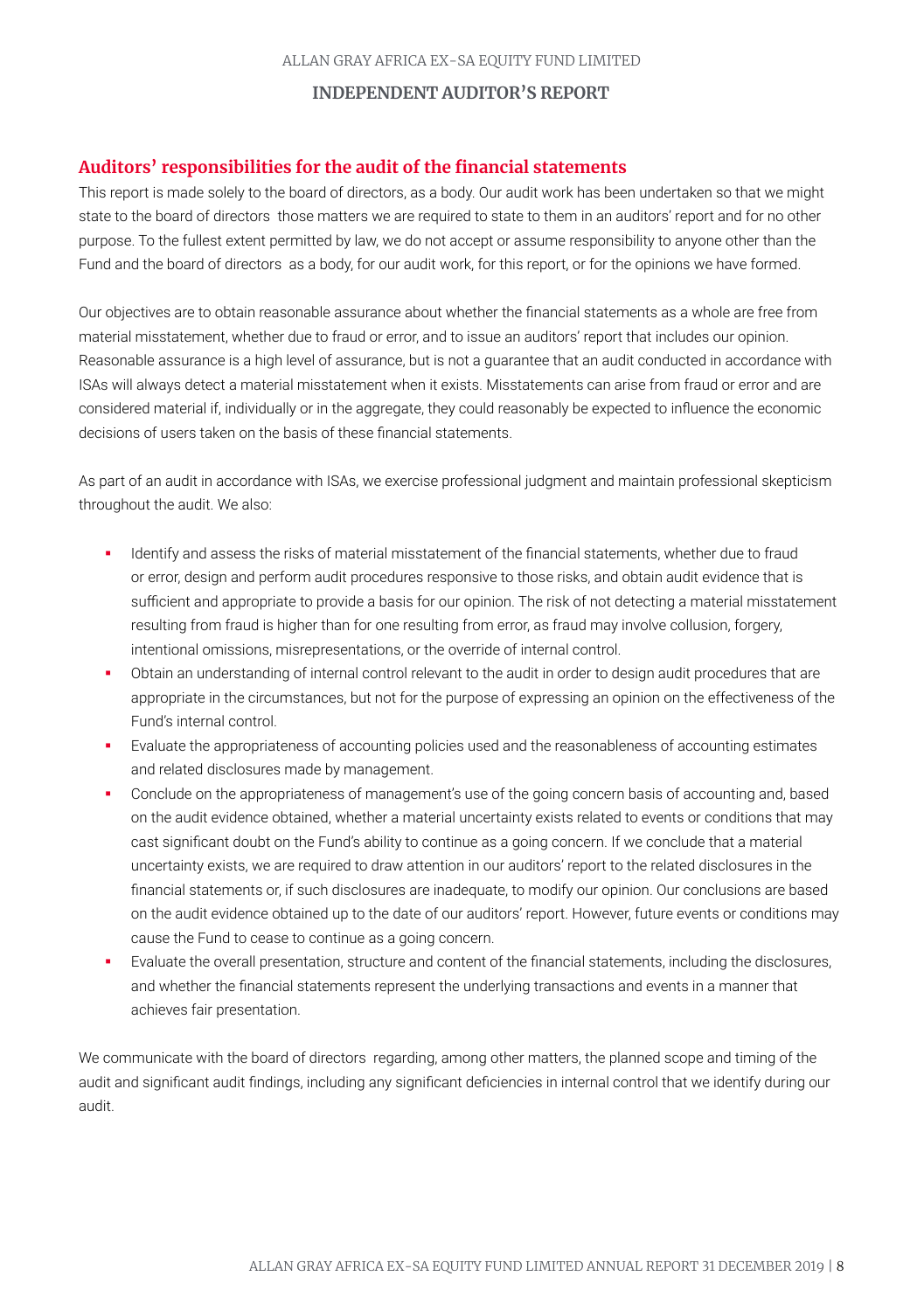#### ALLAN GRAY AFRICA EX-SA EQUITY FUND LIMITED

# **INDEPENDENT AUDITOR'S REPORT**

We also provide the board of directors with a statement that we have complied with relevant ethical requirements regarding independence, and to communicate with them all relationships and other matters that may reasonably be thought to bear on our independence, and where applicable, related safeguards.

From the matters communicated with the board of directors , we determine those matters that were of most significance in the audit of the financial statements of the current period and are therefore the key audit matters. We describe these matters in our auditors' report unless law or regulation precludes public disclosure about the matter or when, in extremely rare circumstances, we determine that a matter should not be communicated in our report because the adverse consequences of doing so would reasonably be expected to outweigh the public interest benefits of such communication.

The partner in charge of the audit resulting in this independent auditors' report is Jessel Mendes.

Ernst + Young ttd

Hamilton, Bermuda 27 March 2020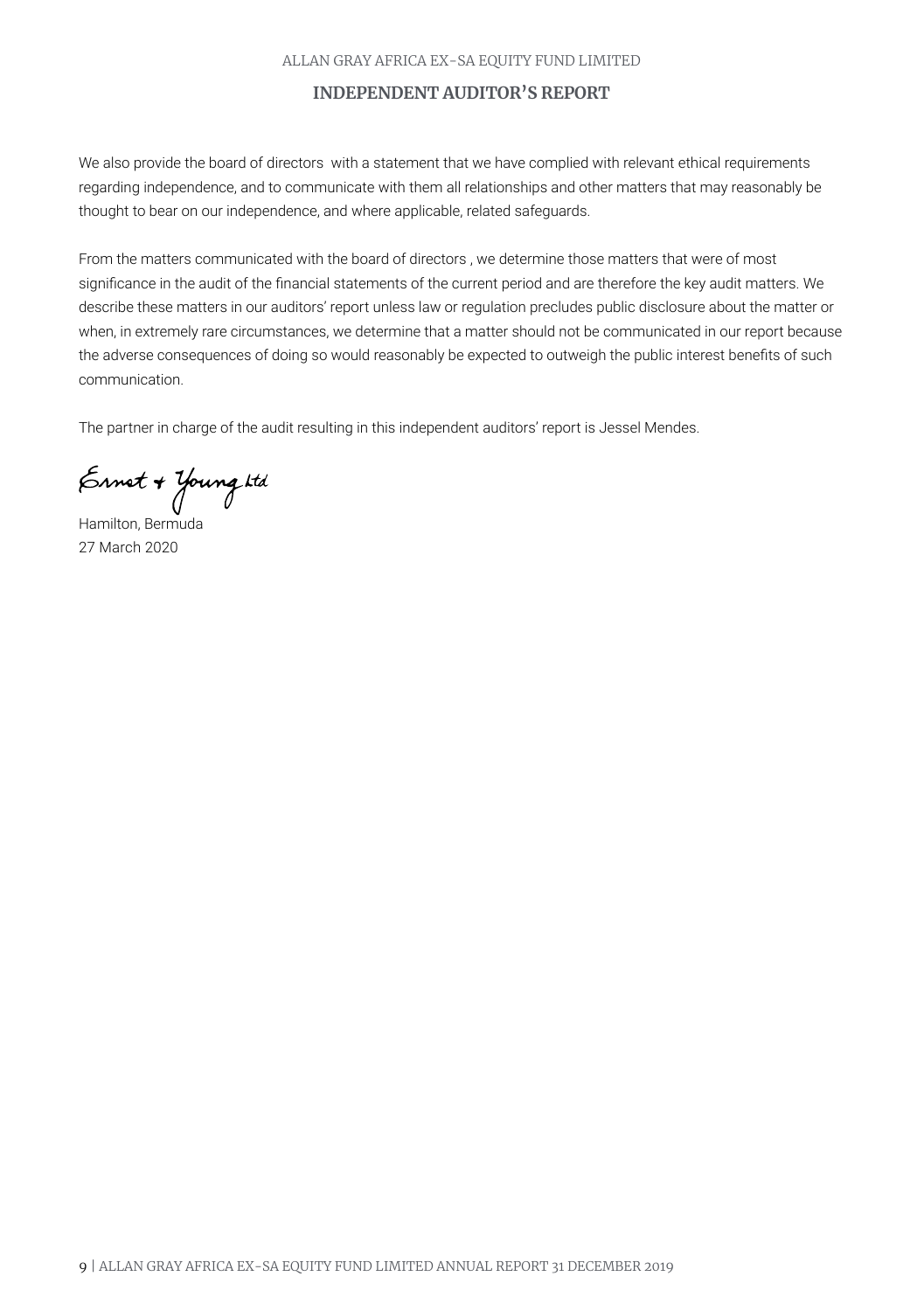# **STATEMENT OF FINANCIAL POSITION**

As at 31 December 2019

|                                                                                               | <b>Note</b>    | 2019<br><b>US\$</b> | 2018<br><b>US\$</b> |
|-----------------------------------------------------------------------------------------------|----------------|---------------------|---------------------|
| <b>ASSETS</b>                                                                                 |                |                     |                     |
| Financial assets at fair value through profit or loss                                         | $\overline{2}$ | 353 980 047         | 361 009 255         |
| Cash and cash equivalents                                                                     | 3              | 5445702             | 11 347 818          |
| Trade and other receivables                                                                   | 4              | 1 147 973           | 3 204 085           |
| <b>TOTAL ASSETS</b>                                                                           |                | 360 573 722         | 375 561 158         |
| <b>LIABILITIES</b>                                                                            |                |                     |                     |
| Trade and other payables                                                                      | 5              | 132 817             | 308 648             |
| TOTAL LIABILITIES EXCLUDING NET ASSETS ATTRIBUTABLE TO HOLDERS OF<br><b>REDEEMABLE SHARES</b> |                | 132 817             | 308 648             |
| NET ASSETS ATTRIBUTABLE TO HOLDERS OF REDEEMABLE SHARES                                       |                | 360 440 905         | 375 252 510         |

The above Statement of financial position should be read in conjunction with the accompanying notes.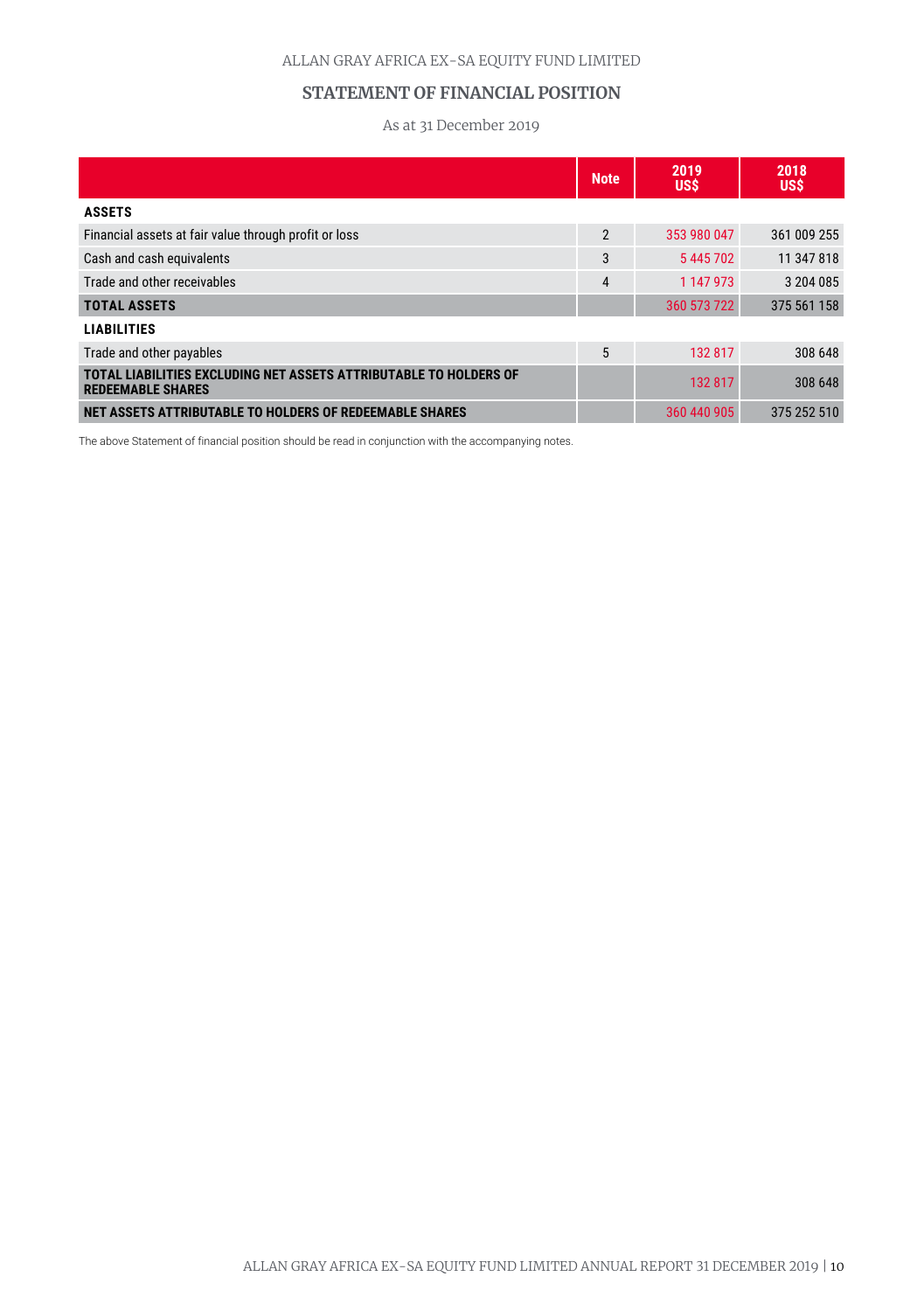### ALLAN GRAY AFRICA EX-SA EQUITY FUND LIMITED

# **STATEMENT OF COMPREHENSIVE INCOME**

For the year ended 31 December 2019

|                                           | <b>Note</b> | 2019<br><b>US\$</b> | 2018<br><b>USS</b> |
|-------------------------------------------|-------------|---------------------|--------------------|
| <b>NET INVESTMENT LOSS</b>                |             | (27180962)          | (7153048)          |
| <b>Dividends</b>                          |             | 22 751 465          | 26 956 884         |
| Interest                                  |             | 422 919             | 433 624            |
| Realised gains on disposal of investments |             | 7 344 355           | 11 987 547         |
| Unrealised losses on investments          |             | (54305708)          | (46143511)         |
| Foreign exchange losses                   |             | (3637072)           | (418554)           |
| Other income                              |             | 243 079             | 30 962             |
| <b>OPERATING EXPENSES</b>                 |             | (4286330)           | (5973914)          |
| Performance fees                          |             |                     | (1263556)          |
| Management fees                           | 1.3.2       | (227829)            | (290142)           |
| <b>Audit fees</b>                         |             | (29708)             | (21 720)           |
| <b>Custodian fees</b>                     |             | (1877558)           | (1845136)          |
| Directors' fees                           |             | (18000)             | (18000)            |
| <b>Transaction fees</b>                   |             | (3 261)             | (25182)            |
| <b>Administration fees</b>                |             | (9966)              | (141003)           |
| Withholding taxes                         |             | (1908799)           | (2310759)          |
| Other expenses                            |             | (121 509)           | (58416)            |
| TOTAL COMPREHENSIVE LOSS FOR THE YEAR     |             | (31 467 292)        | (13126962)         |

The above Statement of comprehensive income should be read in conjunction with the accompanying notes.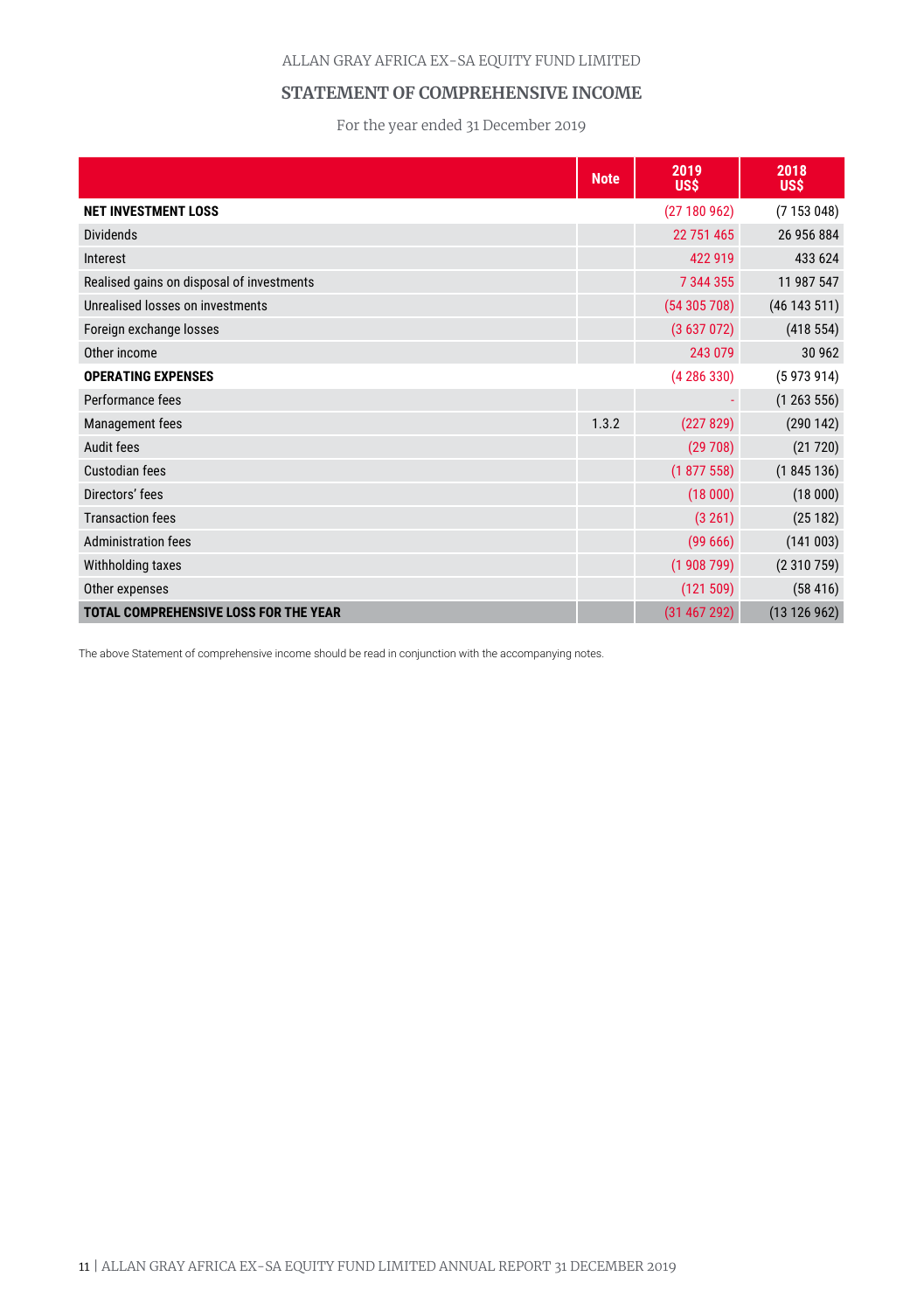### **STATEMENT OF CHANGES IN NET ASSETS ATTRIBUTABLE TO HOLDERS OF REDEEMABLE SHARES**

For the year ended 31 December 2019

|                                       | <b>Note</b> | Net assets attributable<br>to holders of<br>redeemable shares<br><b>USS</b> | <b>Number of shares</b> |
|---------------------------------------|-------------|-----------------------------------------------------------------------------|-------------------------|
| <b>BALANCE AT 31 DECEMBER 2017</b>    |             | 389 367 728                                                                 | 2 470 625               |
| Total comprehensive loss for the year |             | (13126962)                                                                  |                         |
| Net capital withdrawals               |             | (988 256)                                                                   | (8076)                  |
| <b>BALANCE AT 31 DECEMBER 2018</b>    |             | 375 252 510                                                                 | 2 462 549               |
| Total comprehensive loss for the year |             | (31 467 292)                                                                |                         |
| Net capital contributions             |             | 16 655 687                                                                  | 125 243                 |
| <b>BALANCE AT 31 DECEMBER 2019</b>    | 8           | 360 440 905                                                                 | 2587792                 |

The above Statement of changes in net assets attributable to holders of redeemable shares should be read in conjunction with the accompanying notes.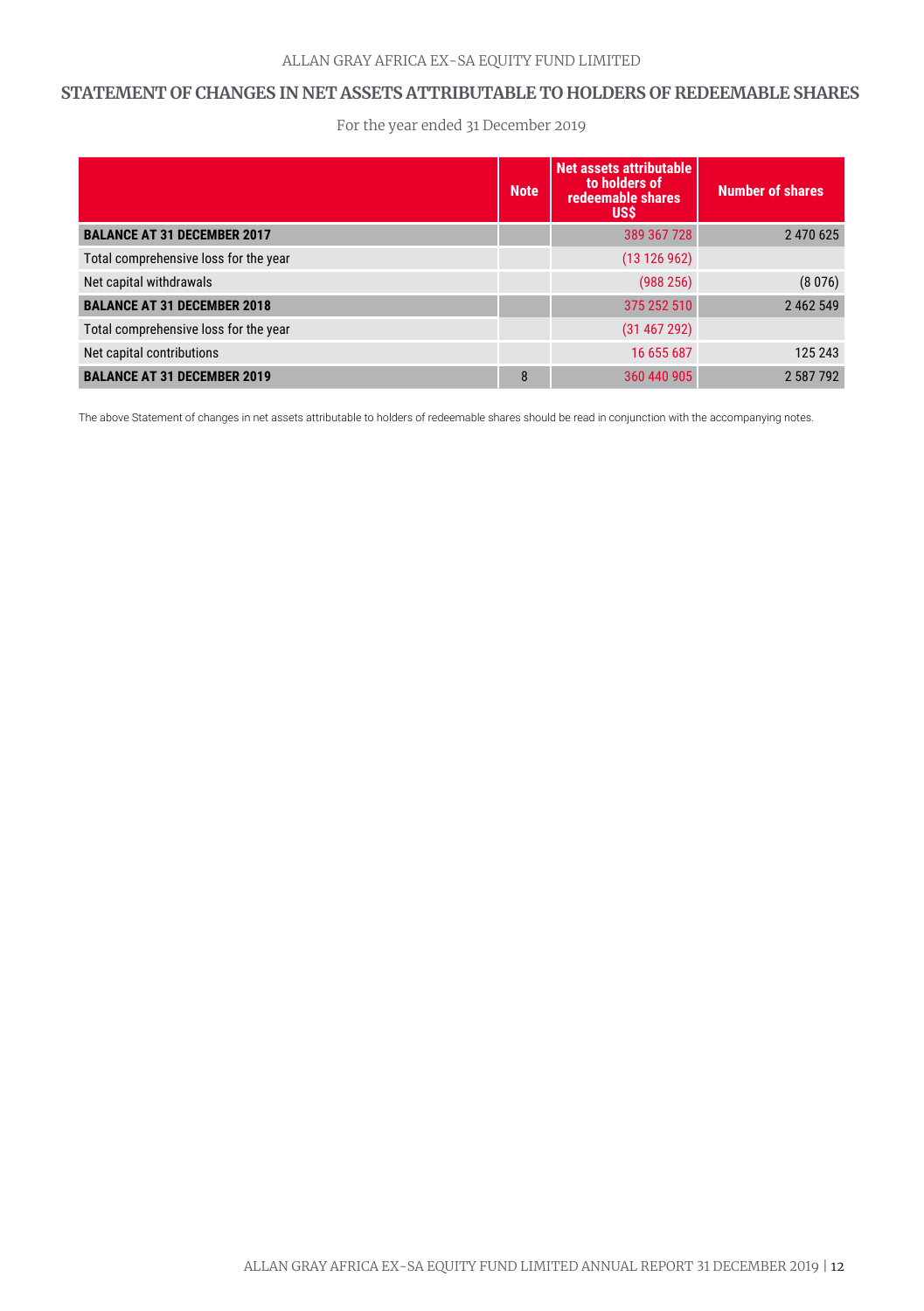# **STATEMENT OF CASH FLOWS**

For the year ended 31 December 2019

|                                                                          | <b>Note</b> | 2019<br><b>US\$</b> | 2018<br><b>US\$</b> |
|--------------------------------------------------------------------------|-------------|---------------------|---------------------|
| <b>CASH FLOW FROM OPERATING ACTIVITIES</b>                               |             |                     |                     |
| Net cash (outflow)/inflow from operations before working capital changes | 6.1         | (1965644)           | 8 5 8 4 2 0 1       |
| Working capital changes                                                  | 6.2         | 1620949             | (2118376)           |
| Interest received                                                        |             | 277 890             | 214 814             |
| Dividends received, net of withholding tax                               |             | 21 247 027          | 23 935 564          |
| NET CASH GENERATED BY OPERATING ACTIVITIES                               |             | 21 180 222          | 30 616 203          |
| <b>CASH FLOW FROM INVESTING ACTIVITIES</b>                               |             |                     |                     |
| Acquisition of investments                                               |             | (233 203 286)       | (108559484)         |
| Proceeds from sale of investments                                        |             | 193 102 333         | 71 434 505          |
| NET CASH UTILISED IN INVESTING ACTIVITIES                                |             | (40100953)          | (37124979)          |
| <b>CASH FLOW FROM FINANCING ACTIVITIES</b>                               |             |                     |                     |
| Redemption of redeemable shares                                          |             | (39 573 463)        | (10205155)          |
| Proceeds from issue of redeemable shares                                 |             | 56 229 150          | 9 216 950           |
| NET CASH FLOWS GENERATED/(UTILISED) BY FINANCING ACTIVITIES              |             | 16 655 687          | (988 205)           |
| Net decrease in cash and cash equivalents                                |             | (2 265 044)         | (7496981)           |
| Cash and cash equivalents at the beginning of the year                   |             | 11 347 818          | 19 263 353          |
| Effect of exchange rate changes on cash and cash equivalents             |             | (3637072)           | (418554)            |
| CASH AND CASH EQUIVALENTS AT THE END OF THE YEAR                         |             | 5445702             | 11 347 818          |

The above Statement of cash flows should be read in conjunction with the accompanying notes.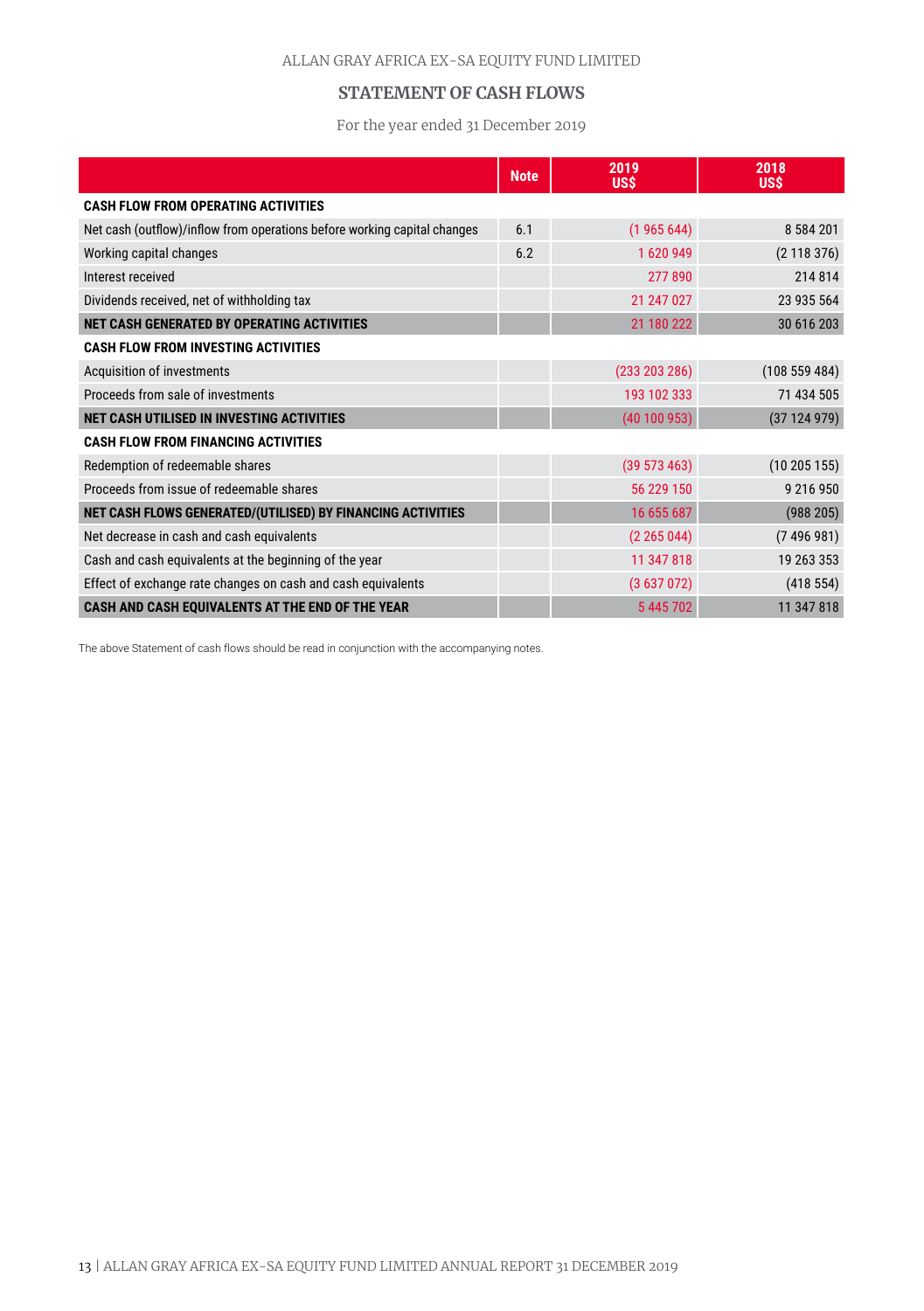For the year ended 31 December 2019

# **Corporate information**

Allan Gray Africa ex-SA Equity Fund Limited (the 'Fund') was incorporated on 31 October 2011 and is a limited liability company of unlimited duration. The Fund was launched to the public on 1 January 2012 and is a Bermuda exempted Mutual Fund Company. The investment manager of the Fund is Allan Gray Bermuda Limited (the 'Investment Manager'). Allan Gray Proprietary Limited is the Investment Adviser to the Fund.

The financial statements of the Fund were authorised for issue by the board of directors on 27 March 2020.

# **1. Accounting standards and policies**

# **1.1 Basis of preparation**

The financial statements have been prepared on a going concern basis, using the historical cost basis, except for financial instruments that have been measured at either fair value or amortised cost, in accordance with International Financial Reporting Standards ('IFRS'). These financial statements are presented in US dollars, being the functional currency of the Fund.

# **1.2 IFRS**

The Fund has adopted all new and revised standards, interpretations and amendments issued by the International Accounting Standards Board (the 'IASB') and the IFRS Interpretations Committee ('IFRIC') of the IASB that are relevant to its operations and effective for the annual accounting period ended 31 December 2019.

The significant accounting policies adopted in the preparation of the financial statements are set out below and are in accordance with and comply with IFRS.

The following new, revised and amended IFRS standards, interpretations and amendments applicable to the Fund were adopted during the year.

|                 | <b>Standards</b>                       | <b>Effective date:</b><br><b>Years beginning</b><br>on/after | <b>Impact</b>      |
|-----------------|----------------------------------------|--------------------------------------------------------------|--------------------|
| <b>IFRIC 23</b> | Uncertainty over income tax treatments | 1 January 2019                                               | No material impact |

IFRIC 23 addresses the accounting for income taxes when tax treatments involve uncertainty that affects the application of IAS 12 Income Taxes. IFRIC 23 does not apply to taxes or levies outside the scope of IAS 12, nor does it specifically include requirements relating to interest and penalties associated with uncertain tax treatments. The interpretation specifically addresses the following:

- Whether the Fund considers uncertain tax treatments separately;
- The assumptions the Fund makes about the examination of tax treatments by taxation authorities;
- How the Fund determines taxable profit (tax loss), tax bases, unused tax losses, unused tax credits and tax rates; and
- How the Fund considers changes in facts and circumstances.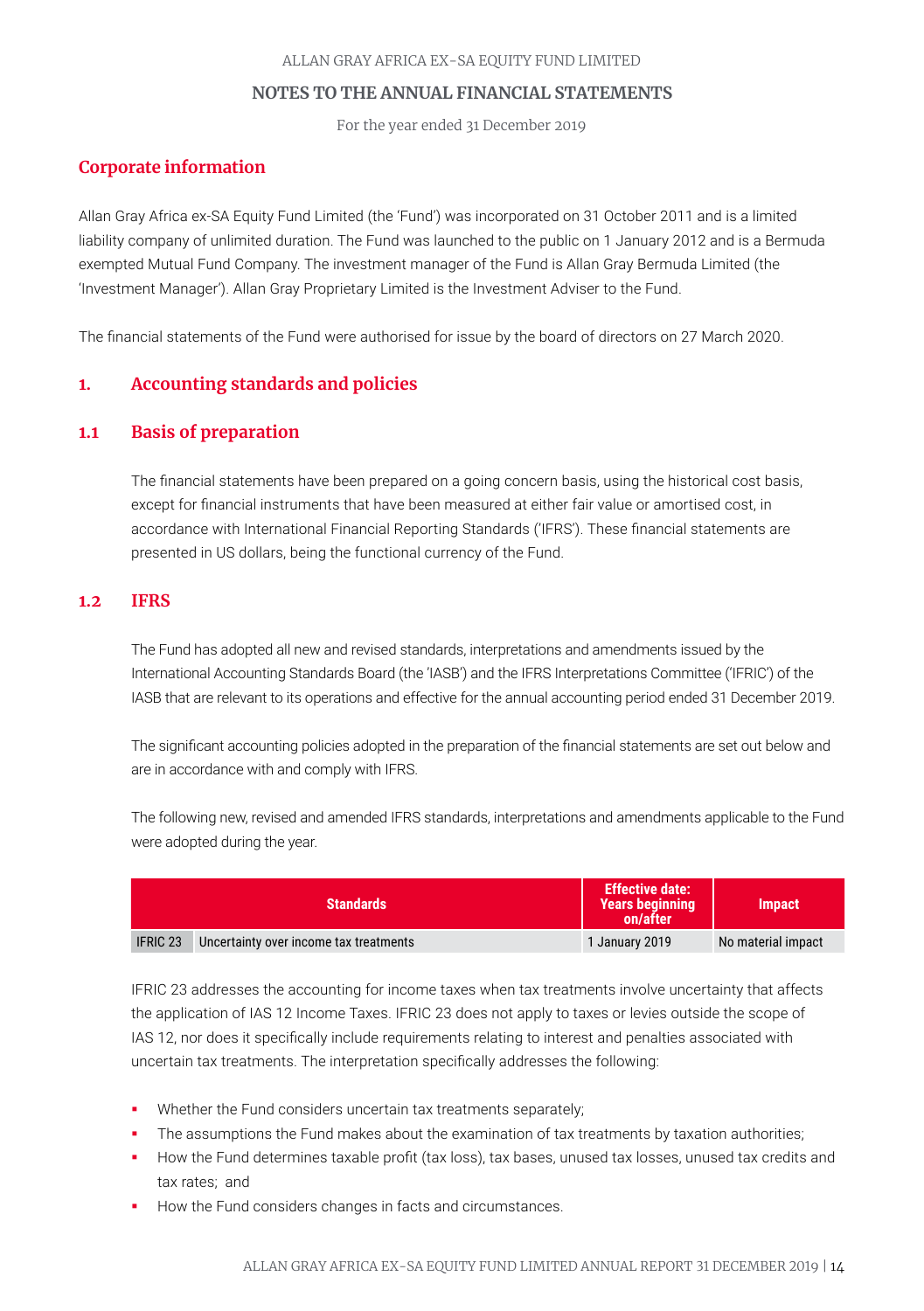For the year ended 31 December 2019

The Fund must determine whether to consider each uncertain tax treatment separately or together with one or more other uncertain tax treatments. The approach that better predicts the resolution of the uncertainty should be followed.

The following new or revised IFRS standards, interpretations and amendments applicable to the Fund have been issued but are not yet effective:

|                  | <b>Standards</b>                                                | <b>Effective date:</b><br><b>Years beginning</b><br>on/after | <b>Expected impact</b> |
|------------------|-----------------------------------------------------------------|--------------------------------------------------------------|------------------------|
| IAS <sub>1</sub> | Presentation of financial statements                            | 1 January 2020                                               | No material impact     |
| IAS <sub>8</sub> | Accounting policies, changes in accounting estimates and errors | 1 January 2020                                               | No material impact     |

A number of other changes, that are effective for accounting periods ended after 31 December 2019, have been issued by the IASB and IFRIC. However, these are not considered relevant to the Fund's operations.

# **1.3 Accounting policies**

The Fund has identified the accounting policies that are most significant to its business operations and the understanding of its results. These accounting policies are set out below and have been consistently applied.

### **1.3.1 Net investment income**

Net investment income comprises interest income, dividend income, foreign currency gains or losses on investments, other income and realised and unrealised gains and losses on investments.

#### Interest income

Interest is recognised in the Statement of comprehensive income using the effective interest method.

#### Dividend income

Dividends are recognised when the last date to register for the dividend has passed. Dividend income is presented gross of any non-recoverable withholding taxes, which are disclosed separately in the Statement of comprehensive income.

#### Other income

Investors are charged 1% when subscribing for Fund shares. Investors may be charged 1% when redeeming Fund shares in the case of significant redemptions. These charges are paid into the Fund to offset the costs associated with the transactions that are borne by the Fund. The Investment Manager may waive these charges if transactions substantially offset one another.

#### Investment gains and losses

Changes in the fair value of financial assets held at fair value through profit or loss, and gains or losses made on the disposal of these financial assets, calculated using the average cost method, are recognised in profit or loss.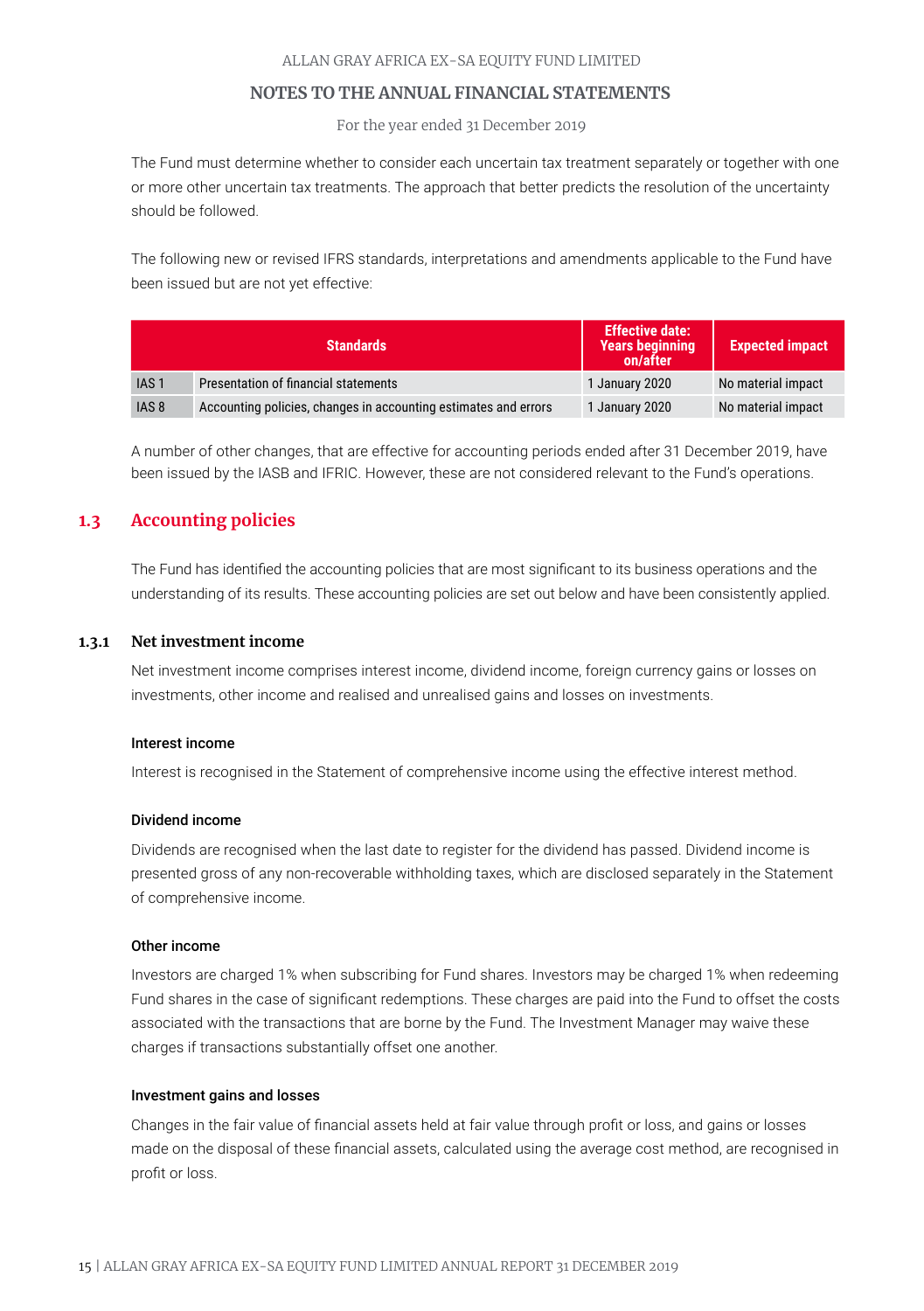For the year ended 31 December 2019

### **1.3.2 Annual management fee**

The management fee is the fee paid by the Fund to the Investment Manager for the management of the Fund. Management fees are calculated and accrued based on the weekly net asset value of the share class and recognised on an accrual basis in profit or loss.

#### **1.3.3 Expenses**

All expenses are recognised on an accrual basis in profit or loss.

#### **1.3.4 Distributions to holders of redeemable shares**

Distributions from the Fund that may be declared will be automatically reinvested in additional redeemable shares unless a holder of redeemable shares requests in writing that any dividends be paid to them. Distributions to holders of redeemable shares are recognised in the Statement of comprehensive income as finance costs.

# **1.3.5 Taxation**

There is no income tax, corporation tax, profits tax, withholding tax, capital gains tax, capital transfer tax, estate or stamp duty or inheritance tax in Bermuda payable by the Fund or its members in respect of shares in the Fund. The government of Bermuda has undertaken that in the event that any income, profit, capital, capital gains, estate or inheritance taxes are levied in Bermuda in the future, the Fund and its shares will be exempt from such taxes until 31 March 2035.

Income and capital gains on the Fund's investments, however, may be subject to taxes in certain countries.

IFRIC 23 Uncertainty over Income Tax Treatments clarifies the accounting for income taxes when tax treatments involve uncertainty that affects the application of IAS 12 in the Fund's financial statements. The Fund evaluates such tax positions to determine whether, for all tax years still subject to assessment or challenge by the relevant taxation authorities, the tax positions are probable to be accepted on examination by the relevant tax authorities. If it is probable that the Fund's tax positions are accepted, the taxable profit/ tax loss should be consistent with the Fund's tax filings. If not probable, the Fund must reflect the effect of the uncertainty in determining its taxable profit/tax loss. The effect of the uncertain tax treatment is determined by applying either the expected value method or the most likely method.

The Fund has analysed its tax positions and has concluded that no asset/liability for unrecognised tax benefits/obligations should be recorded relating to uncertain tax positions for the year ended 31 December 2019. Currently, the only taxes recorded by the Fund are withholding taxes applicable to certain income. For the year ended 31 December 2019, no other income tax liability or expense has been recorded in the accompanying financial statements.

# **1.3.6 Financial instruments: Financial assets and liabilities**

### Classification

#### Financial assets

The Fund determines the classification of its financial assets on initial recognition, when it becomes a party to the contract governing the instrument. The classification depends on how the Fund manages its financial assets in order to generate cash flows.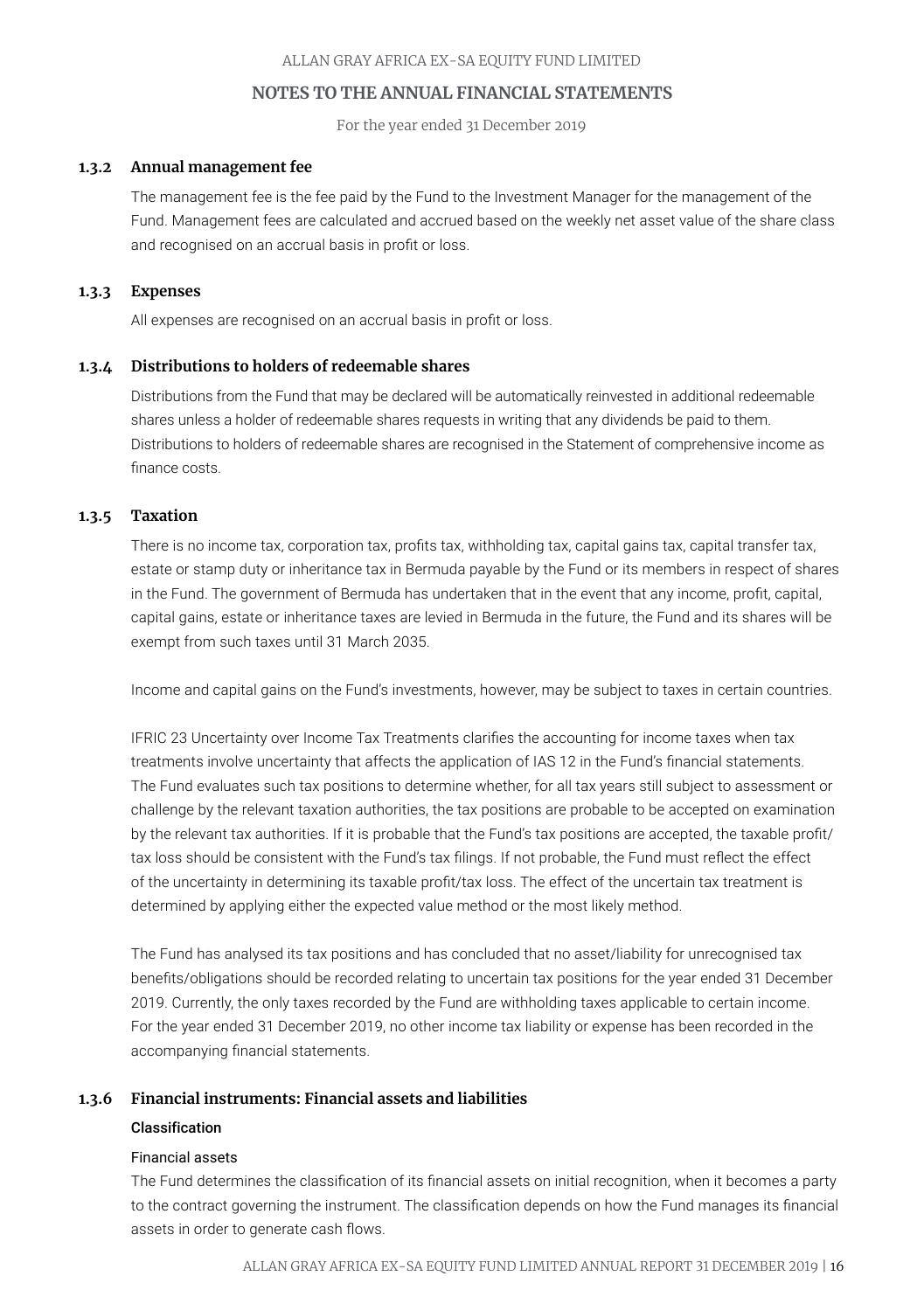For the year ended 31 December 2019

# *Financial assets at fair value through profit or loss*

Financial assets are classified as financial assets at fair value through profit or loss when:

- They are held for trading;
- The contractual cash flows do not represent solely payments of principal and interest; or
- Designated as such upon initial recognition to eliminate or significantly reduce a measurement or recognition inconsistency.

The Fund classifies its investment in equity instruments, related derivatives and money market instruments as financial assets at fair value through profit or loss.

The Fund's investments in equity instruments are designated upon initial recognition on the basis that they are part of a group of financial assets that are managed and have their performance evaluated on a fair value basis, in accordance with risk management and investment strategies of the Fund, as set out in the Fund's offering document. Derivatives are categorised as held for trading and are not designated as effective hedging instruments in terms of IFRS 9. When a derivative financial instrument is not designated in a hedge relationship that qualifies for hedge accounting, all changes in its fair value are recognised immediately in profit or loss.

### *Financial assets at amortised cost*

The Fund classifies financial assets at amortised cost when:

- The financial asset is held with the objective to collect contractual cash flows; and
- The terms of the financial asset give rise on specified dates to cash flows that are solely payments of principal and interest on the principal amount outstanding.

Financial assets at amortised cost are non-derivative financial assets with fixed or determinable payments that are not quoted in an active market. Financial assets at amortised cost comprise cash and cash equivalents and trade and other receivables, which include dividends receivable and amounts due from brokers, which are short-term in nature.

Amortised cost approximates fair value due to the short-term nature of the financial assets.

### Financial liabilities

The Fund determines the classification of its financial liabilities on initial recognition, when it becomes a party to the contract governing the instrument, according to the nature and purpose of the financial instrument.

#### *Financial liabilities at amortised cost*

The Fund classifies its trade and other payables and any distribution payable as financial liabilities at amortised cost, which are measured at amortised cost. Trade and other payables include accrued expenses and amounts due to brokers, which are short-term in nature. Amortised cost approximates fair value due to the short-term nature of the financial liabilities.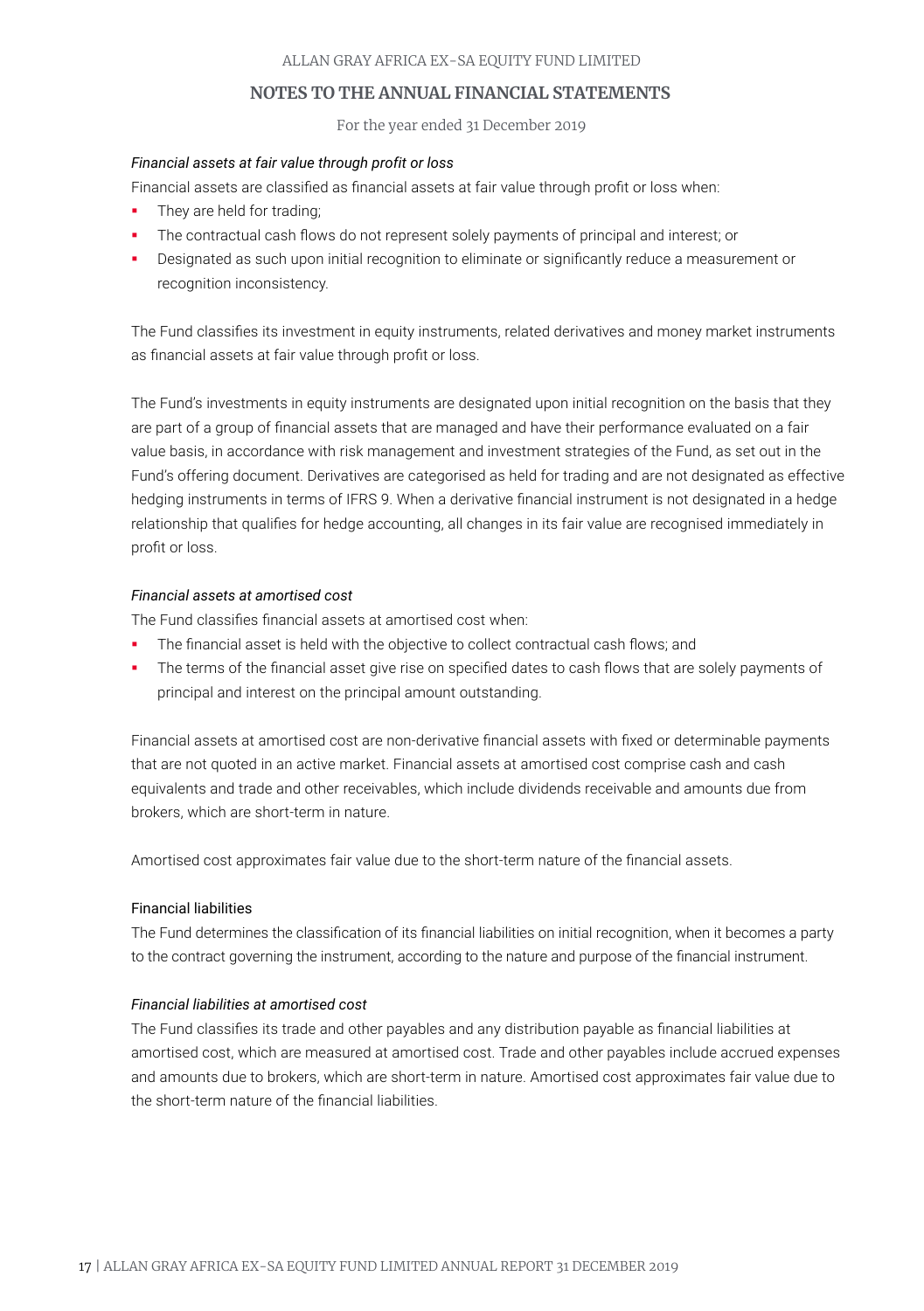For the year ended 31 December 2019

#### Recognition and measurement

A 'regular way' contract is one that requires the delivery of an asset within the time frame established, generally by regulation or convention within the marketplace concerned. Regular way purchases and sales of financial assets are recognised using trade date accounting. Trade date accounting refers to (a) the recognition of an asset to be received and the liability to pay for it on the trade date, and (b) derecognition of an asset that is sold, recognition of any gain or loss on disposal and the recognition of a receivable from the buyer for payment on the trade date. The trade date is the date that an entity commits itself to purchase or to sell an asset.

Financial instruments are recognised on the trade date at fair value, plus, in the case of assets not at fair value through profit or loss, directly attributable transaction costs. The Fund determines the classification of its financial instruments on initial recognition, when the Fund becomes a party to the contract governing the instrument.

#### Financial assets at fair value through profit or loss

Financial assets designated as at fair value through profit or loss are measured at fair value. Subsequent to initial recognition, investments at fair value through profit or loss are marked to market on a daily basis with changes in fair value taken through profit or loss as gains and losses. Attributable transaction costs are recognised in profit or loss as incurred.

#### Financial assets and financial liabilities at amortised cost

Financial assets and financial liabilities at amortised cost are measured initially at fair value plus any directly attributable transaction costs. Subsequent to initial recognition, financial assets and financial liabilities at amortised cost are measured at amortised cost using the effective interest method, less any impairment losses. Amortised cost approximates fair value due to the short-term nature of financial assets and financial liabilities.

Gains and losses are recognised in profit or loss when financial assets and financial liabilities at amortised cost are derecognised or impaired, and through the amortisation process.

#### Derecognition of financial assets and liabilities

A financial asset is derecognised where:

- The rights to receive cash flows from the asset have expired, or
- The Fund has transferred its rights to receive cash flows from the asset, or
- The Fund has assumed an obligation to pay the received cash flows in full without material delay to a third party under a 'pass-through' arrangement. Either (a) the Fund has transferred substantially all the risks and rewards of the asset, or (b) the Fund has neither transferred nor retained substantially all the risks and rewards of the asset, but has transferred control of the asset.

A financial liability is derecognised when the obligation under the liability is discharged, cancelled or expires. Where an existing financial liability is replaced by another from the same lender on substantially different terms, or the terms of an existing liability are substantially modified, such an exchange or modification is treated as a derecognition of the original liability and the recognition of a new liability, and the difference in the respective carrying amounts is recognised in profit or loss.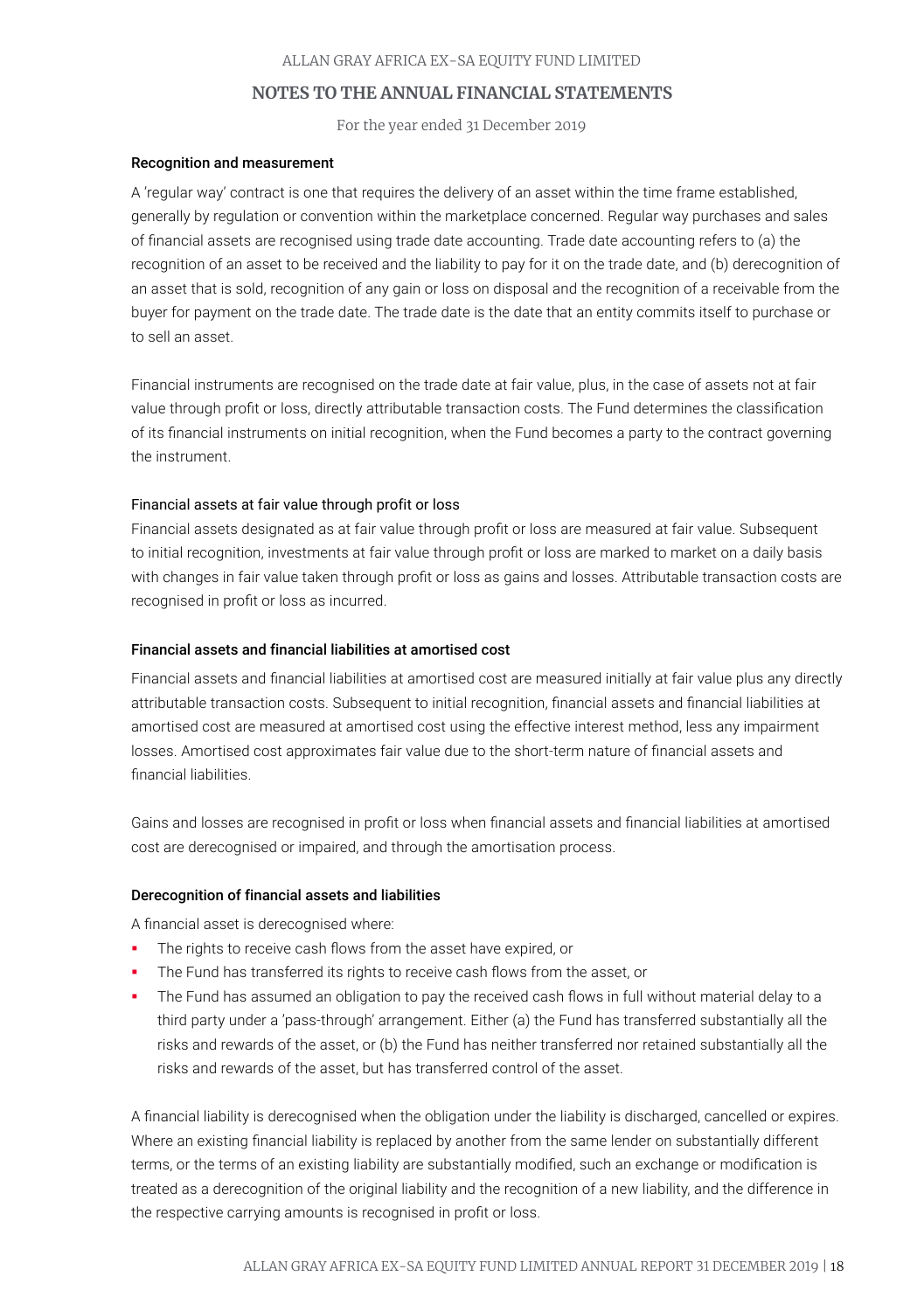For the year ended 31 December 2019

### Impairment of financial assets

The Fund assesses at each reporting date whether an allowance for expected credit losses ('ECL') should be recognised. The ECL allowance does not require any trigger event to occur but rather relies on an expectation of future losses.

### *Assets carried at amortised cost*

The allowance for ECL is determined based on the difference between the contractual cash flows and the cash flows expected to be received, discounted at the original effective interest rate. The Fund applies a simplified approach in determining the ECL based on its historical credit loss experience, days past due of the receivables and consideration of forward-looking factors specific to the counter-party and economic environment, the impact of which has been considered and concluded to be immaterial.

A financial asset is classified as in default when the contractual payments are 30 days past due unless there is specific information indicating that the Fund is unlikely to receive the outstanding amounts. A financial asset is written off when there is no reasonable expectation of recovering the contractual cash flows. The Fund holds trade receivables with no financing component and which have maturities of less than 12 months. All trade receivables are expected to be received within 30 days.

### Determination of fair value

Financial instruments carried at fair value are valued based on a quoted price in an active market. For all other financial instruments not traded in an active market, the fair value is determined by using appropriate valuation techniques.

An analysis of fair values of financial instruments and further details as to how they are measured is provided in note 7.

### Offsetting financial instruments

A financial asset and a financial liability are offset, and the net amount presented in the Statement of financial position, only when the Fund currently has a legally enforceable right to set off the recognised amounts and intends either to settle on a net basis, or to realise the asset and settle the liability simultaneously.

Income and expense items are only offset to the extent that their related instruments have been offset in the Statement of financial position.

# **1.3.7 Cash and cash equivalents**

Cash and cash equivalents are short-term highly liquid investments that are readily convertible to known amounts of cash, and are subject to insignificant risk of changes in value. Balances held for the purposes of meeting short-term cash commitments, rather than for investment or other purposes, are current assets and disclosed separately on the face of the Statement of financial position.

Subsequent to initial recognition, cash and cash equivalents, accounts receivable and accounts payable are measured at amortised cost using the effective interest rate method.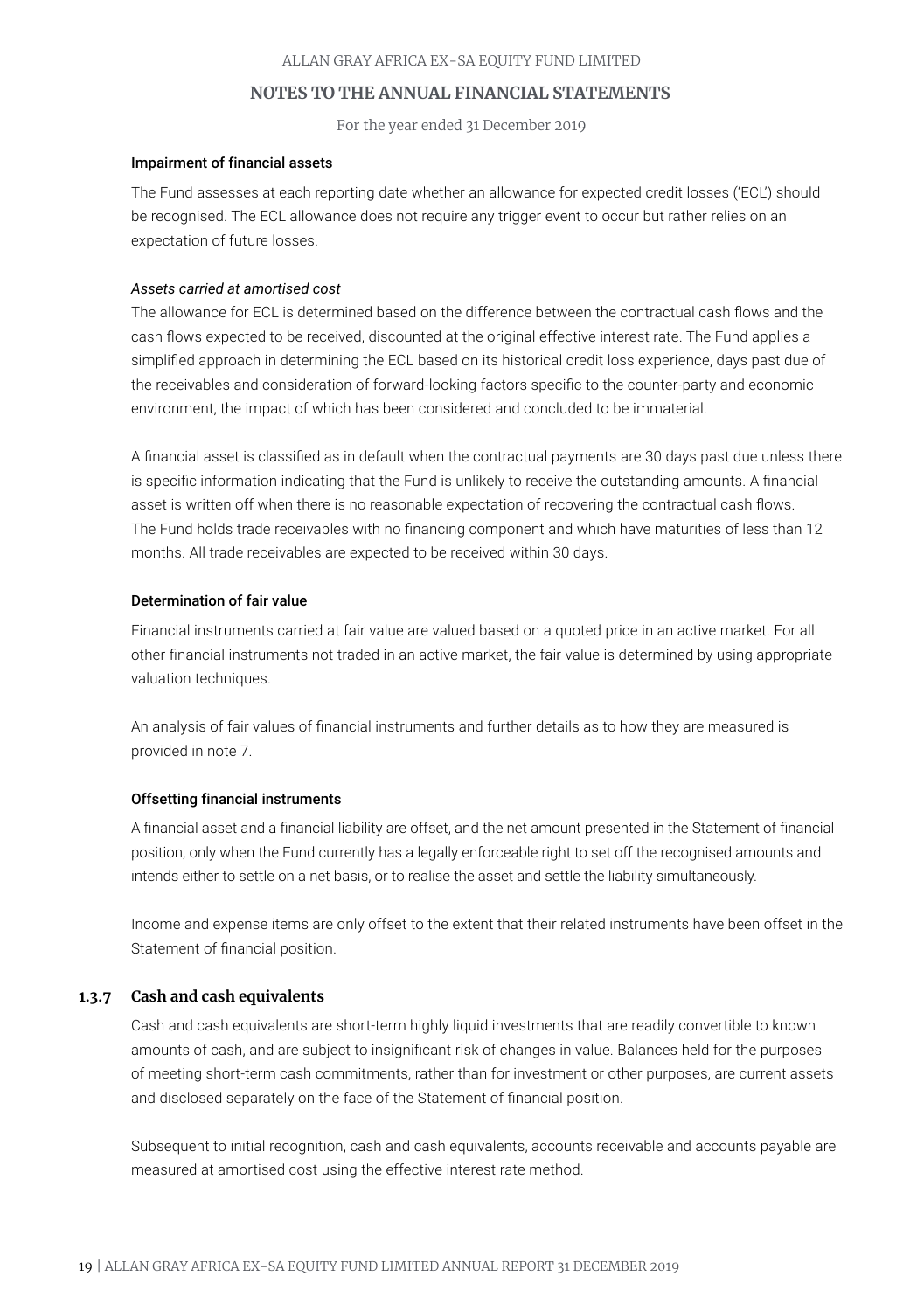For the year ended 31 December 2019

#### **1.3.8 Amounts due from and to brokers**

Amounts due from and to brokers represent receivables for securities sold and payables for securities purchased (in a regular way transaction) that have been contracted for but not yet settled or delivered on the Statement of financial position date. These are included in trade and other receivables, and in trade and other payables, respectively.

These amounts are recognised initially at fair value and subsequently measured at amortised cost using the effective interest method, less provision for impairment for amounts due from brokers. Amortised cost approximates fair value due to the short-term nature of amounts due from and to brokers. A provision for impairment of amounts due from brokers is established when there is objective evidence that the Fund will not be able to collect all amounts due from the relevant broker.

### **1.3.9 Foreign currencies**

The Fund's functional currency is the US dollar, which is the currency in which the performance of the Fund is evaluated and its liquidity is managed. Foreign currency items are recorded at the exchange rate ruling on the transaction date.

Monetary assets and liabilities denominated in foreign currencies are translated to US dollars at rates of exchange ruling at the Statement of financial position date or when settled. Gains and losses arising from the translation of these monetary assets and liabilities are recognised in profit or loss.

Realised and unrealised foreign currency gains or losses on investments measured at fair value through profit or loss are included in the Statement of comprehensive income in realised gains or losses on disposal of investments and unrealised gains or losses on investments, respectively. Realised and unrealised foreign currency gains or losses on all other financial instruments denominated in foreign currencies are included in the Statement of comprehensive income in foreign exchange gains or losses.

#### **1.3.10 Net assets attributable to holders of redeemable shares**

Shares issued by the Fund are classified as financial liabilities and disclosed as net assets attributable to holders of redeemable shares. The value of net assets attributable to holders is what is commonly known as the capital value of the Fund. This financial liability (as defined by IAS 32) represents the holders' right to a residual interest in the Fund's net assets.

### **1.3.11 Critical judgement in applying the Fund's accounting policies**

The preparation of the Fund's financial statements requires the directors to make judgements, estimates and assumptions that affect the amounts recognised in the financial statements. However, uncertainty about these assumptions and estimates could result in outcomes that could require a material adjustment to the carrying amount of the asset or liability affected in the future.

When the fair value of financial assets and liabilities recorded in the Statement of financial position cannot be derived from active markets, they are determined using a variety of valuation techniques. Refer to note 7.2.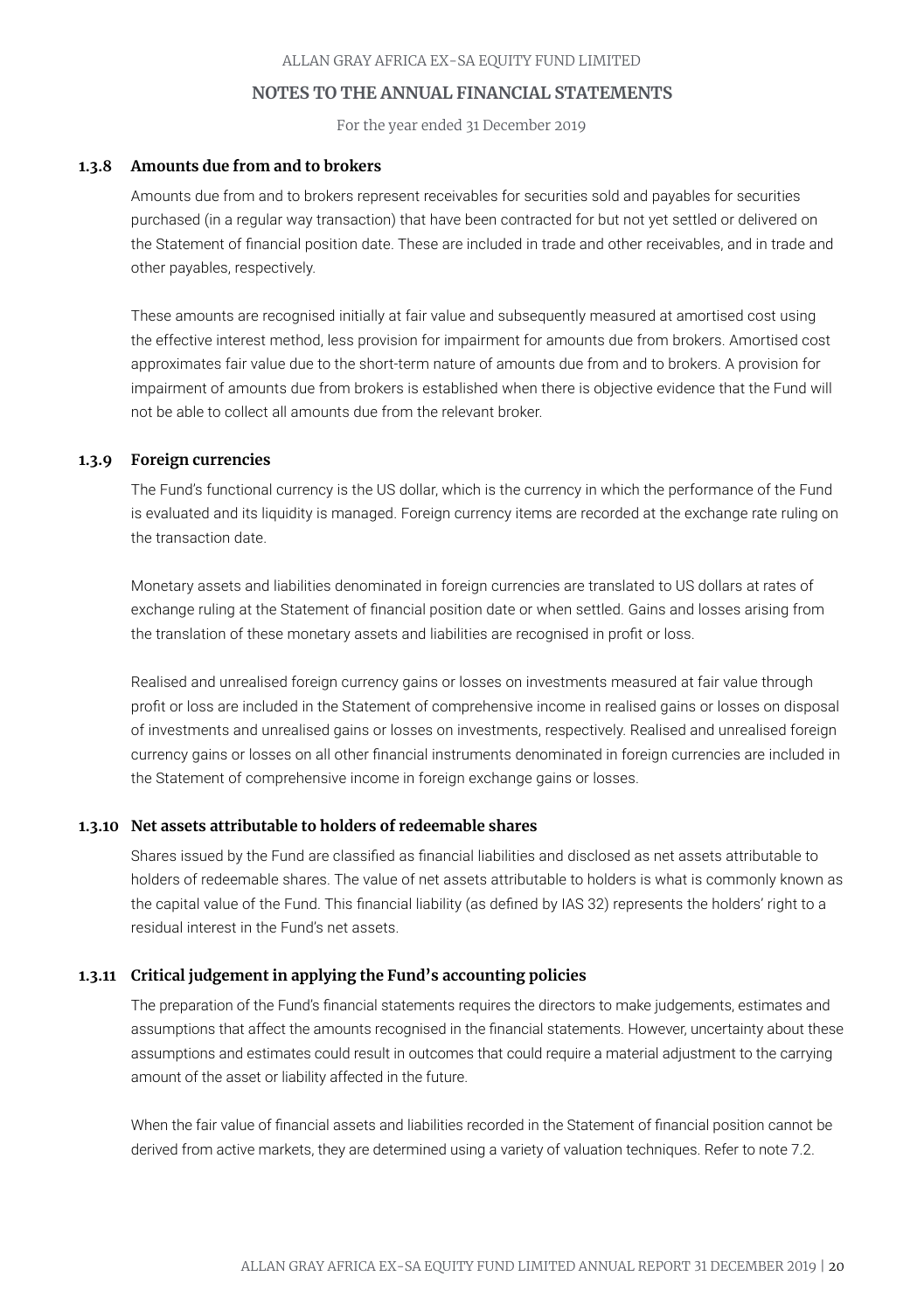For the year ended 31 December 2019

### **1.3.12 Events subsequent to year end**

Since the start of January 2020, the outbreak of COVID-19, which is a rapidly evolving situation, has adversely impacted global commercial activities. The rapid development and fluidity of this situation precludes any prediction as to its ultimate impact, which may have a continued adverse impact on economic and market conditions and trigger a period of global economic slowdown. At this stage we cannot predict with any great degree of confidence the longer term impact on the operating results of the Fund. Management does not believe there is any financial impact to the financial statements as at 31 December 2019 as a result of this subsequent event.

|--|--|--|

# **2. Financial assets at fair value through profit or loss**

| Bonds and gilts  | 2 3 8 2 3 9 9 | 3 042 313   |
|------------------|---------------|-------------|
| Foreign equities | 351 597 648   | 357 966 942 |
| <b>TOTAL</b>     | 353 980 047   | 361 009 255 |

# **3. Cash and cash equivalents**

| Cash with foreign banks | 5445702 | 11 347 818 |
|-------------------------|---------|------------|
| <b>TOTAL</b>            | 5445702 | 11 347 818 |

# **4. Trade and other receivables**

| Interest receivable                | 433 453   | 288 424       |
|------------------------------------|-----------|---------------|
| Dividends receivable               | 714 520   | 1 1 1 8 8 8 1 |
| Margin account on forward contract |           | 1 796 780     |
| <b>TOTAL</b>                       | 1 147 973 | 3 204 085     |

# **5. Trade and other payables**

| Management fees          | 19 350  | 21 513  |
|--------------------------|---------|---------|
| Redemptions payable      |         | 54 107  |
| Loss on forward contract |         | 13 572  |
| Other payables           | 113 467 | 219 456 |
| <b>TOTAL</b>             | 132 817 | 308 648 |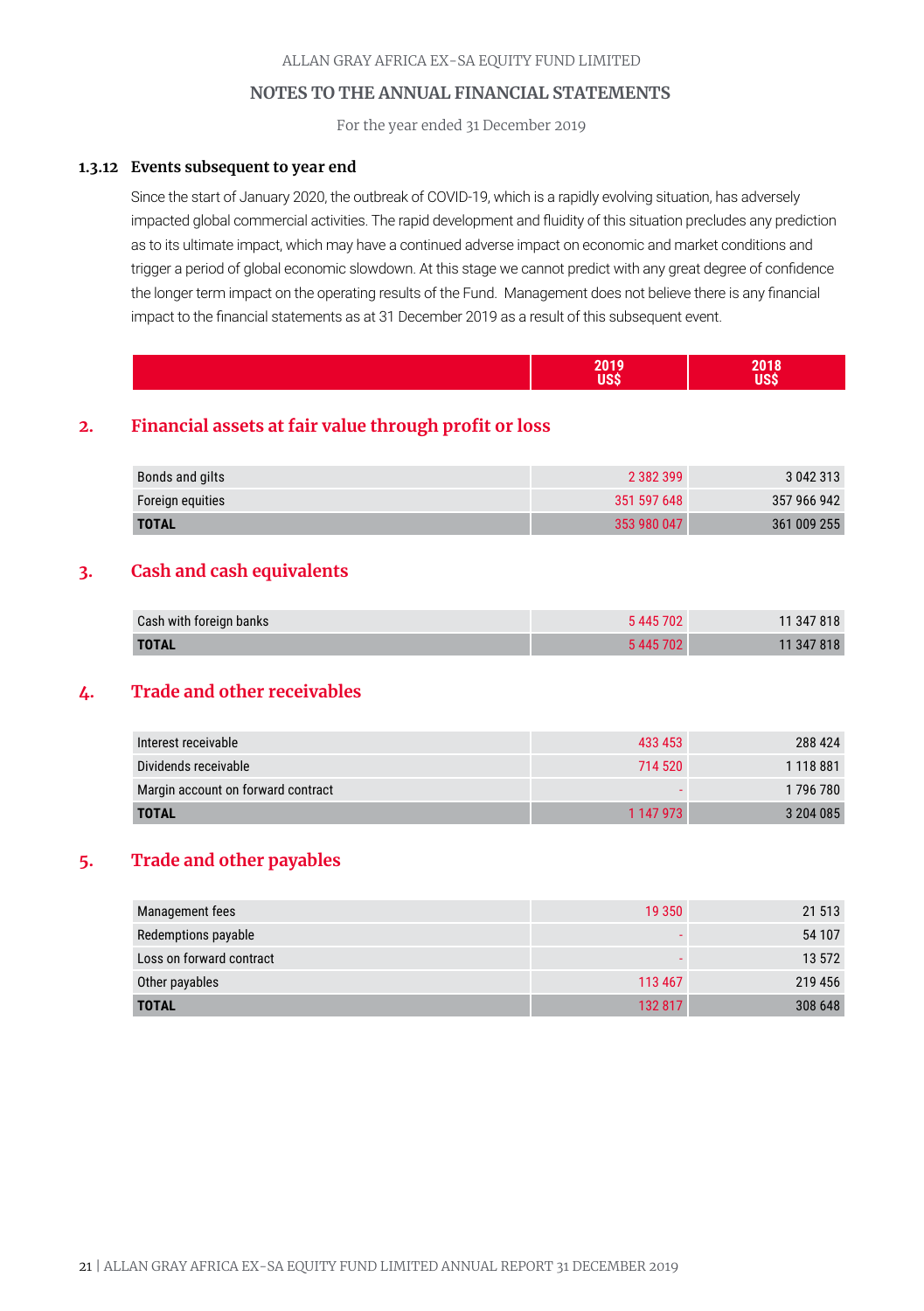For the year ended 31 December 2019

# **6. Notes to the statement of cash flows**

# **6.1 Net cash (outflow)/inflow from operations before working capital changes**

|                                           | 2019<br><b>US\$</b> | 2018<br><b>US\$</b> |
|-------------------------------------------|---------------------|---------------------|
| Total comprehensive loss for the year     | (31 467 292)        | (13126962)          |
| Adjustments:                              |                     |                     |
| Realised gains on disposal of investments | (7344355)           | (11987547)          |
| Unrealised losses on investments          | 54 474 516          | 58 359 905          |
| Foreign exchange losses                   | 3 637 072           | 418 554             |
| Interest income                           | (422919)            | (433624)            |
| Dividend income, net of withholding tax   | (2084266)           | (24646125)          |
| <b>TOTAL</b>                              | (1965644)           | 8 5 8 4 2 0 1       |

# **6.2 Working capital changes**

| Decrease/(increase) in trade and other receivables | 1 796 780 | (1740375) |
|----------------------------------------------------|-----------|-----------|
| Decrease in trade and other payables               | (175831)  | (378001)  |
| <b>TOTAL</b>                                       | 1620949   | (2118376) |

# **7. Financial instruments**

Details of the significant accounting policies and methods adopted, including the criteria for recognition, the basis of measurement and the basis on which income and expenses are recognised, in respect of each class of financial asset and financial liability are disclosed in note 1 to the financial statements.

# **Categorisation of financial instruments at 31 December 2019**

|                                                       | <b>Financial</b><br>assets<br>measured at<br>amortised<br>cost<br><b>US\$</b> | <b>Financial</b><br>assets<br>measured at<br>fair value<br><b>US\$</b> | <b>Financial</b><br><b>liabilities</b><br>measured at<br>amortised<br>cost<br><b>US\$</b> | <b>Financial</b><br><b>liabilities</b><br>measured<br>at fair value<br><b>USS</b> | <b>Total</b><br><b>US\$</b> |
|-------------------------------------------------------|-------------------------------------------------------------------------------|------------------------------------------------------------------------|-------------------------------------------------------------------------------------------|-----------------------------------------------------------------------------------|-----------------------------|
| <b>ASSETS</b>                                         |                                                                               |                                                                        |                                                                                           |                                                                                   |                             |
| Financial assets at fair value through profit or loss | ÷.                                                                            | 353 980 047                                                            |                                                                                           | $\omega$                                                                          | 353 980 047                 |
| Cash and cash equivalents                             | 5445702                                                                       |                                                                        |                                                                                           |                                                                                   | 5445702                     |
| Trade and other receivables                           | 1 147 973                                                                     |                                                                        |                                                                                           |                                                                                   | 1 147 973                   |
| <b>TOTAL ASSETS</b>                                   | 6 593 675                                                                     | 353 980 047                                                            |                                                                                           |                                                                                   | 360 573 722                 |
| <b>LIABILITIES</b>                                    |                                                                               |                                                                        |                                                                                           |                                                                                   |                             |
| Trade and other payables                              |                                                                               |                                                                        | 132 817                                                                                   |                                                                                   | 132 817                     |
| <b>TOTAL LIABILITIES</b>                              |                                                                               |                                                                        | 132 817                                                                                   |                                                                                   | 132 817                     |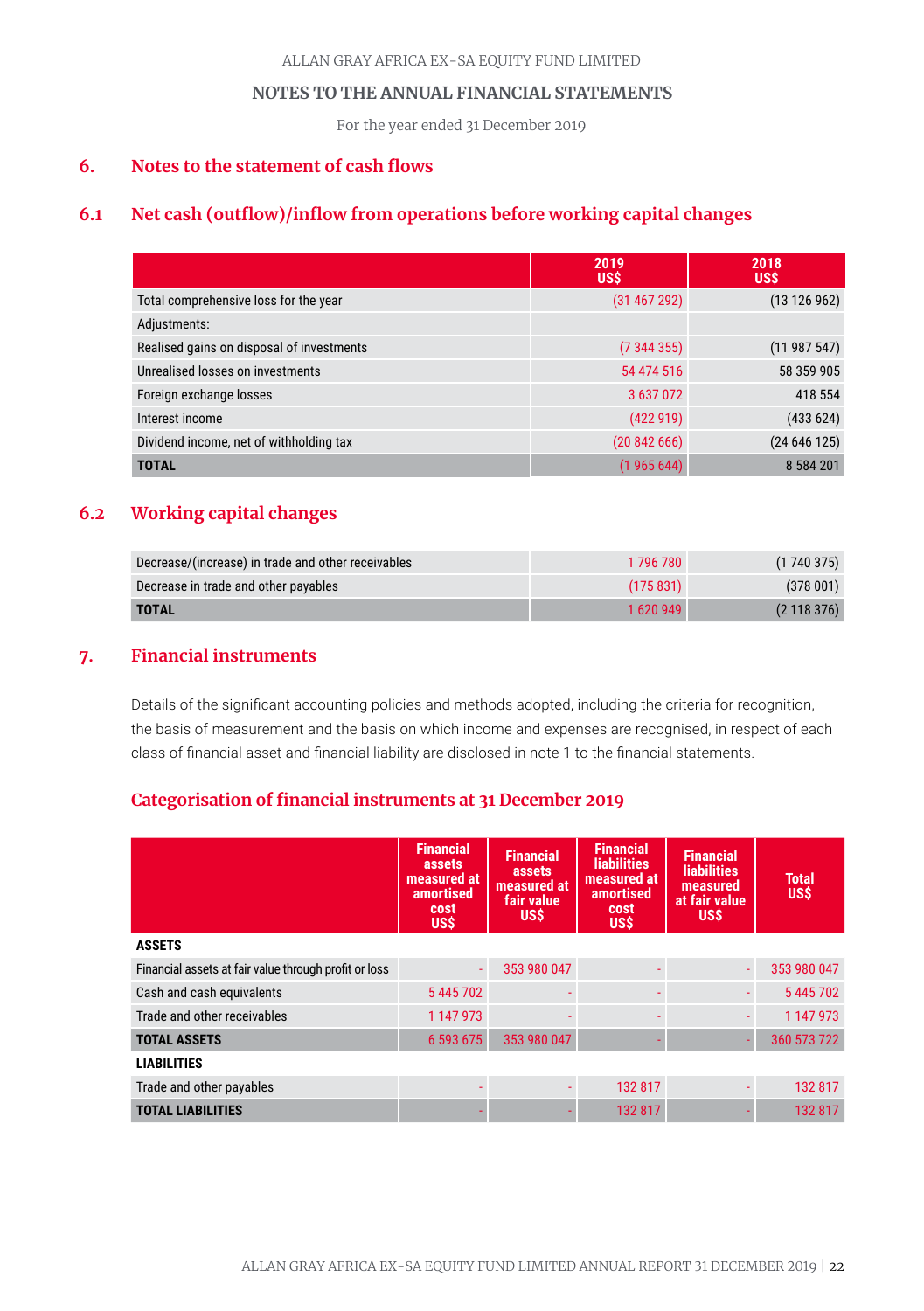For the year ended 31 December 2019

# **Categorisation of financial instruments at 31 December 2018**

|                                                       | <b>Financial</b><br>assets<br>measured at<br>amortised<br>cost<br><b>USS</b> | <b>Financial</b><br>assets<br>measured at<br>fair value<br><b>USS</b> | <b>Financial</b><br><b>liabilities</b><br>measured at<br><b>amortised</b><br>cost<br><b>US\$</b> | <b>Financial</b><br><b>liabilities</b><br>measured<br>at fair value<br><b>US\$</b> | <b>Total</b><br>US\$ |
|-------------------------------------------------------|------------------------------------------------------------------------------|-----------------------------------------------------------------------|--------------------------------------------------------------------------------------------------|------------------------------------------------------------------------------------|----------------------|
| <b>ASSETS</b>                                         |                                                                              |                                                                       |                                                                                                  |                                                                                    |                      |
| Financial assets at fair value through profit or loss | $\blacksquare$                                                               | 361 009 255                                                           |                                                                                                  | $\blacksquare$                                                                     | 361 009 255          |
| Cash and cash equivalents                             | 11 347 818                                                                   |                                                                       |                                                                                                  | $\overline{\phantom{a}}$                                                           | 11 347 818           |
| Trade and other receivables                           | 3 204 085                                                                    |                                                                       |                                                                                                  |                                                                                    | 3 204 085            |
| <b>TOTAL ASSETS</b>                                   | 14 551 903                                                                   | 361 009 255                                                           |                                                                                                  |                                                                                    | 375 561 158          |
| <b>LIABILITIES</b>                                    |                                                                              |                                                                       |                                                                                                  |                                                                                    |                      |
| Trade and other payables                              |                                                                              |                                                                       | 295 076                                                                                          |                                                                                    | 295 076              |
| Forward contract                                      |                                                                              |                                                                       |                                                                                                  | 13 572                                                                             | 13 572               |
| <b>TOTAL LIABILITIES</b>                              |                                                                              |                                                                       | 295 076                                                                                          | 13 572                                                                             | 308 648              |

# **7.1 Financial risk management policies and objectives**

The Fund's investment portfolio may comprise equities, equity-linked securities, interest-bearing non-equity linked securities and cash and cash equivalents. The Fund may invest in listed and unlisted securities and these securities may be denominated in local or foreign currency.

The Fund invests in a focused portfolio of assets that are selected for their perceived superior fundamental value and expected risk and return profile. The Fund seeks to take advantage of opportunities that arise and may invest a substantial portion of the assets in a single country or region rather than a diversified portfolio of assets with exposure to a basket of African countries.

The Fund defines 'African Equities' as equities in companies with significant business interests in Africa (excluding South Africa), regardless of the location of the stock exchange listing. The Fund's investing activities expose holders of Fund shares to various types of risks that are associated with the financial instruments and markets in which the Fund invests.

### **Market risk**

Market risk is defined as the risk that the fair value or future cash flows of a financial instrument will fluctuate because of changes in market prices and includes interest rate, foreign currency and other price risks.

The following table shows the Fund's exposure to price and interest rate risks, split into the different types of financial instruments held by the Fund at year end. The analysis only relates to instruments subject to those specific risks.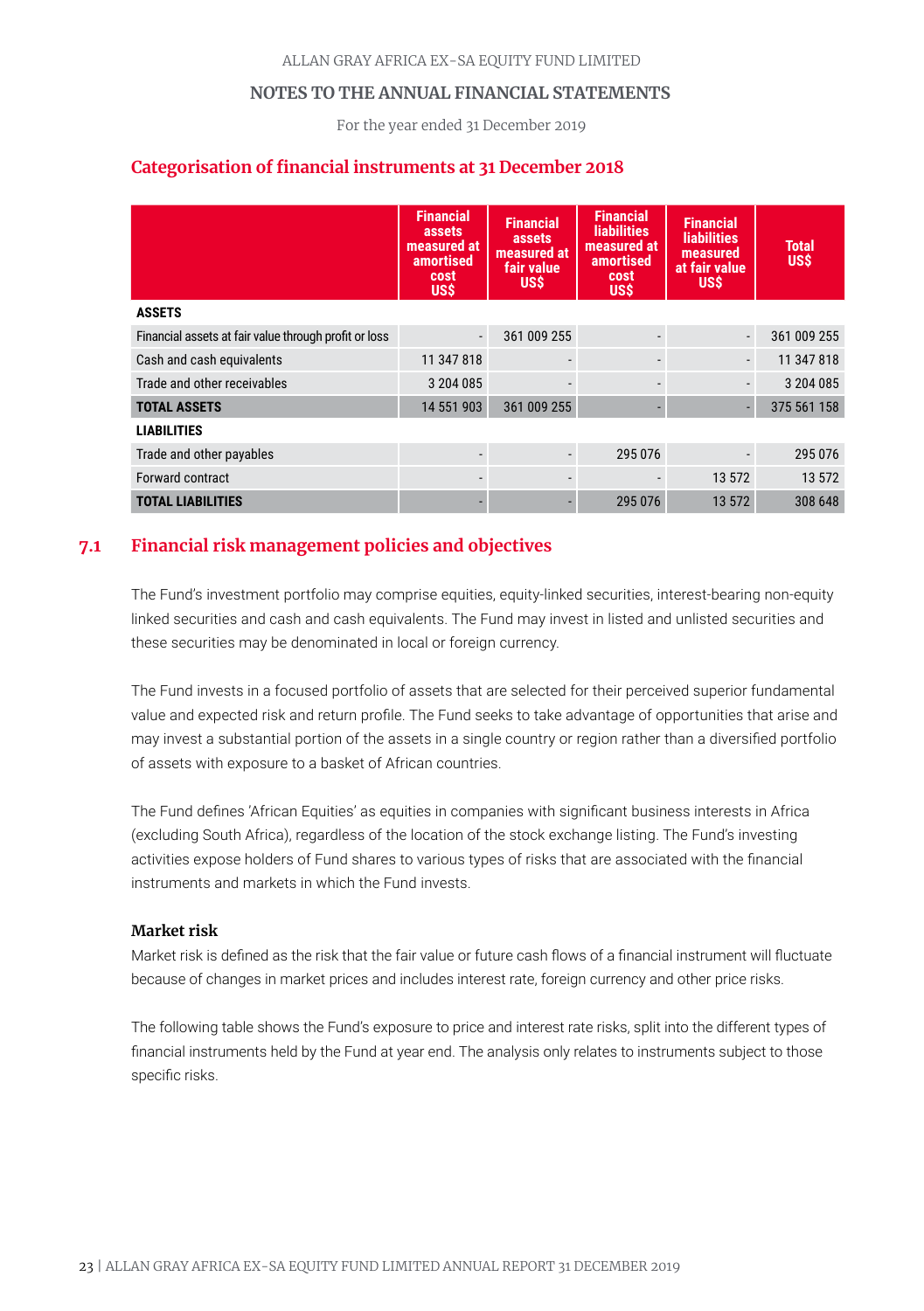For the year ended 31 December 2019

| <b>Exposure</b>                      | 2019<br>US\$  | 2018<br>US\$ |
|--------------------------------------|---------------|--------------|
| <b>SUBJECT TO PRICE RISK</b>         |               |              |
| Equities                             | 351 597 648   | 357 966 942  |
| <b>SUBJECT TO INTEREST RATE RISK</b> |               |              |
| Cash and cash equivalents            | 5445702       | 11 347 818   |
| Bonds and gilts                      | 2 3 8 2 3 9 9 | 3 042 313    |

#### **Price risk**

Price risk is the risk that the fair value or future cash flows of a financial instrument will fluctuate because of changes in market prices (other than those arising from interest rate or currency risk), whether the changes are caused by factors specific to the individual financial instrument or its issuer, or factors affecting similar financial instruments traded in the market. Holders of redeemable shares are exposed to changes in the market values of the individual investments underlying the Fund. Exposure to price risk is mainly through listed instruments.

As a result of the nature of the Fund's underlying investments, there will be significant price fluctuations in the pursuit of superior long-term returns, and there will be periods when the equities in the Fund underperform its benchmark and/or generate negative absolute returns. Short-term performance can be volatile and investors are encouraged to focus on long-term returns when evaluating the Fund's performance, as the Investment Manager takes a long-term view when making investment decisions.

The Fund's portfolio is constructed based on proprietary investment research. This research is intended to enable the Fund to be invested in equities which offer superior fundamental value. Whether an equity offers superior fundamental value is determined by comparing the share price with an assessment of the equity's intrinsic value. Price risk is not managed in the Fund. Shares are typically bought when research and analysis indicates that the intrinsic value of the company far exceeds its market price, in anticipation of the price rising to its intrinsic value and it is believed there is a margin of safety. The lower the price of a share when compared to its assessed intrinsic value, the more attractive the equity's fundamental value is considered to be.

There has been no change to the Fund's exposure to price risk or the manner in which it manages and measures the risk. The following analysis indicates the possible impact on net assets attributable to holders of redeemable shares to price risk, until such time as the investments are sold. The table also illustrates the effect of possible changes in fair value of investments for price risk, assuming that all other variables remain constant. The disclosure provides information on the risks to which holders of redeemable shares are exposed and is not indicative of future performance.

|                                                                   | 2019<br><b>US\$</b> | 2018<br><b>US\$</b> |
|-------------------------------------------------------------------|---------------------|---------------------|
| <b>INVESTMENTS SUBJECT TO PRICE RISK</b>                          |                     |                     |
| <b>EQUITIES</b>                                                   |                     |                     |
| Effect on net assets attributable to holders of redeemable shares |                     |                     |
| Gross exposure                                                    | 351 597 648         | 357 966 942         |
| $+/-5%$                                                           | 17 579 882          | 17898347            |
| $+/-10%$                                                          | 35 159 765          | 35 796 694          |
| $+/-20%$                                                          | 70 319 530          | 71 593 388          |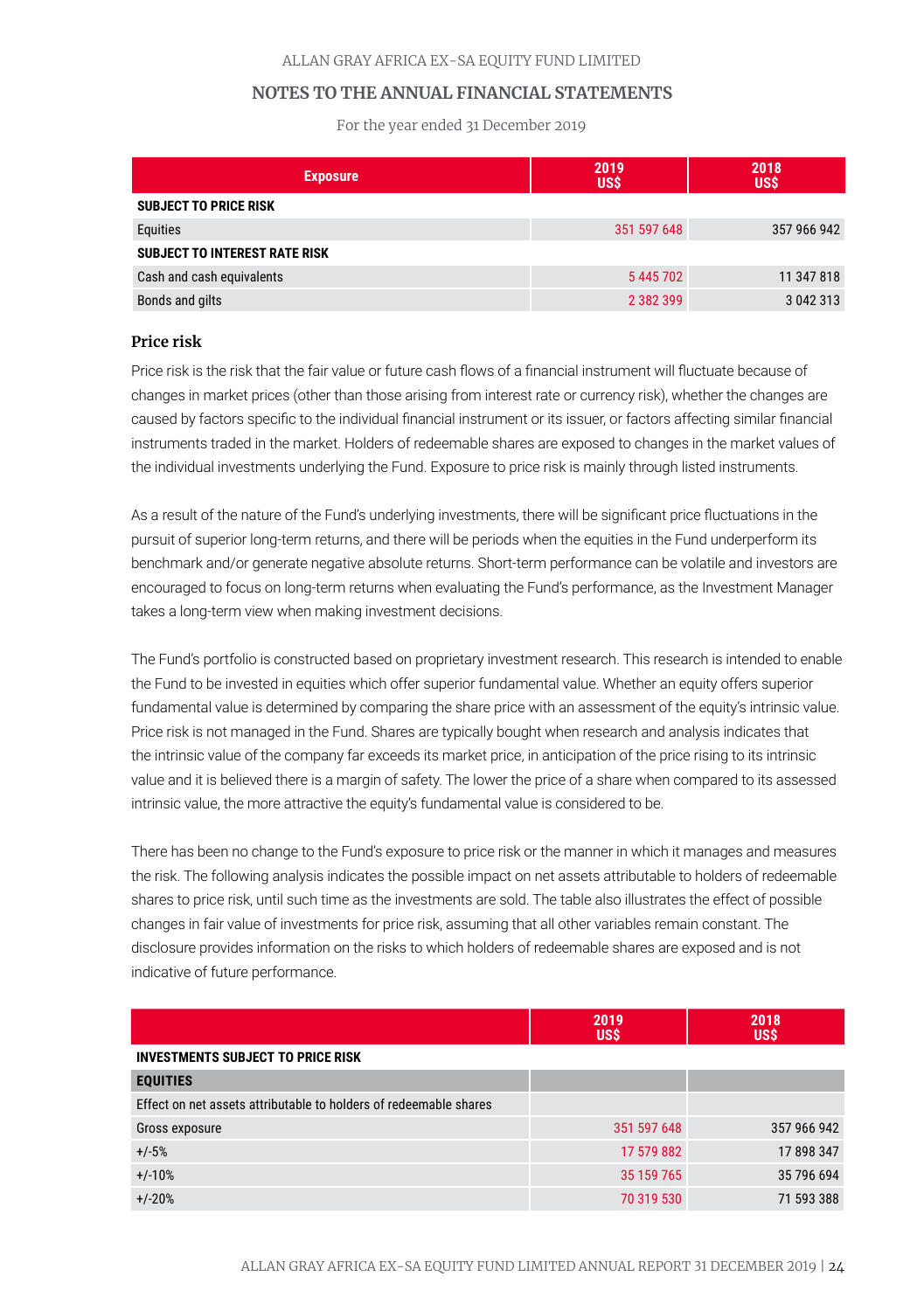For the year ended 31 December 2019

# **Concentration of equity price risk**

The following table analyses the Fund's concentration of equity price risk in the Fund's equity portfolio by sector allocation:

| % of equity securities   | 2019<br>% | 2018<br>% |
|--------------------------|-----------|-----------|
| <b>Financials</b>        | 47.1      | 38.2      |
| Consumer goods           | 17.0      | 23.1      |
| Oil and gas              | 11.8      | 12.0      |
| Telecommunications       | 9.8       | 11.7      |
| <b>Basic materials</b>   | 7.3       | 4.4       |
| Technology               | 2.7       | 6.3       |
| <b>Utilities</b>         | 2.5       | 2.6       |
| Industrials              | 1.5       | 1.0       |
| <b>Consumer services</b> | 0.3       | 0.7       |
| <b>TOTAL</b>             | 100.0     | 100.0     |

### **Interest rate risk**

Interest rate risk is the risk that the fair value or future cash flows of a financial instrument will fluctuate because of changes in market interest rates. The Fund is exposed to interest rate risk through its exposure to holding cash and cash equivalents and bonds and gilts. The Investment Manager manages the Fund's exposure to interest rates in accordance with the Fund's investment objectives and policies.

The table below illustrates the effect of reasonably possible changes in prevailing interest rates, with all other variables held constant. The actual results may differ from the sensitivity analysis, and the difference could be material. The disclosure provides information on the risks to which holders of redeemable shares are exposed and is not indicative of future performance.

|                                                                   | 2019<br><b>US\$</b> | 2018<br><b>US\$</b> |
|-------------------------------------------------------------------|---------------------|---------------------|
| <b>INVESTMENTS SUBJECT TO INTEREST RATE RISK</b>                  |                     |                     |
| <b>CASH AND CASH EQUIVALENTS</b>                                  | 5445702             | 11 347 818          |
| Effect on net assets attributable to holders of redeemable shares |                     |                     |
| $+/- 0.5%$                                                        | 27 229              | 56 739              |
| $+/-1.0%$                                                         | 54 457              | 113 478             |
| <b>BONDS AND GILTS</b>                                            | 2 382 399           | 3 042 313           |
| Effect on net assets attributable to holders of redeemable shares |                     |                     |
| $+/- 0.5%$                                                        | 11 912              | 15 212              |
| $+/-1.0%$                                                         | 23824               | 30 4 23             |

# **Foreign currency risk**

Currency risk is the risk that the value of a financial instrument will fluctuate due to changes in foreign exchange rates. The Fund undertakes certain transactions denominated in foreign currencies and is therefore exposed to the effects of exchange rate fluctuations.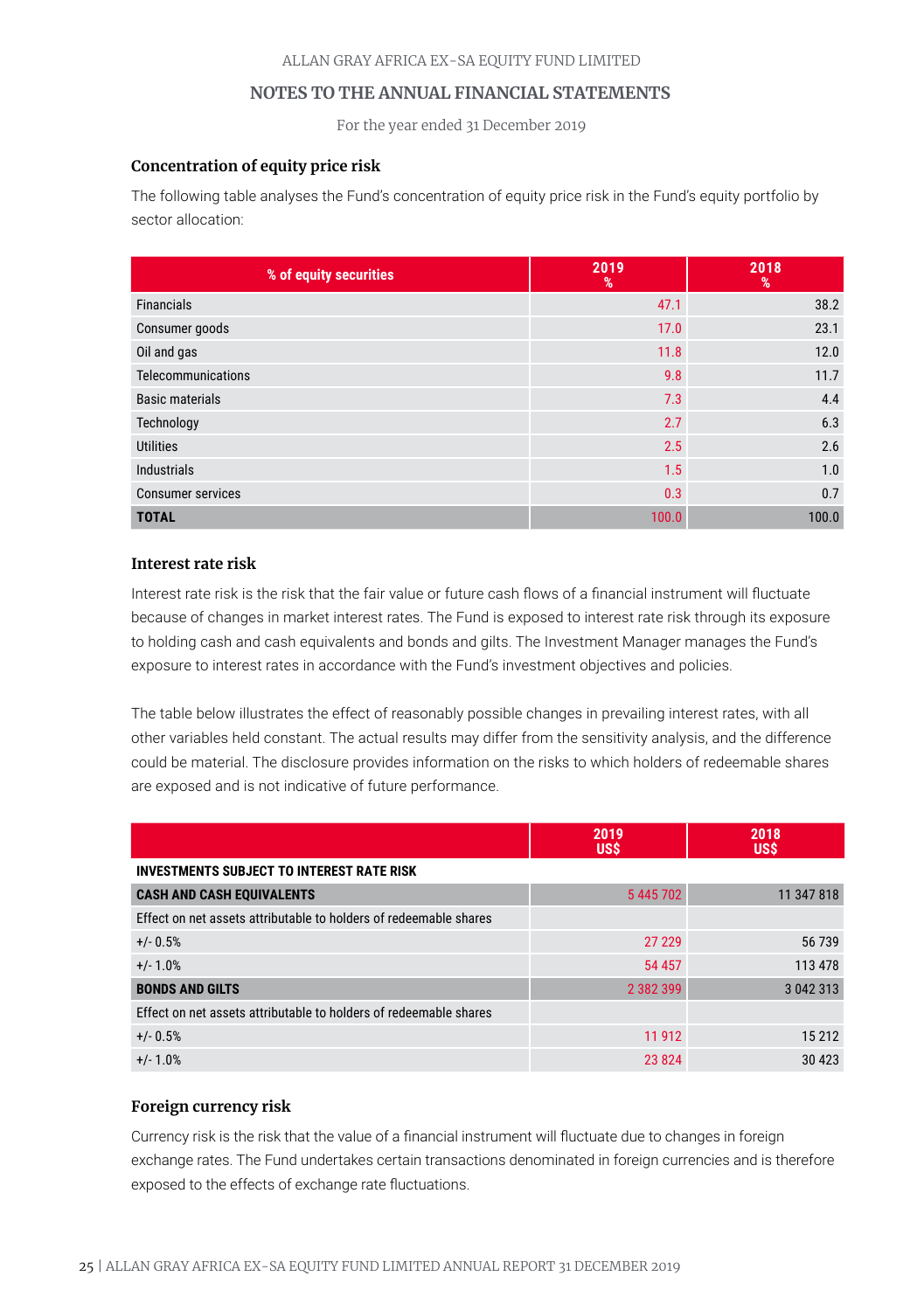For the year ended 31 December 2019

The following table indicates the currencies to which the Fund had exposure at 31 December 2019 and 31 December 2018 on its financial assets and liabilities.

A positive number indicates an increase in net assets attributable to holders of redeemable shares where the US dollar weakens against the relevant currency. For a strengthening of the US dollar against the relevant currency, there would be an equal and opposite impact on the net assets attributable to holders of redeemable shares, and the balances below would be negative.

|                                                                                          |            |                             |               | <b>Currency impact</b><br>UŠŠ |            |
|------------------------------------------------------------------------------------------|------------|-----------------------------|---------------|-------------------------------|------------|
| EFFECT ON NET ASSETS ATTRIBUTABLE TO HOLDERS OF REDEEMABLE SHARES AS AT 31 DECEMBER 2019 |            |                             |               |                               |            |
| <b>CURRENCY</b>                                                                          |            | <b>FINANCIAL ASSET US\$</b> | $-1+5%$       | $-1 + 10%$                    | $-1 + 20%$ |
| Australian dollar                                                                        | <b>AUD</b> | 14 339 807                  | 716 990       | 1433981                       | 2867961    |
| Botswana pula                                                                            | <b>BWP</b> | 4723                        | 236           | 472                           | 945        |
| <b>British pound</b>                                                                     | GBP        | 43 027 361                  | 2 151 368     | 4 302 736                     | 8 605 472  |
| Canadian dollar                                                                          | CAD        | 718 941                     | 35 947        | 71894                         | 143 788    |
| Egyptian pound                                                                           | EGP        | 40 891 139                  | 2 044 557     | 4 089 114                     | 8 178 228  |
| Euro                                                                                     | <b>EUR</b> | 1 355 297                   | 67765         | 135 530                       | 271 059    |
| Ghanaian cedi                                                                            | <b>GHS</b> | 8 458 997                   | 422 950       | 845 900                       | 1691799    |
| Kenyan shilling                                                                          | <b>KES</b> | 40 359 658                  | 2017983       | 4 035 966                     | 8 071 932  |
| Malawian kwacha                                                                          | <b>MWK</b> | 6 259 168                   | 312958        | 625 917                       | 1 251 834  |
| Nigerian naira                                                                           | <b>NGN</b> | 127 301 087                 | 6 3 6 5 0 5 4 | 12 730 109                    | 25 460 217 |
| Rwandan franc                                                                            | <b>RWF</b> | 6884756                     | 344 238       | 688 476                       | 1 376 951  |
| South African rand                                                                       | ZAR        | 308 603                     | 15 4 30       | 30 860                        | 61721      |
| Tanzanian shilling                                                                       | <b>TZS</b> | 2 048 386                   | 102 419       | 204 839                       | 409 677    |
| Ugandan shilling                                                                         | <b>UGX</b> | 8 579 629                   | 428 981       | 857 963                       | 1715926    |
| West African franc                                                                       | <b>XOF</b> | 15 866 052                  | 793 303       | 1586 605                      | 3 173 210  |
| Zambian kwacha                                                                           | ZMW        | 1 306 995                   | 65 350        | 130 700                       | 261 399    |
| Zimbabwean dollar                                                                        | ZWL        | 36 259 020                  | 1812951       | 3625902                       | 7 251 804  |
|                                                                                          |            |                             | 17 698 480    | 35 396 964                    | 70 793 923 |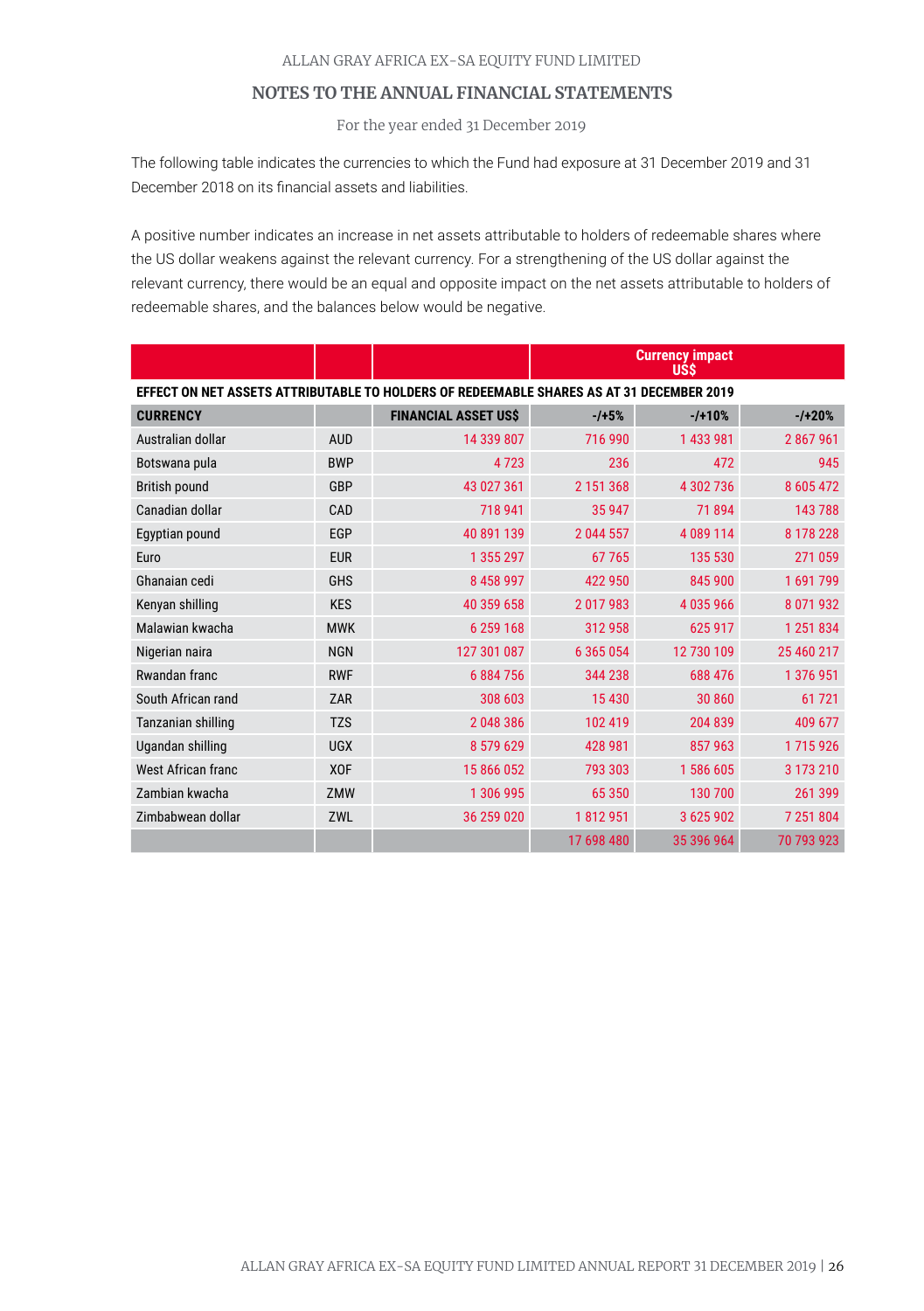For the year ended 31 December 2019

|                                                                                          |            |                             |             | <b>Currency impact</b><br>USŚ |            |
|------------------------------------------------------------------------------------------|------------|-----------------------------|-------------|-------------------------------|------------|
| EFFECT ON NET ASSETS ATTRIBUTABLE TO HOLDERS OF REDEEMABLE SHARES AS AT 31 DECEMBER 2018 |            |                             |             |                               |            |
| <b>CURRENCY</b>                                                                          |            | <b>FINANCIAL ASSET US\$</b> | $-1 + 5%$   | $-110%$                       | $-1 + 20%$ |
| Australian dollar                                                                        | <b>AUD</b> | 7785498                     | 389 275     | 778 550                       | 1 557 100  |
| Botswana pula                                                                            | <b>BWP</b> | 4651                        | 233         | 465                           | 930        |
| <b>British pound</b>                                                                     | GBP        | 40 700 051                  | 2035003     | 4 070 005                     | 8 140 010  |
| Canadian dollar                                                                          | CAD        | 1976 666                    | 98 833      | 197 667                       | 395 333    |
| Egyptian pound                                                                           | EGP        | 39 439 689                  | 1971984     | 3 943 969                     | 7887938    |
| Euro                                                                                     | <b>EUR</b> | 1 292 408                   | 64 620      | 129 241                       | 258 482    |
| Ghanaian cedi                                                                            | <b>GHS</b> | 2775406                     | 138 770     | 277 541                       | 555 081    |
| Kenyan shilling                                                                          | <b>KES</b> | 15 905 781                  | 795 289     | 1 590 578                     | 3 181 156  |
| Malawian kwacha                                                                          | <b>MWK</b> | 6724636                     | 336 232     | 672 464                       | 1 344 927  |
| Nigerian naira                                                                           | <b>NGN</b> | 120 551 162                 | 6 0 27 5 58 | 12 055 116                    | 24 110 232 |
| Rwandan franc                                                                            | <b>RWF</b> | 7 374 909                   | 368745      | 737 491                       | 1 474 982  |
| South African rand                                                                       | ZAR        | 246 600                     | 12 3 3 0    | 24 660                        | 49 3 20    |
| Tanzanian shilling                                                                       | <b>TZS</b> | 2 138 778                   | 106 939     | 213 878                       | 427756     |
| Ugandan shilling                                                                         | <b>UGX</b> | 9 406 479                   | 470 324     | 940 648                       | 1881296    |
| West African franc                                                                       | <b>XOF</b> | 9 685 557                   | 484 278     | 968 556                       | 1937111    |
| Zambian kwacha                                                                           | ZMW        | 2 047 673                   | 102 384     | 204 767                       | 409 535    |
|                                                                                          |            |                             | 13 402 797  | 26 805 596                    | 53 611 189 |

### **Credit risk**

Credit risk refers to the risk that a counterparty will default on its contractual obligations, resulting in financial loss to the Fund.

At year end, financial assets exposed to credit risk comprised cash accounts. The Investment Manager monitors the creditworthiness of the Fund's counterparties (e.g. brokers, custodians and banks) by reviewing their credit ratings, financial statements and press releases on a regular basis.

The compliance departments of Citibank Europe plc (the 'Administrator') and the Investment Manager monitor compliance with applicable regulations and the investment mandate on a daily basis.

The table below provides an analysis of the credit quality of the Fund's cash and cash equivalents at reporting date by rating agency category. The credit quality has been assessed by reference to Fitch credit ratings, and where unavailable, Moody's ratings have been used. Ratings are presented in ascending order of credit risk.

|                      | 2019      | 2018                     |
|----------------------|-----------|--------------------------|
| <b>CREDIT RATING</b> | % OF FUND | % OF FUND                |
| A+                   | l.4       | $\overline{\phantom{a}}$ |
| $\mathsf{A}$         |           | 3.0                      |
|                      |           | 3.0                      |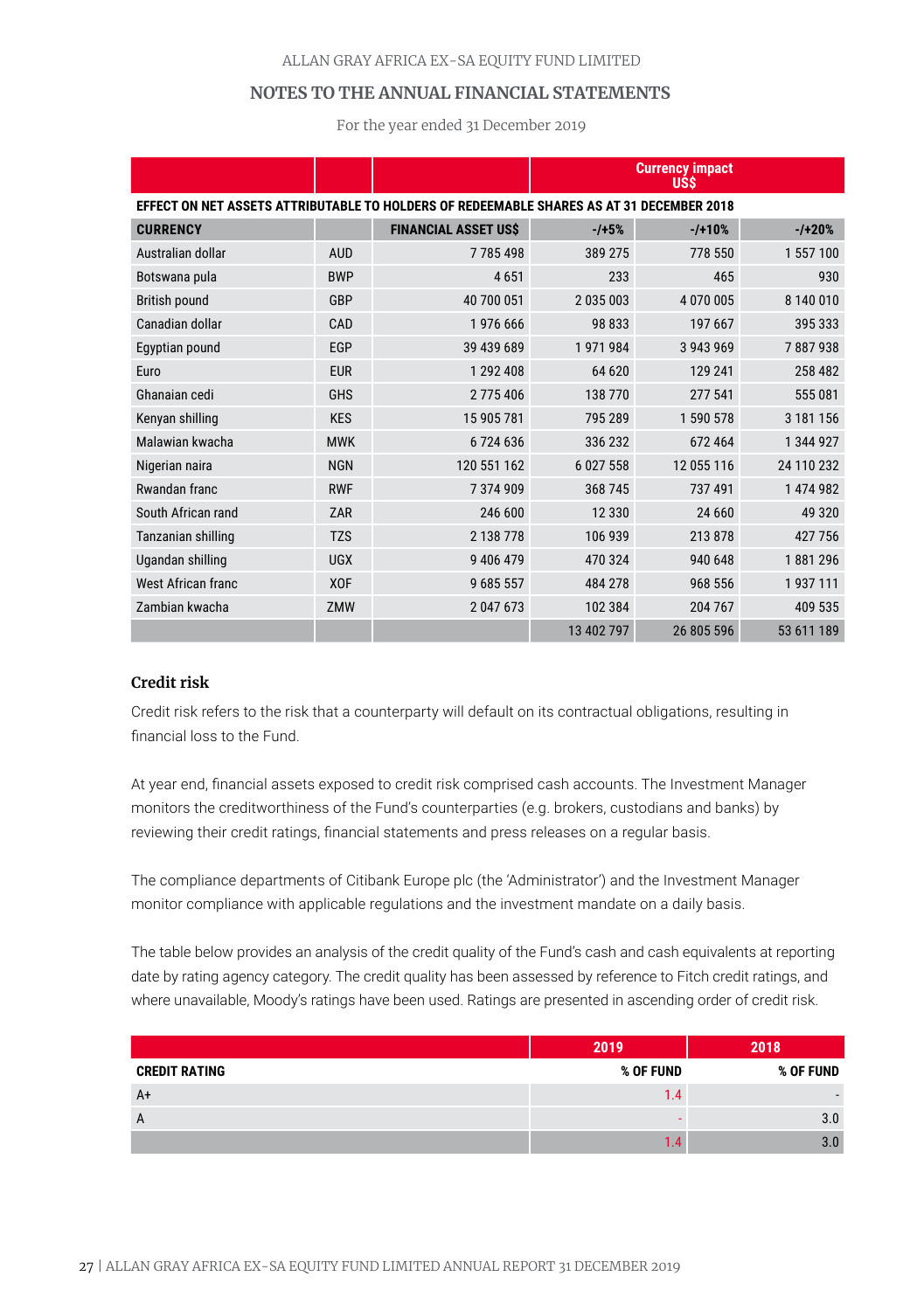For the year ended 31 December 2019

Note that the balance (98.6% of the Fund's net assets, 2018: 97%) comprises financial assets at fair value through profit or loss, trade and other receivables, distributions payable, accrued expenses, and bonds and gilts which have been excluded from the table above.

#### **Liquidity risk**

Liquidity risk is the risk that the Fund may not be able to generate sufficient cash resources to settle its obligations in full as they fall due or can only do so on terms that are materially disadvantageous.

The Fund invests in markets that are considered emerging markets. Such markets are generally less mature and developed than those in advanced countries. Liquidity risk management rests with the Investment Manager, which has built an appropriate liquidity risk management framework for the management of the Fund's short-, medium- and long-term funding and liquidity management requirements.

The Fund's redeemable shares are redeemable for cash equal to the proportionate share of the Fund's net asset value. The Fund is therefore potentially exposed to weekly redemptions by the holders of redeemable shares.

The Fund may not borrow other than to meet redemptions. Such borrowing is limited to 10% of the Fund's net asset value and must be repaid within 90 days. The Investment Manager's compliance department monitors compliance with the applicable requirements.

Where total members' redemptions on any dealing day are more than US\$5 000 000 or 2.5% of the total net asset value of the Fund (whichever is less), the Investment Manager may, at its discretion, redeem only 2.5% of the total net asset value of the Fund or US\$5 000 000 (whichever is less), on a pro rata basis among the members, per dealing day. If any redemption requests are not satisfied in full, the balance thereof will be carried forward to the following dealing day, subject to the same 2.5% restriction. The Investment Manager retains the right to distribute all or part of the redemption proceeds in specie (in kind).

The Fund invests primarily in marketable securities and other financial instruments, which under normal market conditions, are readily convertible to cash. In addition, the Fund's policy is to maintain sufficient cash and cash equivalents to meet normal operating requirements and expected redemption requests.

Trade and other payables are due on demand. Net assets attributable to holders of redeemable shares and distribution payables are settled within 30 days.

# **7.2 Fair value**

The directors of the Fund are of the opinion that the fair value of all financial instruments, other than those measured at fair value through profit or loss, approximates the carrying amount in the Statement of financial position as these balances are due within 30 days. IFRS 7 and IFRS 13 require fair value measurements to be disclosed by the source of inputs, using a three-level hierarchy, as follows: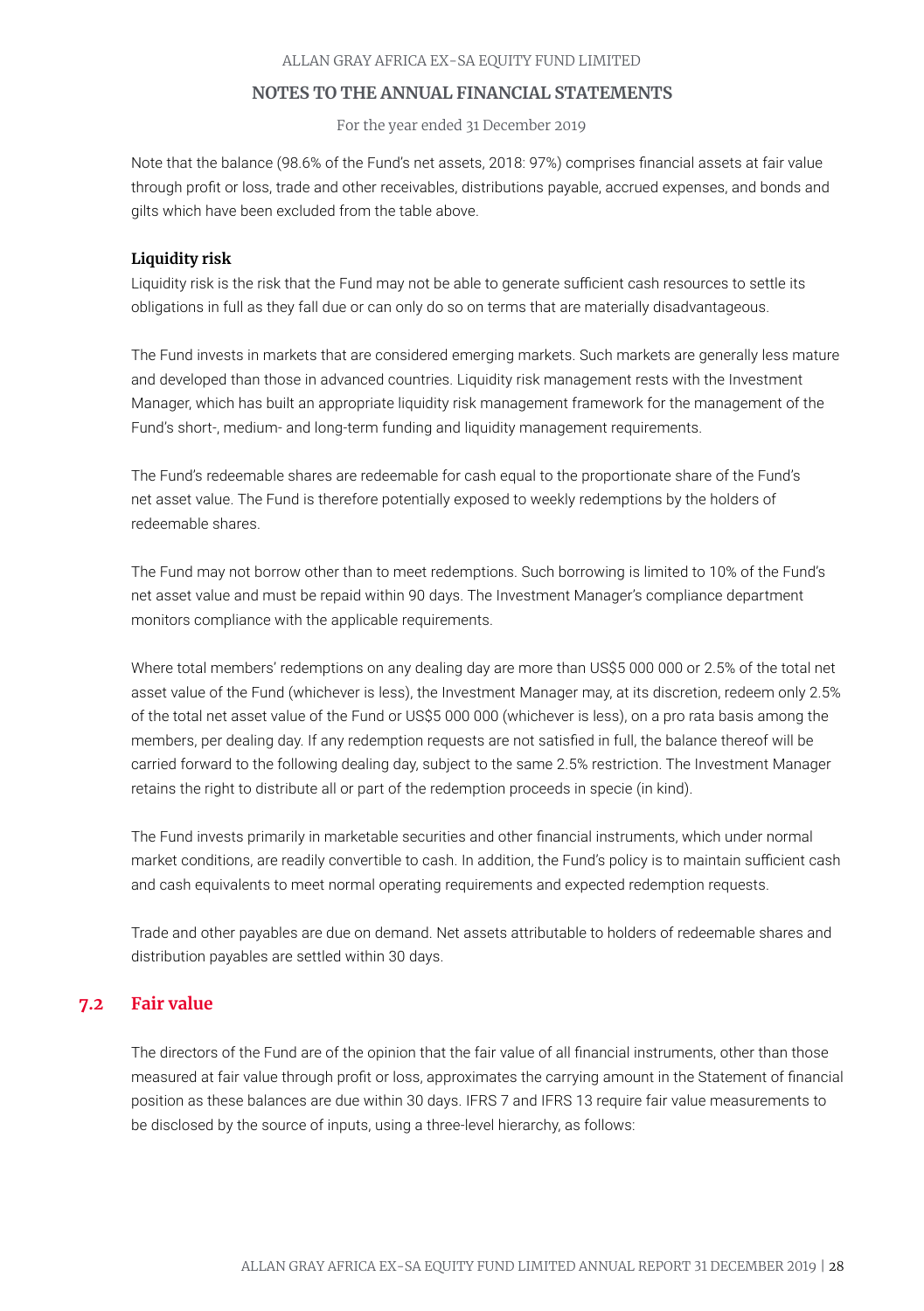For the year ended 31 December 2019

- Level 1 quoted (unadjusted) market prices in active markets for identical assets or liabilities
- Level 2 those involving inputs that are directly or indirectly observable
- Level 3 those with inputs for the asset or liability that are not based on observable market data (unobservable inputs)

The fair values of financial assets and financial liabilities are determined as follows:

The fair value of financial assets and financial liabilities traded in active liquid markets, such as listed equity securities, are based on quoted market prices at the close of trading, and are classified within level 1.

An active market is a market in which transactions for the asset or liability take place with sufficient frequency and volume to provide pricing information on an ongoing basis.

Certain investments that are not valued using quoted market prices can be valued based on other observable market data at the discretion of the Investment Manager. Securities not traded through recognised public securities exchanges can be valued on the valuation date based on other reliable sources, such as quotations by recognised investment dealers. Investments not listed on public securities exchanges, or for which reliable quotations are not readily available, are valued using valuation models based on assumptions that may not be supported by observable market inputs. These investments are classified as level 2 or 3.

Transfers between levels of the fair value hierarchy are deemed to have occurred at the beginning of the reporting period.

| Level 1                                                           | 2019<br><b>US\$</b> | 2018<br>US\$       |
|-------------------------------------------------------------------|---------------------|--------------------|
| <b>FINANCIAL ASSETS</b>                                           |                     |                    |
| <b>FINANCIAL ASSETS AT FAIR VALUE THROUGH PROFIT OR LOSS</b>      |                     |                    |
| Equities                                                          | 335 388 366         | 261 820 417        |
|                                                                   | 335 388 366         | 261 820 417        |
| Level 2                                                           | 2019<br><b>USS</b>  | 2018<br><b>USS</b> |
| <b>FINANCIAL ASSETS</b>                                           |                     |                    |
| <b>FINANCIAL ASSETS AT FAIR VALUE THROUGH PROFIT OR LOSS</b>      |                     |                    |
| Equities                                                          | 16 209 282          |                    |
|                                                                   | 16 209 282          |                    |
| <b>FINANCIAL LIABILITIES</b>                                      |                     |                    |
| <b>FINANCIAL LIABILITIES AT FAIR VALUE THROUGH PROFIT OR LOSS</b> |                     |                    |
| Forward contract                                                  |                     | 13 572             |
|                                                                   |                     | 13 572             |

The following tables show the fair values of instruments at 31 December 2019 and 31 December 2018.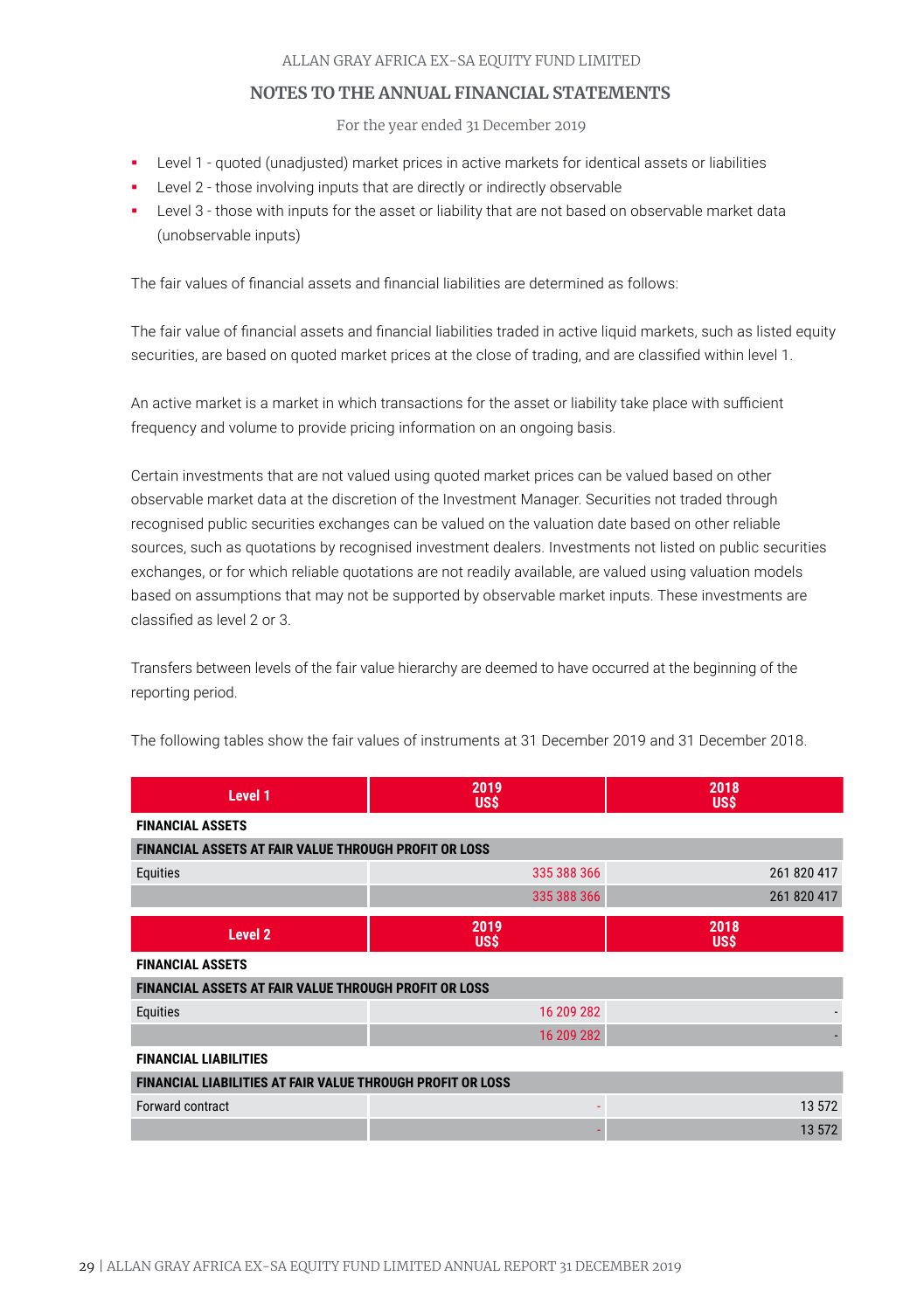For the year ended 31 December 2019

| Level 3                                                      | 2019<br><b>US\$</b> | 2018<br><b>US\$</b> |
|--------------------------------------------------------------|---------------------|---------------------|
| <b>FINANCIAL ASSETS</b>                                      |                     |                     |
| <b>FINANCIAL ASSETS AT FAIR VALUE THROUGH PROFIT OR LOSS</b> |                     |                     |
| Equities                                                     |                     | 96 146 525          |
| Bonds and gilts                                              | 2 382 399           | 3 042 313           |
|                                                              | 2 382 399           | 99 188 838          |

During the year ended 31 December 2019, certain shares held by the Fund were assessed to be thinly traded due to relatively low trading volumes. These shares are valued at quoted prices for identical or similar assets in markets that are not active. This resulted in a transfer out of level 1 into level 2.

During the year ended 31 December 2019, Zimbabwe reintroduced its national currency. As a result the Investment Manager changed the valuation technique used to measure the fair value of Zimbabwean equities from a fair value methodology utilising unobservable inputs used in prior periods to quoted market prices in Zimbabwe dollars at 31 December 2019. This resulted in a transfer out of level 3 into level 1 at the beginning of the reporting period.

The following table shows a reconciliation from the opening balances to the closing balances for fair value measurements of financial assets held at fair value through profit or loss, in level 3 of the fair value hierarchy:

|                                        | 2019<br><b>US\$</b> | 2018<br><b>US\$</b> |
|----------------------------------------|---------------------|---------------------|
| Opening balance                        | 99 188 838          | 82 579 308          |
| Purchases at cost                      |                     | 36 584 133          |
| Disposals                              | (600000)            | (30337985)          |
| Net gains recognised in profit or loss | 5 340 086           | 10 363 382          |
| Transfer into level 1                  | (96146525)          |                     |
| <b>CLOSING BALANCE</b>                 | 2 382 399           | 99 188 838          |

Total gains or losses included in profit or loss are presented in the Statement of comprehensive income as follows:

|                                                     | 2019<br><b>USS</b> | 2018<br>USŚ |
|-----------------------------------------------------|--------------------|-------------|
| Unrealised gains recognised in profit or loss       | 516 087            | 3955287     |
| Realised gains recognised in profit or loss         | 4 823 999          | 6408095     |
| <b>TOTAL NET GAINS RECOGNISED IN PROFIT OR LOSS</b> | 5340086            | 10 363 382  |

The Investment Manager uses a discounted cash flow valuation technique to estimate the fair value of these financial assets at 31 December 2019 and 31 December 2018. The key unobservable assumption used in the valuation is the discount rate of 12.5%. This valuation process is subjective and the results may vary according to the inputs and process applied.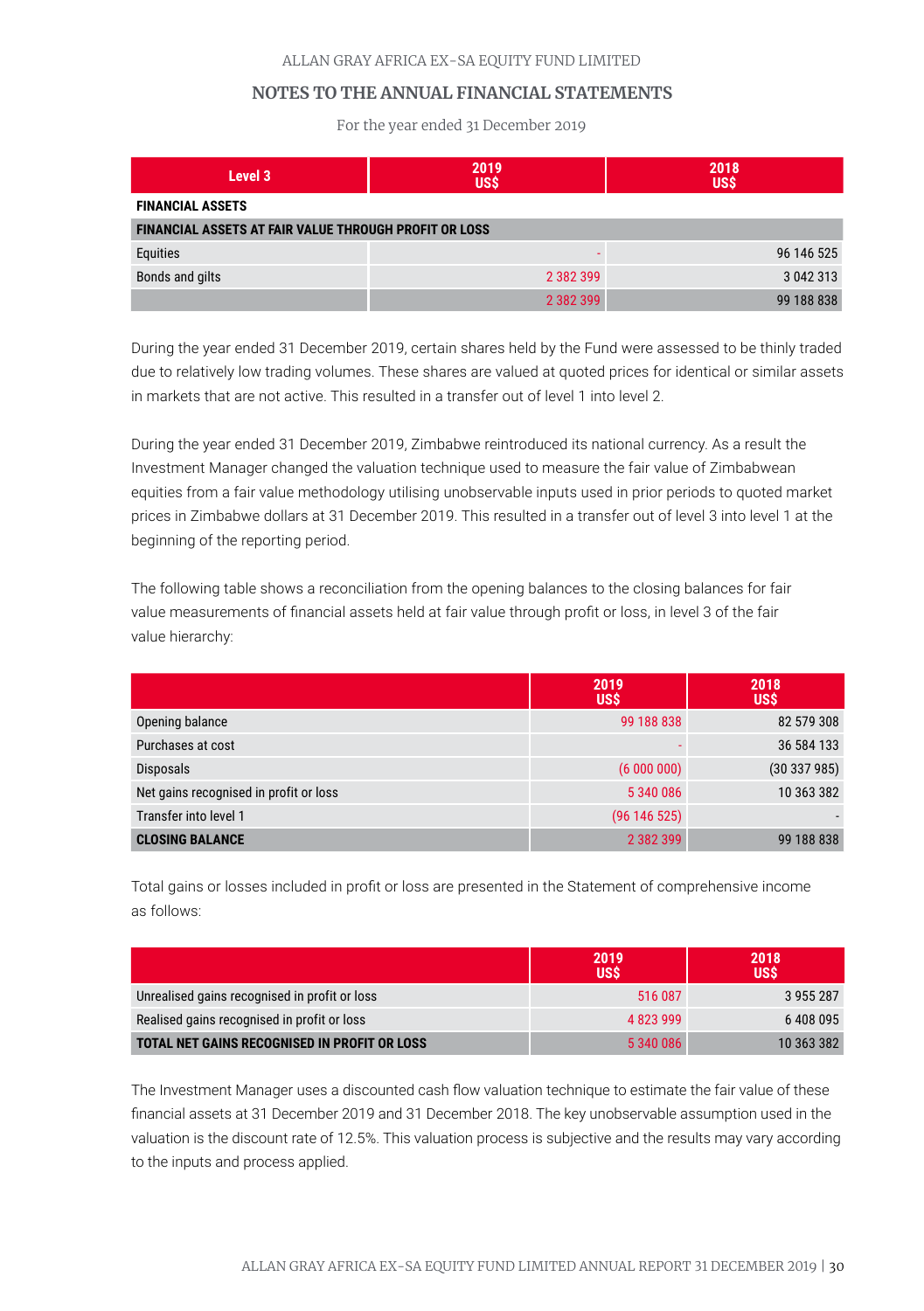For the year ended 31 December 2019

For fair value measurements in level 3 of the fair value hierarchy, changing the discount rate would have the following effect:

| <b>Effect on profit or loss:</b>      |               |             |  |  |
|---------------------------------------|---------------|-------------|--|--|
| INCREASE/(DECREASE) OF DISCOUNT RATE: |               |             |  |  |
| 2019                                  | <b>GAIN</b>   | <b>LOSS</b> |  |  |
| $+/-5%$                               | 52 675        | (51342)     |  |  |
| $+/-10%$                              | 106 685       | (102 017)   |  |  |
| 2018                                  | <b>GAIN</b>   | <b>LOSS</b> |  |  |
| $+/-5%$                               | 4 9 5 9 4 4 2 | (4959442)   |  |  |
| $+/-10%$                              | 9 9 18 8 8 4  | (9918884)   |  |  |

# **8. Share capital**

Notwithstanding that the net assets attributable to holders of redeemable shares are classified as financial liabilities, the directors of the Fund consider these to represent the Fund's capital. The number of shares issued and redeemed during the years is reported below. The Fund is not subject to any externally imposed capital requirements. The Fund's authorised share capital at 31 December 2019 and 31 December 2018 is detailed below. Fund shares are divided into five share classes (Class A, Class B, Class C, Class D and Class E), which participate pro rata in the Fund's net assets and dividends, and are redeemable and non-voting. Founder shares do not participate in the Fund's portfolio, are redeemable at par value only after all Fund shares have been redeemed, and carry the right to vote. If the Fund is wound up or dissolved, the Founder shares will participate only to the extent of their par value. All of the authorised Founder shares of the Fund have been issued as fully paid and are held by the Investment Manager. The Founder shares are classified as a trade and other payable in the Statement of financial position. As at 31 December 2019 and 31 December 2018, only Class A, Class B and Class E shares had been issued.

|                                                | <b>Fund shares</b><br>par value<br>(per share) | <b>Authorised</b><br>fund shares | <b>Founder shares</b><br>par value<br>(per share) | <b>Authorised and</b><br>issued founder<br><b>shares</b> |
|------------------------------------------------|------------------------------------------------|----------------------------------|---------------------------------------------------|----------------------------------------------------------|
| Allan Gray Africa ex-SA Equity Fund<br>Limited | US\$0.0001                                     | 99 990 000                       | US\$0.01                                          | 100                                                      |
| <b>Fund share transactions (shares)</b>        | <b>Class</b><br>A                              | <b>Class</b><br>В                | <b>Class</b><br>Е                                 | <b>Total</b>                                             |
| <b>BALANCE AT 31 DECEMBER 2017</b>             | 374 282                                        | 107 423                          | 1988920                                           | 2 470 625                                                |
| Subscriptions                                  | 22 4 9 5                                       | 42                               | 36 408                                            | 58 945                                                   |
| Redemptions                                    | (41362)                                        |                                  | (25659)                                           | (67021)                                                  |
| <b>BALANCE AT 31 DECEMBER 2018</b>             | 355 415                                        | 107 465                          | 1999669                                           | 2 462 549                                                |
| Subscriptions                                  | 12 9 19                                        | 315                              | 393 416                                           | 406 651                                                  |
| Redemptions                                    | (71986)                                        |                                  | (209 422)                                         | (281408)                                                 |
| <b>BALANCE AT 31 DECEMBER 2019</b>             | 296 348                                        | 107 780                          | 2 183 663                                         | 2 587 791                                                |

| <b>Fund share transactions (US\$)</b>            | 2019<br><b>US\$</b> | 2018<br><b>US\$</b> |
|--------------------------------------------------|---------------------|---------------------|
| Subscriptions                                    | 56 229 150          | 9 2 1 6 8 9 9       |
| Redemptions                                      | (39 573 463)        | (10205155)          |
| <b>NET CAPITAL CONTRIBUTIONS / (WITHDRAWALS)</b> | 16 655 687          | (988 256)           |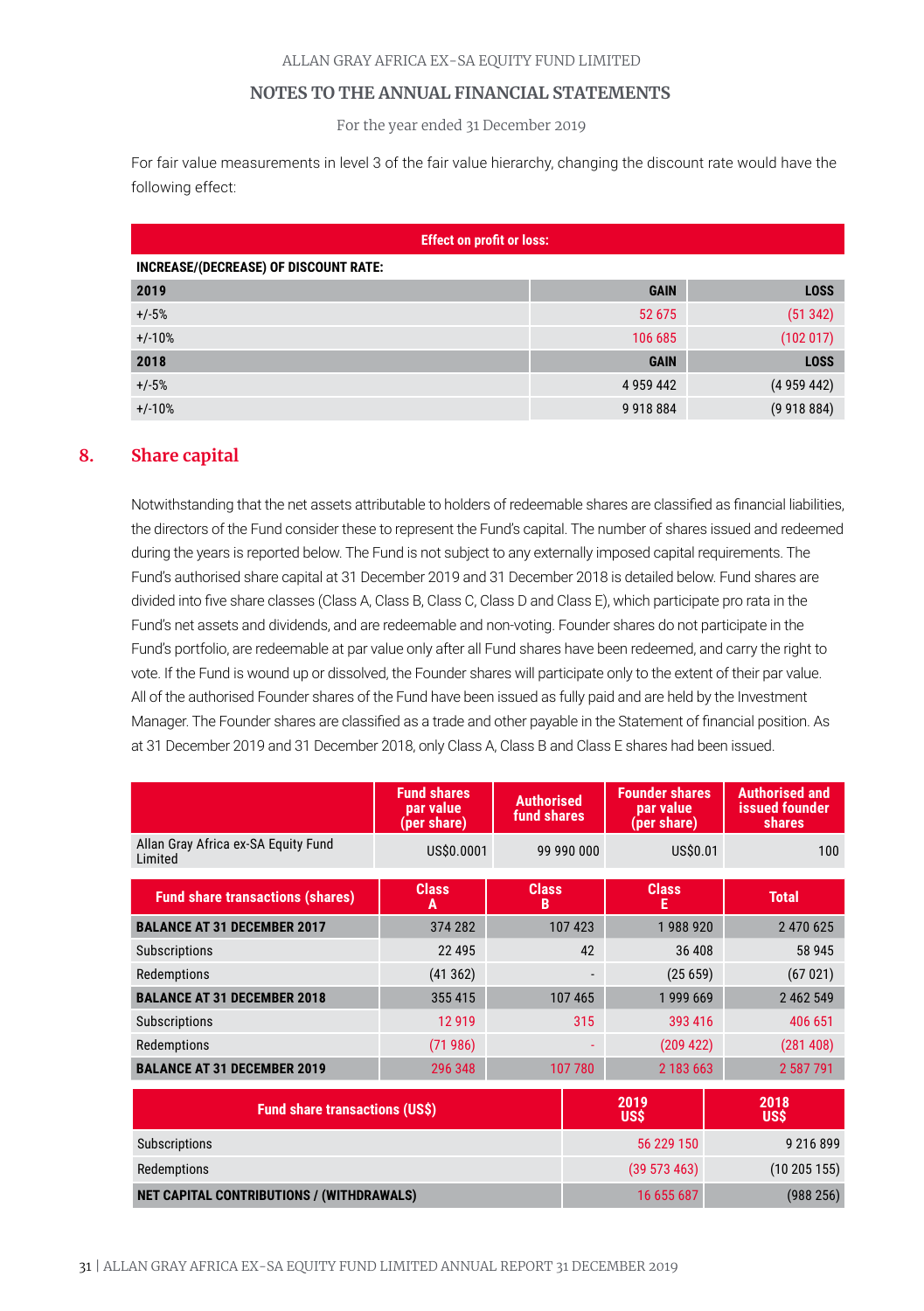For the year ended 31 December 2019

| Net asset value per share | Class A<br>JSŚ | <b>Class B</b><br>USŚ | Class E<br>USŚ |
|---------------------------|----------------|-----------------------|----------------|
| On 31 December 2018       | 128.88         | 130.86                | 157.72         |
| On 31 December 2019       | 117.17         | 116.92                | 143.39         |

There are no options in existence for any capital.

No income distributions were declared by the Fund for the years ended 31 December 2019 and 31 December 2018.

# **9. Commitments**

The Fund has a daily uncommitted intraday US\$4.6 million clearing facility, US\$2 million overdraft facility, US\$10 million settlement facility and a US\$5 million pre-settlement exposure facility in place to facilitate the settlement of trade instructions. These facilities expire annually on 31 May and automatically roll over.

# **10. Related party transactions**

The Investment Manager holds all of the authorised and issued Founder shares of the Fund. Further details on the number of shares held and their value are disclosed in note 8.

The Orbis Group of funds ('Orbis funds') are managed by Orbis Investment Management Limited. A related party relationship exists between Orbis Investment Management Limited and Allan Gray Bermuda Limited, the Investment Manager of the Fund, by virtue of a common ultimate shareholder. For the year ended 31 December 2019 and 31 December 2018, no Orbis funds held any shares directly in the Fund.

Directors of the Fund and the Investment Manager held approximately 10 000 shares indirectly in the Fund at 31 December 2019 (2018: 10 000 shares).

No rights, contingent or otherwise, to subscribe for shares have been granted to the Investment Manager, its directors and the directors of the of the Fund.

The directors of the Fund received total fees of US\$18 000 from the Fund (2018: US\$18 000).

During the year ended 31 December 2019, the management and performance fees incurred by the Fund were US\$227 829 and US\$0 respectively (2018 - US\$290 142 and US\$1 263 556). At 31 December 2019, the management and performance fees payable by the Fund were US\$19 350 and US\$0 respectively (2018 - US\$21 513 and US\$0).

The Investment Manager's fee consists of a base fee and a performance component, and can vary between a minimum of 0% and a maximum of 5% depending on the Fund's out- or underperformance of the Fund's benchmark and the share class in question. Affiliates of the Investment Manager within the Allan Gray Group manage global asset portfolios for their clients as well as a number of Allan Gray's institutional asset pools and collective investment schemes (collectively the 'Institutional Clients'). To avoid the layering of fees, applicable Institutional Clients are invested in the Class E share class and are not charged a fee in the Fund.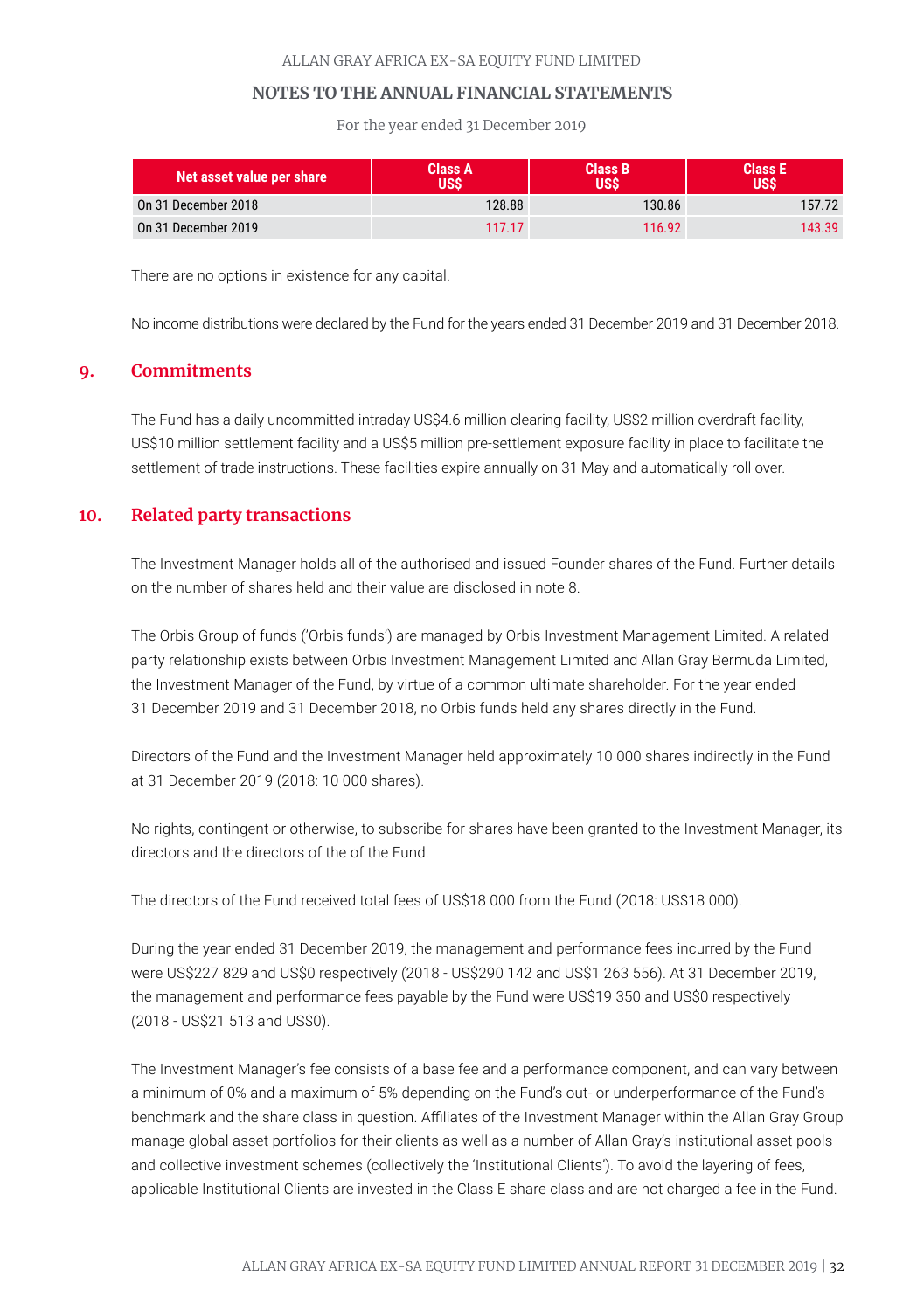For the year ended 31 December 2019

At 31 December 2019, Allan Gray funds held 1 683 586 shares in the Fund (2018 - 1 311 526 shares). Allan Gray Life Limited, a subsidiary of the Investment Adviser, held approximately 321 809 shares in the Fund (2018 - 296 755 shares).

During the financial year ended 31 December 2019, a director waived his fee of US\$6 000 (2018 - US\$6 000) and Orbis Investment Management Limited waived any fees due in respect of company secretarial services rendered to the Fund.

# **11. Derivative contracts**

Typically, derivative contracts serve as components of the Fund's investment strategy and are utilised primarily to structure and hedge investments, to enhance performance and reduce risk to the Fund (the Fund does not designate any derivative as a hedging instrument for hedge accounting purposes). The derivative contracts that the Fund holds include futures and forwards. The Fund uses derivative financial instruments to hedge its risks associated primarily with fair value risks relating to equity instruments.

Derivatives often reflect at their inception only a mutual exchange of promises with little or no transfer of tangible consideration. However, these instruments frequently involve a high degree of leverage and are very volatile. A relatively small movement in the underlying of a derivative contract may have a significant impact on the profit or loss of the Fund.

At 31 December 2019, the Fund had no positions in forward contracts. At 31 December 2018, the Fund had positions in forward contracts.

### **Forwards and futures**

Forward and futures contracts are contractual agreements to buy or sell a specified financial instrument at a specific price and date in the future. Forwards are customised contracts transacted in the OTC market. Futures contracts are transacted in standardised amounts on regulated exchanges and are subject to daily cash margin requirements.

The main differences in the risk associated with forward and futures contracts are credit risk and liquidity risk.

At 31 December 2019, the Fund had no credit exposure to the counterparties of futures contracts as all open contracts settled prior to year end. At 31 December 2018, the Fund had credit exposure to the counterparties of futures contracts. Fair value losses of US\$561 807 (2018: US\$ 13 572) relating to these contracts were recognised during the year.

Forwards and futures held for risk management purposes:

|                                              | 2019<br><b>USS</b> | 2018<br><b>USS</b> |
|----------------------------------------------|--------------------|--------------------|
| Listed forwards contracts (total exposure)   |                    | (387933)           |
| Fair value losses recognised during the year | (561 807)          | (13 572)           |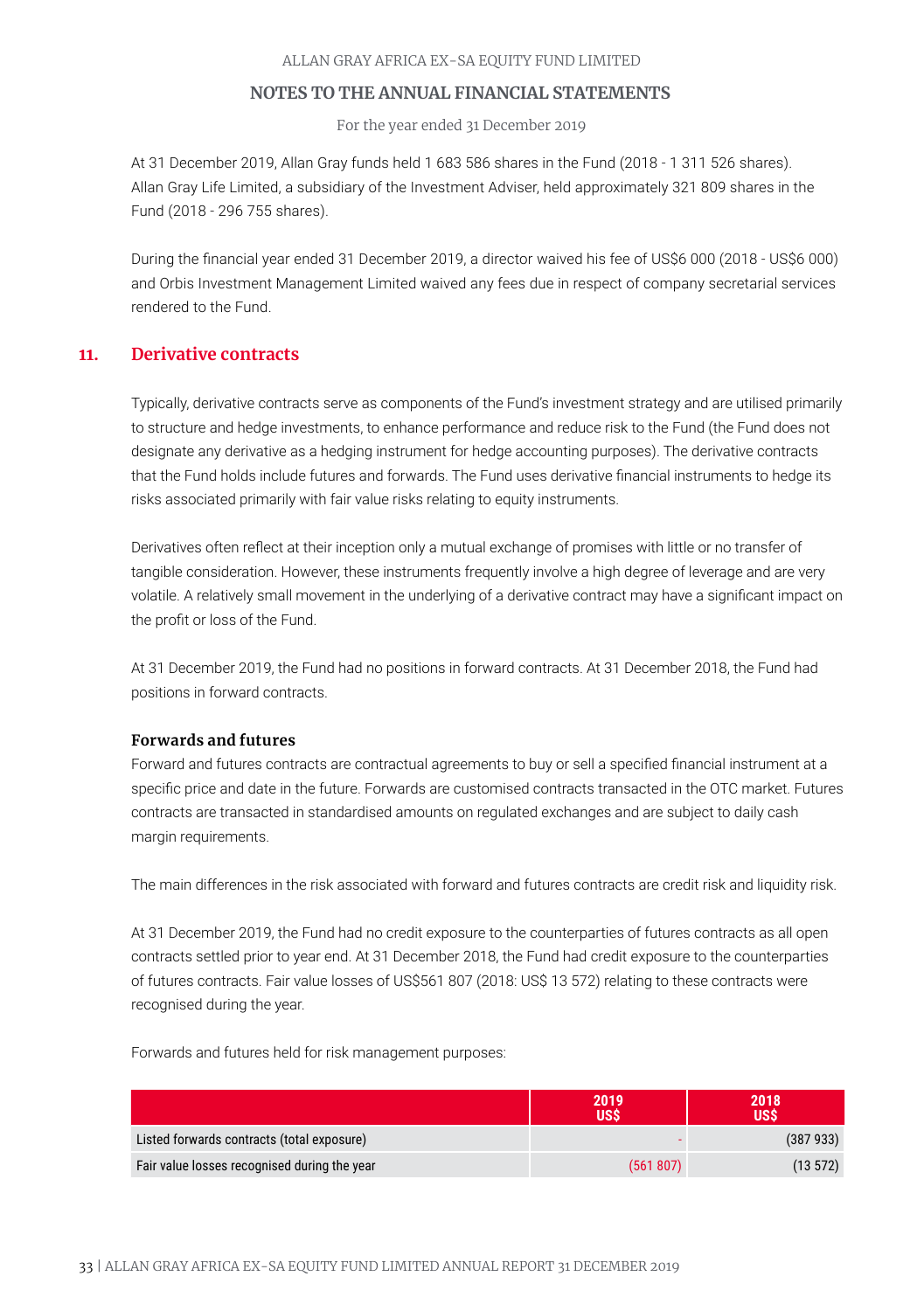### **IMPORTANT NOTES FOR INVESTORS**

# **Fund information**

The Fund is incorporated and registered under the laws of Bermuda and is supervised by the Bermuda Monetary Authority. The Fund is also listed on the Bermuda Stock Exchange. The primary custodian of the Fund is Citibank N.A. The custodian can be contacted at 390 Greenwich Street, New York, New York, USA. The Investment Manager has appointed Allan Gray Unit Trust Management (RF) Proprietary Limited (the 'Representative') as its representative for the purpose of approval in terms of the Collective Investment Schemes Control Act 45 of 2002. The Representative is incorporated under the laws of South Africa and is supervised by the Financial Sector Conduct Authority ('FSCA').

The Fund may be closed to new investments at any time to be managed according to its mandate. If you have any questions regarding the status of the Fund, please contact the Registrar. Shares in the Fund are traded at ruling prices and the Fund can engage in borrowing and scrip lending. The Fund may borrow up to 10% of the market value of the portfolio to bridge insufficient liquidity. This report does not constitute a financial promotion, a recommendation, an offer to sell or a solicitation to buy shares in the Fund. Investments in the Fund are made according to the terms and conditions and subject to the restrictions set out in the prospectus. Certain capitalised terms are defined in the glossary section of the Fund's prospectus, a copy of which is available on request. The offering of shares in the Fund may be restricted in certain jurisdictions. Please contact the Allan Gray service team to confirm if there are any restrictions that apply to you.

# **European Union Savings Directive and Directive on Administrative Cooperation**

The European Union Savings Directive 2003/48/EC of 3 June 2003 on taxation of savings income in the form of interest payments was repealed in November 2015, as a consequence of the adoption in December 2015 of the EU Directive on Administrative Cooperation 2014/107/EU. The Directive on Administrative Cooperation expands the scope of income and information subject to automatic exchange between EU Member States to include not only interest income, but also dividends and other types of capital income as well as the annual balance of the accounts producing such income. The board of directors of the Fund believes that the Fund is exempt from the application of the EU Directive on Administrative Cooperation.

# **United Kingdom reporting fund status**

The Fund's application for reporting fund status has been successful. The directors intend to manage the Fund in such a way that it should continue to be certified as a reporting fund.

### **Notice to investors in the European Economic Area ('EEA')**

The Fund is not currently marketed in the EEA. As a result, the Investment Manager does not comply with the requirements of the Alternative Investment Fund Managers Directive ('AIFMD'), and persons located in any EEA member state ('European Investors') are only permitted to subscribe for shares in the Fund at the discretion of the Investment Manager and subject to compliance with applicable law. European Investors who are permitted to invest in the Fund will not benefit from any of the protections of the AIFMD to which a European Investor making an investment in a non-European fund would otherwise have, including but without limitation, certain initial disclosure requirements, periodic reporting on illiquid assets and leverage, and certain annual reporting requirements.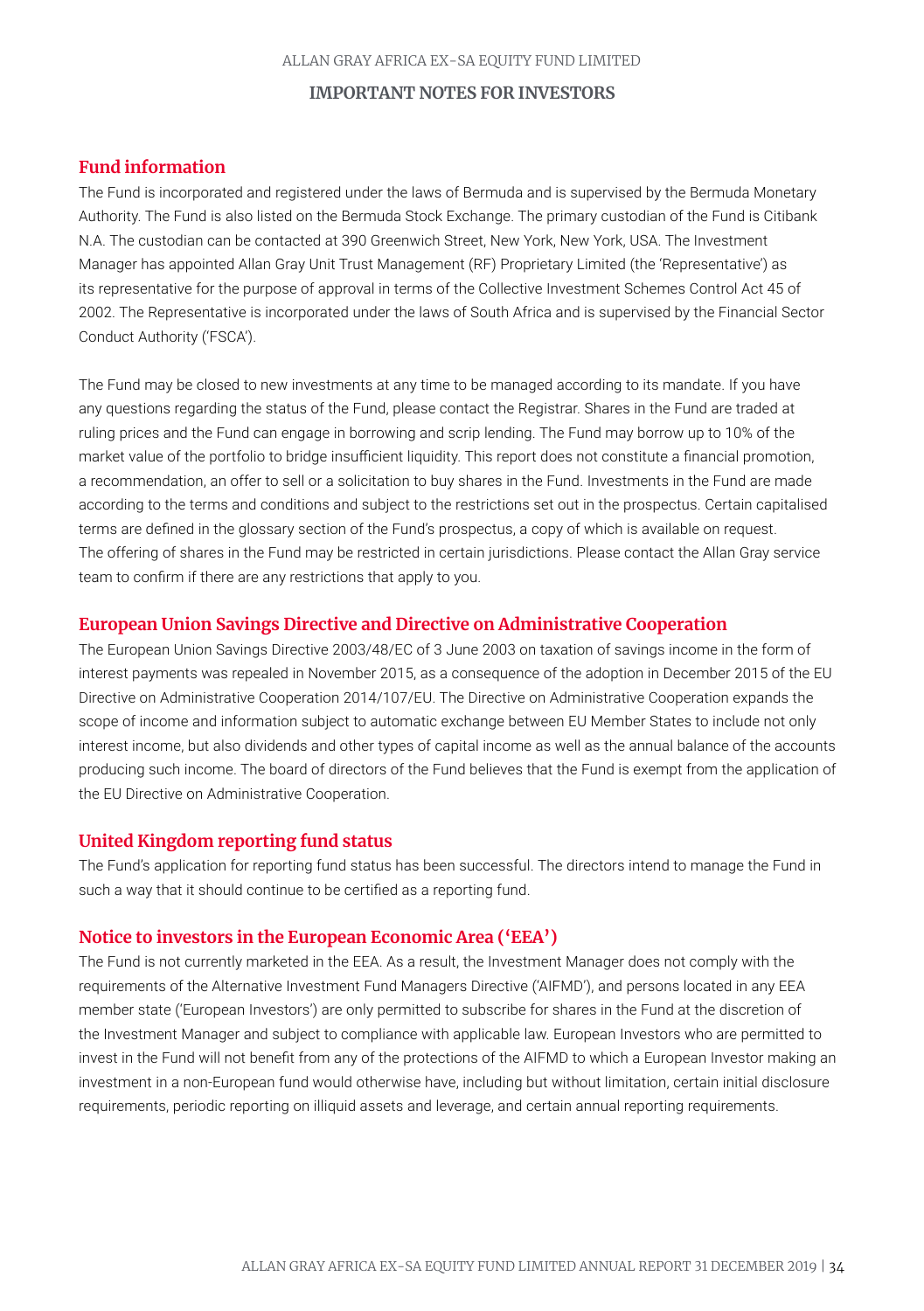#### **IMPORTANT NOTES FOR INVESTORS**

# **Performance**

Collective investment schemes in securities (unit trusts or mutual funds) are generally medium- to long-term investments. Where annualised performance is mentioned, this refers to the average return per year over the period. The value of shares may go down as well as up and past performance is not necessarily a guide to future performance. Movements in exchange rates may cause the value of underlying international investments to go up or down. Neither the Investment Manager, the Fund nor the Representative provide any guarantee regarding the capital or the performance of the Fund. Performance figures are provided by the Investment Manager and are for lump sum investments with income distributions reinvested. Actual investor performance may differ as a result of the investment date, the date of reinvestment and applicable taxes.

# **Benchmark data**

The Fund's benchmark data is provided by Standard Bank Plc who require that we include the following legal note. The Standard Bank Africa Total Return Index is the proprietary information and registered trademark of Standard Bank Plc. All copyright subsisting in the Standard Bank Africa Total Return Index values and constituent lists vests in Standard Bank Plc. All their rights are reserved.

# **Share price**

Share prices are calculated on a net asset value basis, which is the total market value of all assets in the Fund including any income accruals and less any permissible deductions from the Fund divided by the number of shares in issue. Forward pricing is used. The weekly price of the Fund is normally calculated each Friday. Purchase requests must be received by the Registrar of the Fund (being Citibank Europe plc, Luxembourg Branch) by 17:00 Bermuda time on that dealing day to receive that week's price. Redemption requests must be received by the Registrar of the Fund by 12:00 Bermuda time, on the particular dealing day on which shares are to be redeemed to receive that week's price. Share prices are available on www.allangray.com

#### **Fees and charges**

Permissible deductions from the Fund may include management fees, brokerage, Securities Transfer Tax ('STT'), auditor's fees, bank charges and custody fees. A schedule of fees, charges and maximum commissions is available on request from the Representative.

### **Total expense ratio ('TER') and Transaction costs**

The total expense ratio 'TER' is the annualised percentage of the Fund's average assets under management that has been used to pay the Fund's actual expenses over the past one- and three-year periods. The TER includes the annual management fees that have been charged (both the fee at benchmark and any performance component charged) and other expenses like audit fees. Transaction costs (including brokerage, Securities Tax Transfer and investor protection levies where applicable) are shown separately. Transaction costs are a necessary cost in administering the Fund and impact Fund returns. They should not be considered in isolation as returns may be impacted by many other factors over time including market returns, the type of fund, the investment decisions of the Investment Manager and the TER. Since Fund returns are quoted after the deduction of these expenses, the TER and Transaction costs should not be deducted again from published returns. As collective investment scheme expenses vary, the current TER cannot be used as an indication of future TERs. A higher TER does not necessarily imply a poor return, nor does a low TER imply a good return. Instead, when investing, the investment objective of the Fund should be aligned with the investor's objective and compared against the performance of the Fund. The TER and other funds' TERs should then be used to evaluate whether the Fund performance offers value for money. The sum of the TER and Transaction costs is shown as the Total investment charge ('TIC').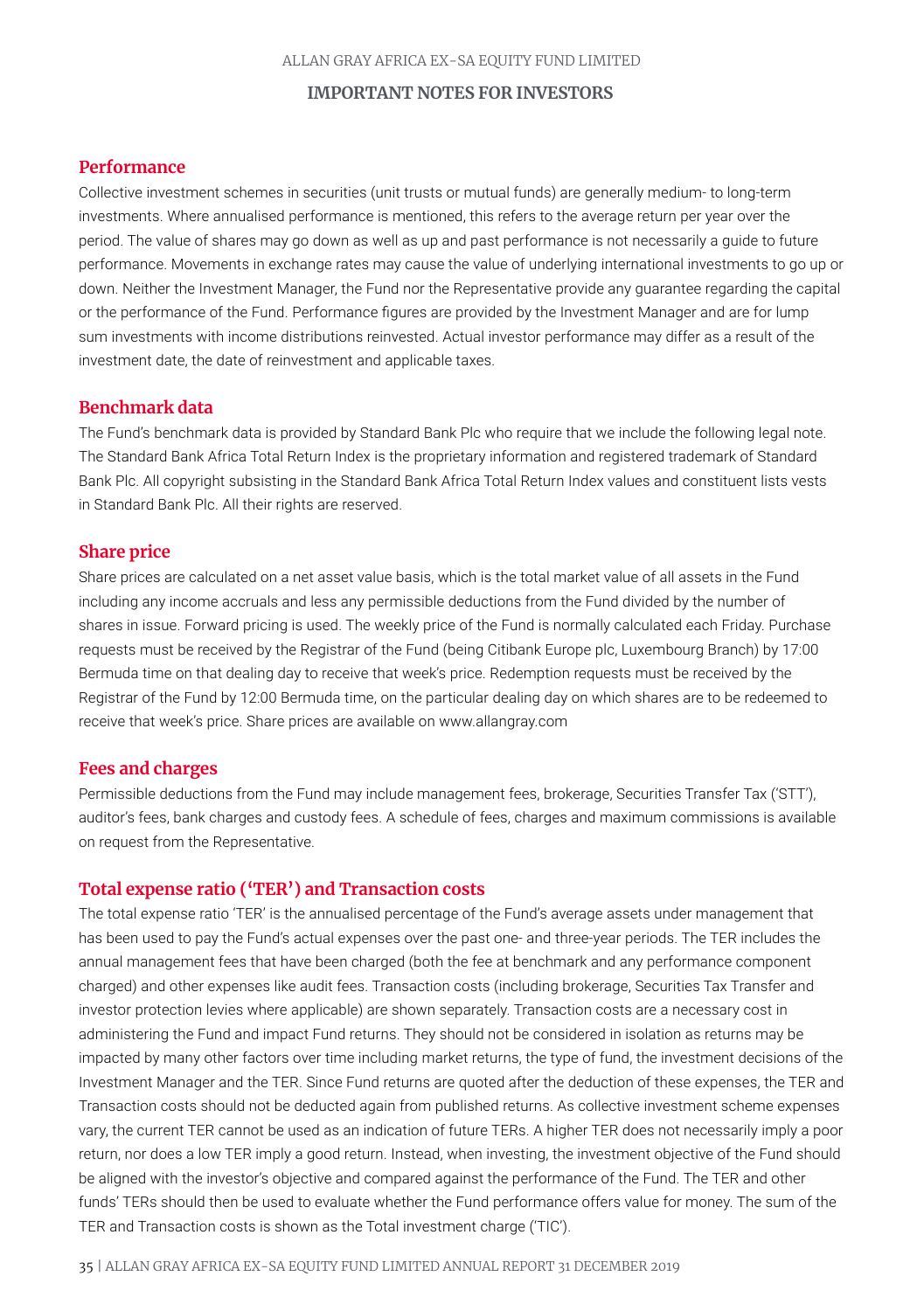#### **IMPORTANT NOTES FOR INVESTORS**

# **African markets**

African markets are generally less mature and developed than those in advanced countries and have varying laws and regulations. There are significant risks involved in investing in shares listed in the Fund's universe of African markets including liquidity risks, sometimes aggravated by rapid and large outflows of `hot money' and capital flight, concentration risk, currency risks, political and social instability, the possibility of expropriation, confiscatory taxation or nationalisation of assets and the establishment of foreign exchange controls which may include the suspension of the ability to transfer currency from a given country. In many cases, such risks are significantly higher than those in developed markets. Furthermore, African markets often have a more limited number of potential buyers and issuers and may be dependent on revenue from particular commodities or international aid. Additionally, African markets may have less government supervision and regulation, differences in auditing and financial reporting standards, and less developed legal systems. African Markets also often have less developed securities settlement processes which may delay or prevent settlement of securities transactions. African markets also typically have smaller economies or less developed capital markets than more developed markets.

# **Contractual risk**

The Fund can use derivatives to manage its exposure to stock markets, currencies and/or interest rates and this exposes the Fund to contractual risk. Contractual risk includes the risk that a counterparty will not settle a transaction according to its terms and conditions because of a dispute over the terms of the contract (whether or not bona fide) or because of a credit or liquidity problem, causing the Fund to suffer a loss. Such contract counterparty risk is accentuated for contracts with longer maturities where events may intervene to prevent settlement, or where the Fund has concentrated its transactions with a single or small group of counterparties.

# **Derivatives**

Borrowing, leveraging, and trading securities on margin will result in interest charges and, depending on the amount of trading activity, such charges could be substantial. The low margin deposits normally required in futures and forward trading utilised by the Fund permit a high degree of leverage; accordingly, a relatively small price movement in a futures or forward contract may result in immediate and substantial losses to the investor. Price movements of forward contracts and other derivative contracts in which the assets of the Fund may be invested are highly volatile and are influenced by, among other things, interest rates, changing supply and demand relationships, trade, fiscal, monetary and exchange control programs and policies of governments, and national and international political and economic events and policies. Forward contracts are not traded on exchanges and are not standardised; rather, banks and dealers act as principals in these markets, negotiating each transaction on an individual basis. Trading in forward contracts is substantially unregulated and there is no limitation on daily price movements.

# **Additional information**

You can obtain additional information about the Fund including copies of the fact sheet prospectus and application forms free of charge by contacting the Allan Gray service team at +353 1 622 4716 or by email at allangraybermuda@allangray.co.za.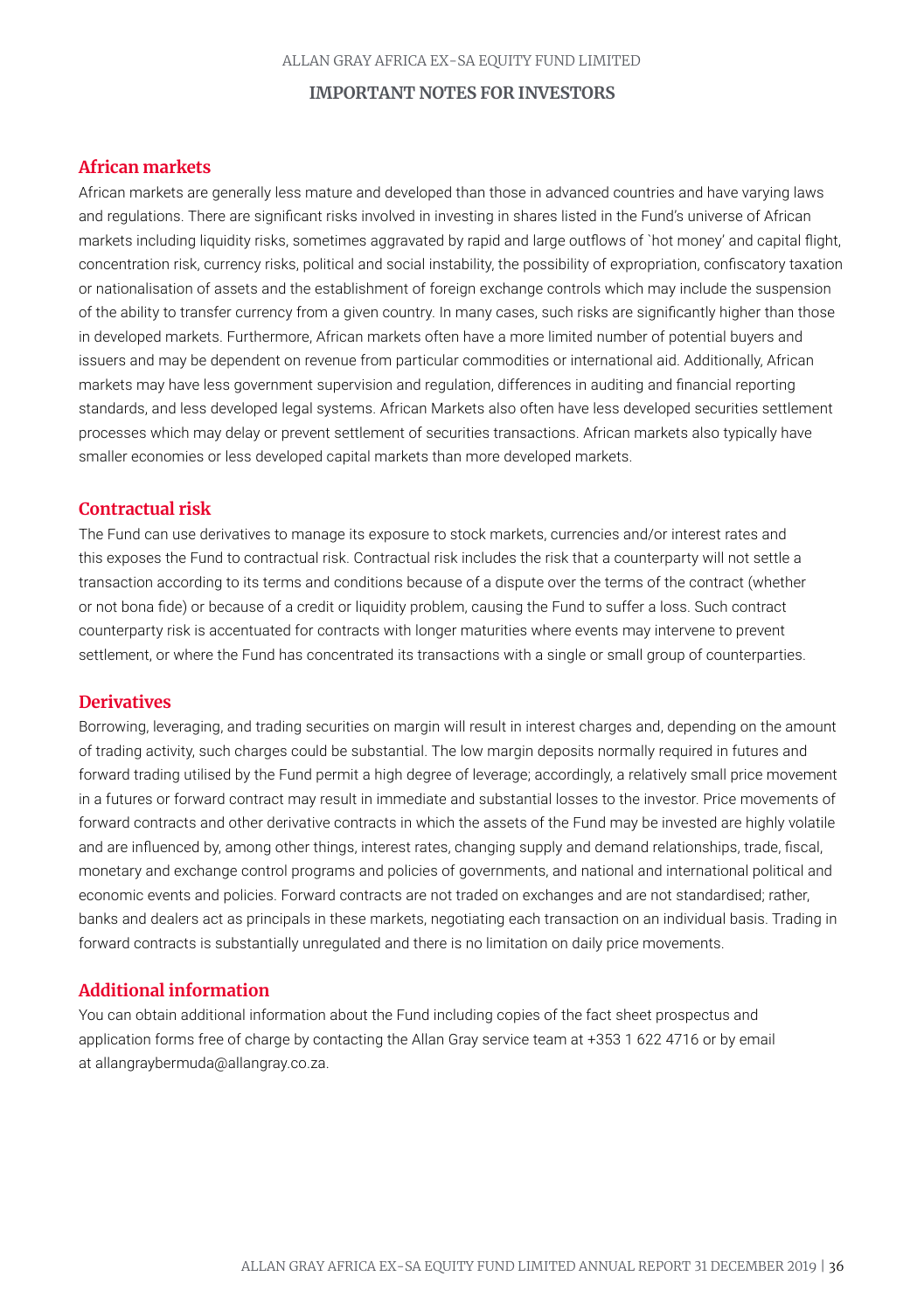#### **CHARACTERISTICS AND DIRECTORY**

### **Domicile and structure**

Bermuda open-ended investment company

# **Regulation**

The Fund is incorporated and registered under the laws of Bermuda and is supervised by the Bermuda Monetary Authority. The Fund is also listed on the Bermuda Stock Exchange.

### **Registered Office**

Orbis House 25 Front Street Hamilton HM11 Bermuda

# **Company Secretary**

Orbis Administration Limited

# **Directors**

Craig T Bodenstab BCom MBA CFA John C R Collis BCom BA (Jurisprudence) K Renée Oliveira BA LLB Tapologo Motshubi BCom (Hons) CA (SA) ACPA CFA

### **Investment Manager**

Allan Gray Bermuda Limited Orbis House 25 Front Street Hamilton HM11 Bermuda

# **Investment Adviser**

Allan Gray Proprietary Limited 1 Silo Square V&A Waterfront Cape Town 8001 South Africa

#### **Primary Custodian**

Citibank N.A. New York Offices 390 Greenwich Street New York, New York 10013 USA

# **Auditors**

Ernst & Young Ltd. 3 Bermudiana Road Hamilton HM08 Bermuda

# **Administrator & Registrar**

Citibank Europe plc Luxembourg Branch 31 - Z.A. Bourmicht L-8070 Bertrange Luxembourg Tel +353 1 622 4716 Fax +353 1 622 8543 Email AGclientservice@citi.com